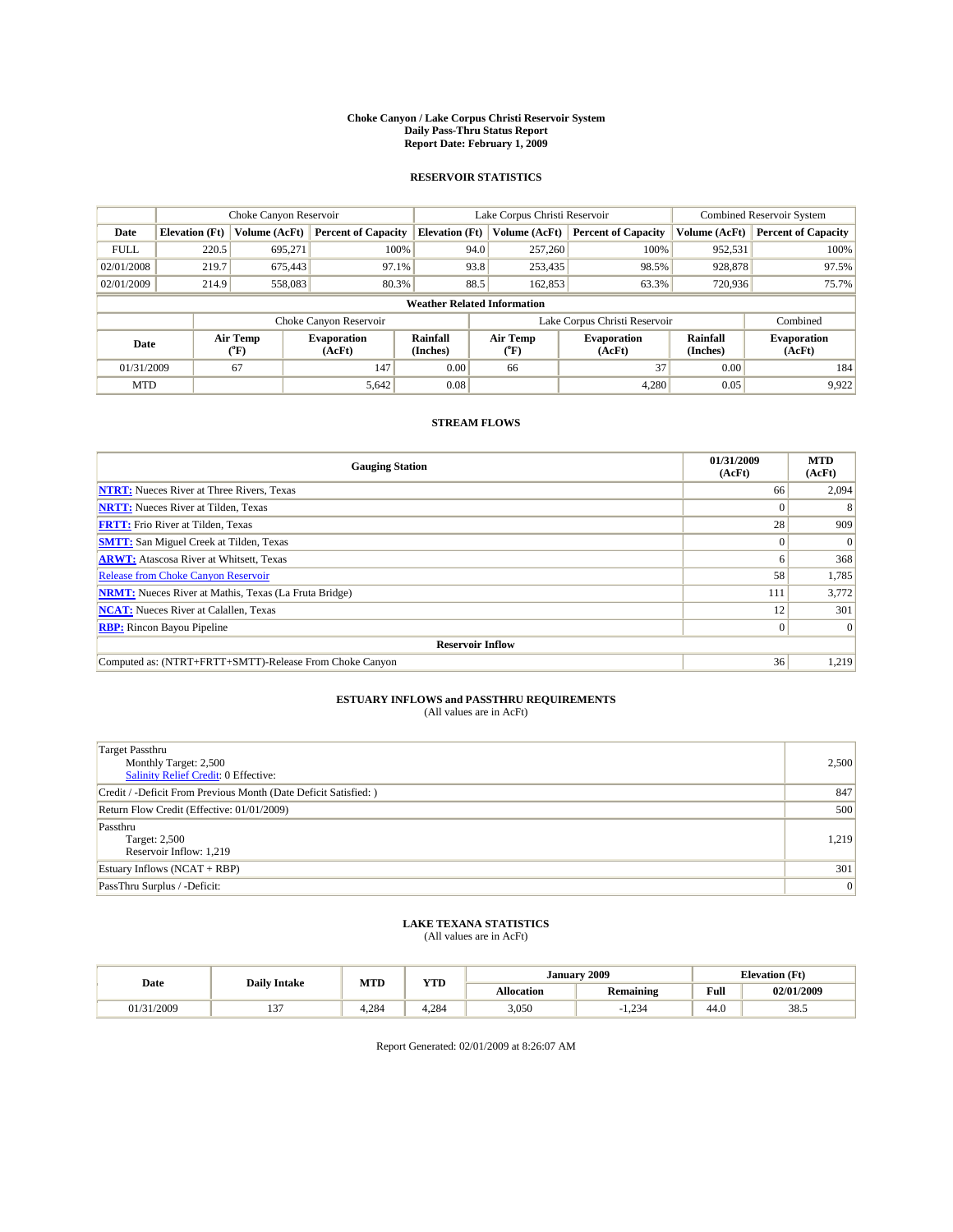#### **Choke Canyon / Lake Corpus Christi Reservoir System Daily Pass-Thru Status Report Report Date: February 2, 2009**

#### **RESERVOIR STATISTICS**

|                                    | Choke Canyon Reservoir |                  |                              |                             | Lake Corpus Christi Reservoir | Combined Reservoir System     |                      |                              |
|------------------------------------|------------------------|------------------|------------------------------|-----------------------------|-------------------------------|-------------------------------|----------------------|------------------------------|
| Date                               | <b>Elevation</b> (Ft)  | Volume (AcFt)    | <b>Percent of Capacity</b>   | <b>Elevation</b> (Ft)       | Volume (AcFt)                 | <b>Percent of Capacity</b>    | Volume (AcFt)        | <b>Percent of Capacity</b>   |
| <b>FULL</b>                        | 220.5                  | 695,271          | 100%                         | 94.0                        | 257,260                       | 100%                          | 952,531              | 100%                         |
| 02/02/2008                         | 219.7                  | 674,934          | 97.1%                        | 93.8                        | 253,617                       | 98.6%                         | 928,551              | 97.5%                        |
| 02/02/2009                         | 214.9                  | 557,856          | 80.2%                        | 88.5                        | 163,329                       | 63.5%                         | 721,185              | 75.7%                        |
| <b>Weather Related Information</b> |                        |                  |                              |                             |                               |                               |                      |                              |
|                                    |                        |                  | Choke Canyon Reservoir       |                             |                               | Lake Corpus Christi Reservoir |                      | Combined                     |
| Date                               |                        | Air Temp<br>(°F) | <b>Evaporation</b><br>(AcFt) | <b>Rainfall</b><br>(Inches) | Air Temp<br>(°F)              | <b>Evaporation</b><br>(AcFt)  | Rainfall<br>(Inches) | <b>Evaporation</b><br>(AcFt) |
| 02/01/2009                         |                        | 80               | 253                          | 0.00                        | 81                            | 176                           | 0.00                 | 429                          |
| <b>MTD</b>                         |                        |                  | 253                          | 0.00                        |                               | 176                           | 0.00                 | 429                          |

### **STREAM FLOWS**

| <b>Gauging Station</b>                                       | 02/01/2009<br>(AcFt) | <b>MTD</b><br>(AcFt) |  |  |  |  |  |
|--------------------------------------------------------------|----------------------|----------------------|--|--|--|--|--|
| <b>NTRT:</b> Nueces River at Three Rivers, Texas             | 66                   | 66                   |  |  |  |  |  |
| <b>NRTT:</b> Nueces River at Tilden, Texas                   |                      | $\Omega$             |  |  |  |  |  |
| <b>FRTT:</b> Frio River at Tilden, Texas                     | 28                   | 28                   |  |  |  |  |  |
| <b>SMTT:</b> San Miguel Creek at Tilden, Texas               | $\theta$             | $\Omega$             |  |  |  |  |  |
| <b>ARWT:</b> Atascosa River at Whitsett, Texas               | o                    | 6                    |  |  |  |  |  |
| <b>Release from Choke Canyon Reservoir</b>                   | 58                   | 58                   |  |  |  |  |  |
| <b>NRMT:</b> Nueces River at Mathis, Texas (La Fruta Bridge) | 113                  | 113                  |  |  |  |  |  |
| <b>NCAT:</b> Nueces River at Calallen, Texas                 | 26                   | 26                   |  |  |  |  |  |
| <b>RBP:</b> Rincon Bayou Pipeline                            | $\overline{0}$       | $\Omega$             |  |  |  |  |  |
| <b>Reservoir Inflow</b>                                      |                      |                      |  |  |  |  |  |
| Computed as: (NTRT+FRTT+SMTT)-Release From Choke Canyon      | 36                   | 36                   |  |  |  |  |  |

# **ESTUARY INFLOWS and PASSTHRU REQUIREMENTS**<br>(All values are in AcFt)

| <b>Target Passthru</b><br>Monthly Target: 2,500<br>Salinity Relief Credit: 0 Effective: | 2,500 |
|-----------------------------------------------------------------------------------------|-------|
| Credit / -Deficit From Previous Month (Date Deficit Satisfied: )                        | 301   |
| Return Flow Credit (Effective: 02/01/2009)                                              | 500   |
| Passthru<br>Target: 2,500<br>Reservoir Inflow: 36                                       | 36    |
| Estuary Inflows $(NCAT + RBP)$                                                          | 26    |
| PassThru Surplus / -Deficit:                                                            | 0     |

## **LAKE TEXANA STATISTICS** (All values are in AcFt)

|            | <b>Daily Intake</b> | MTD           | <b>YTD</b>         |            | <b>February 2009</b> | <b>Elevation</b> (Ft)                   |            |
|------------|---------------------|---------------|--------------------|------------|----------------------|-----------------------------------------|------------|
| Date       |                     |               |                    | Allocation | <b>Remaining</b>     | Full<br>the contract of the contract of | 02/02/2009 |
| 02/01/2009 | $\sim$              | $\sim$<br>. . | $\Lambda$<br>4.421 | 3,040      | 2,903                | 44.0                                    | 38.5       |

Report Generated: 02/02/2009 at 8:25:45 AM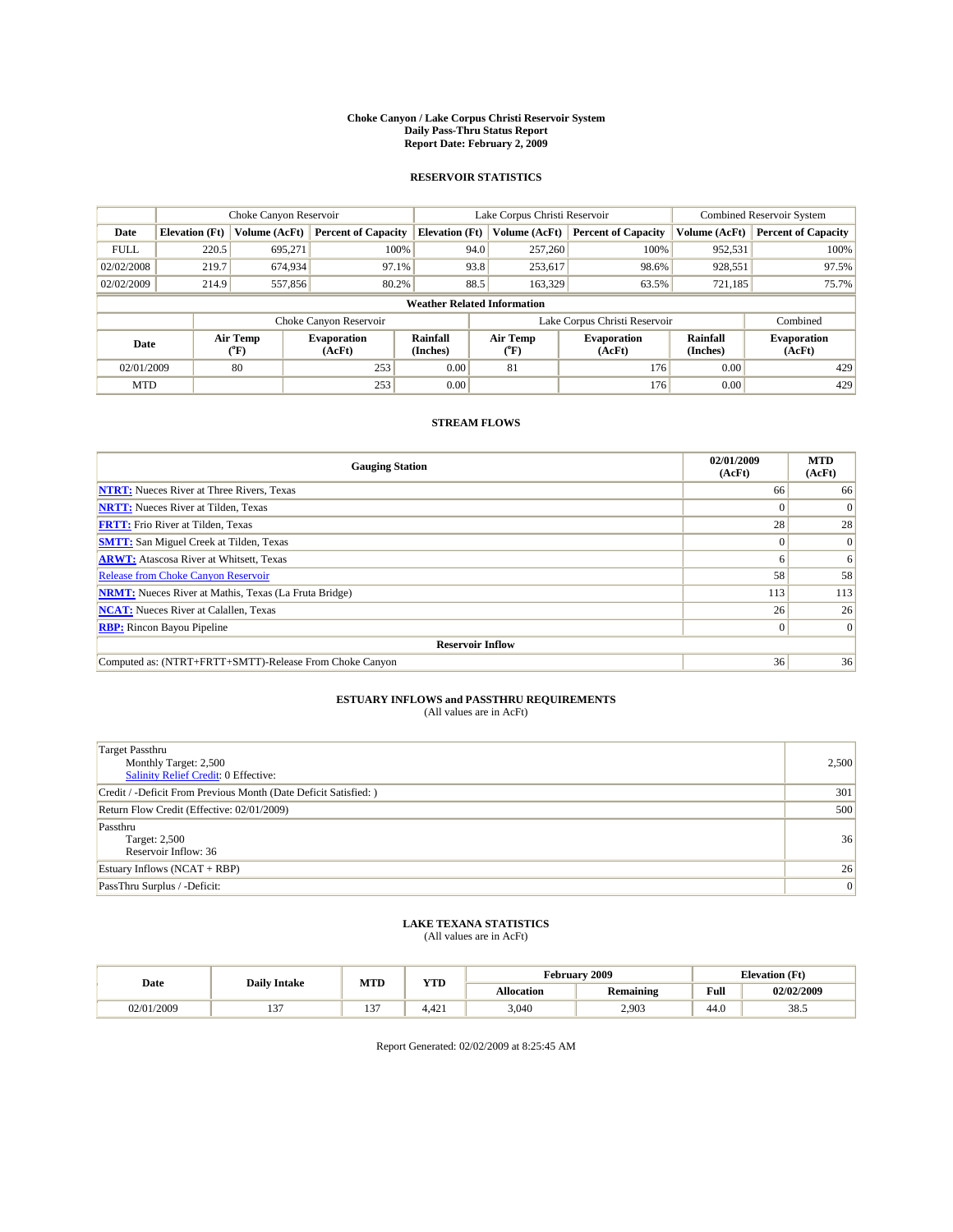#### **Choke Canyon / Lake Corpus Christi Reservoir System Daily Pass-Thru Status Report Report Date: February 3, 2009**

#### **RESERVOIR STATISTICS**

|             |                                    | Choke Canyon Reservoir |                              |                       | Lake Corpus Christi Reservoir | <b>Combined Reservoir System</b> |                             |                              |  |
|-------------|------------------------------------|------------------------|------------------------------|-----------------------|-------------------------------|----------------------------------|-----------------------------|------------------------------|--|
| Date        | <b>Elevation</b> (Ft)              | Volume (AcFt)          | <b>Percent of Capacity</b>   | <b>Elevation</b> (Ft) | Volume (AcFt)                 | <b>Percent of Capacity</b>       | Volume (AcFt)               | <b>Percent of Capacity</b>   |  |
| <b>FULL</b> | 220.5                              | 695,271                | 100%                         | 94.0                  | 257,260                       | 100%                             | 952,531                     | 100%                         |  |
| 02/03/2008  | 219.7                              | 674,934                | 97.1%                        | 93.8                  | 253,435                       | 98.5%                            | 928,369                     | 97.5%                        |  |
| 02/03/2009  | 214.9                              | 557,856                | 80.2%                        | 88.5                  | 162,695                       | 63.2%                            | 720,551                     | 75.6%                        |  |
|             | <b>Weather Related Information</b> |                        |                              |                       |                               |                                  |                             |                              |  |
|             |                                    |                        | Choke Canyon Reservoir       |                       | Lake Corpus Christi Reservoir |                                  |                             | Combined                     |  |
| Date        |                                    | Air Temp<br>(°F)       | <b>Evaporation</b><br>(AcFt) | Rainfall<br>(Inches)  | Air Temp<br>("F)              | <b>Evaporation</b><br>(AcFt)     | <b>Rainfall</b><br>(Inches) | <b>Evaporation</b><br>(AcFt) |  |
| 02/02/2009  |                                    | 80                     | 200                          | 0.00                  | 67                            | 212                              | 0.00                        | 412                          |  |
| <b>MTD</b>  |                                    |                        | 453                          | 0.00                  |                               | 388                              | 0.00                        | 841                          |  |

### **STREAM FLOWS**

| <b>Gauging Station</b>                                       | 02/02/2009<br>(AcFt) | <b>MTD</b><br>(AcFt) |  |  |  |  |  |
|--------------------------------------------------------------|----------------------|----------------------|--|--|--|--|--|
| <b>NTRT:</b> Nueces River at Three Rivers, Texas             | 64                   | 129                  |  |  |  |  |  |
| <b>NRTT:</b> Nueces River at Tilden, Texas                   | $\Omega$             |                      |  |  |  |  |  |
| <b>FRTT:</b> Frio River at Tilden, Texas                     | 28                   | 56                   |  |  |  |  |  |
| <b>SMTT:</b> San Miguel Creek at Tilden, Texas               | $\Omega$             | $\Omega$             |  |  |  |  |  |
| <b>ARWT:</b> Atascosa River at Whitsett, Texas               |                      | 13                   |  |  |  |  |  |
| <b>Release from Choke Canyon Reservoir</b>                   | 58                   | 115                  |  |  |  |  |  |
| <b>NRMT:</b> Nueces River at Mathis, Texas (La Fruta Bridge) | 123                  | 236                  |  |  |  |  |  |
| <b>NCAT:</b> Nueces River at Calallen, Texas                 |                      | 36                   |  |  |  |  |  |
| <b>RBP:</b> Rincon Bayou Pipeline                            | $\overline{0}$       | $\Omega$             |  |  |  |  |  |
| <b>Reservoir Inflow</b>                                      |                      |                      |  |  |  |  |  |
| Computed as: (NTRT+FRTT+SMTT)-Release From Choke Canyon      | 34                   | 69                   |  |  |  |  |  |

# **ESTUARY INFLOWS and PASSTHRU REQUIREMENTS**<br>(All values are in AcFt)

| <b>Target Passthru</b><br>Monthly Target: 2,500<br><b>Salinity Relief Credit: 0 Effective:</b> | 2,500 |
|------------------------------------------------------------------------------------------------|-------|
| Credit / -Deficit From Previous Month (Date Deficit Satisfied: )                               | 301   |
| Return Flow Credit (Effective: 02/01/2009)                                                     | 500   |
| Passthru<br>Target: 2,500<br>Reservoir Inflow: 69                                              | 69    |
| Estuary Inflows $(NCAT + RBP)$                                                                 | 36    |
| PassThru Surplus / -Deficit:                                                                   | 0     |

# **LAKE TEXANA STATISTICS** (All values are in AcFt)

|            | <b>Daily Intake</b> | <b>MTD</b> | <b>YTD</b> | rebruary "        | 2009             | <b>Elevation</b> (Ft) |            |
|------------|---------------------|------------|------------|-------------------|------------------|-----------------------|------------|
| Date       |                     |            |            | <b>Allocation</b> | <b>Remaining</b> | Full                  | 02/03/2009 |
| 02/02/2009 | 138                 | 275<br>21. | +.558      | 3.040             | 2.765            | 44.0                  | 38.6       |

Report Generated: 02/03/2009 at 8:58:06 AM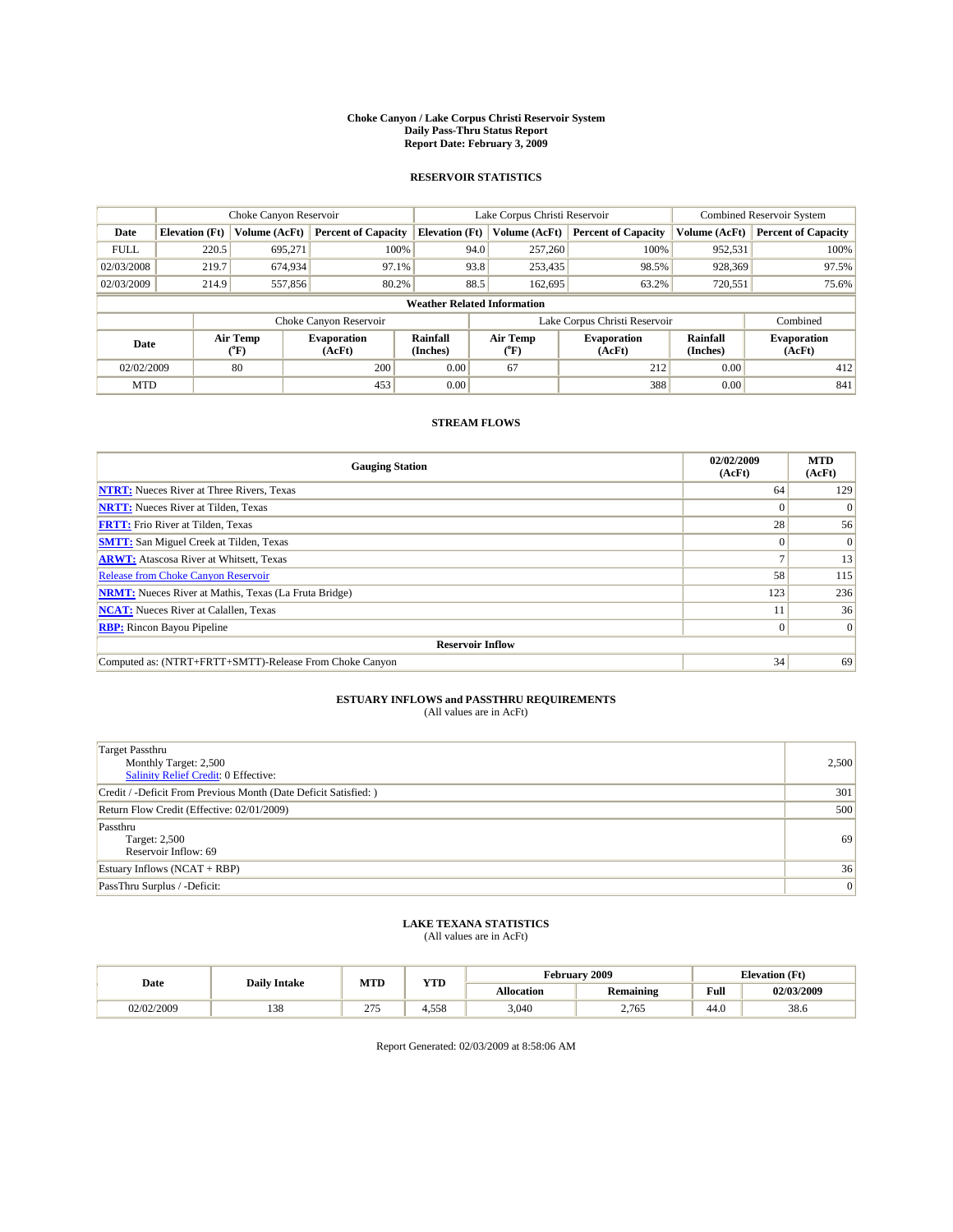#### **Choke Canyon / Lake Corpus Christi Reservoir System Daily Pass-Thru Status Report Report Date: February 4, 2009**

#### **RESERVOIR STATISTICS**

|                                    | Choke Canyon Reservoir |                  |                              |                             | Lake Corpus Christi Reservoir | <b>Combined Reservoir System</b> |                      |                              |  |
|------------------------------------|------------------------|------------------|------------------------------|-----------------------------|-------------------------------|----------------------------------|----------------------|------------------------------|--|
| Date                               | <b>Elevation</b> (Ft)  | Volume (AcFt)    | <b>Percent of Capacity</b>   | <b>Elevation</b> (Ft)       | Volume (AcFt)                 | <b>Percent of Capacity</b>       | Volume (AcFt)        | <b>Percent of Capacity</b>   |  |
| <b>FULL</b>                        | 220.5                  | 695,271          | 100%                         | 94.0                        | 257,260                       | 100%                             | 952,531              | 100%                         |  |
| 02/04/2008                         | 219.7                  | 675,189          | 97.1%                        | 93.8                        | 252,890                       | 98.3%                            | 928,079              | 97.4%                        |  |
| 02/04/2009                         | 214.9                  | 557,628          | 80.2%                        | 88.5                        | 162,061                       | 63.0%                            | 719,689              | 75.6%                        |  |
| <b>Weather Related Information</b> |                        |                  |                              |                             |                               |                                  |                      |                              |  |
|                                    |                        |                  | Choke Canyon Reservoir       |                             | Lake Corpus Christi Reservoir |                                  | Combined             |                              |  |
| Date                               |                        | Air Temp<br>(°F) | <b>Evaporation</b><br>(AcFt) | <b>Rainfall</b><br>(Inches) | Air Temp<br>(°F)              | <b>Evaporation</b><br>(AcFt)     | Rainfall<br>(Inches) | <b>Evaporation</b><br>(AcFt) |  |
| 02/03/2009                         |                        | 78               | 227                          | 0.00                        | 76                            | 166                              | 0.00                 | 393                          |  |
| <b>MTD</b>                         |                        |                  | 680                          | 0.00                        |                               | 554                              | 0.00                 | 1,234                        |  |

### **STREAM FLOWS**

| <b>Gauging Station</b>                                       | 02/03/2009<br>(AcFt) | <b>MTD</b><br>(AcFt) |  |  |  |  |  |
|--------------------------------------------------------------|----------------------|----------------------|--|--|--|--|--|
| <b>NTRT:</b> Nueces River at Three Rivers, Texas             | 66                   | 195                  |  |  |  |  |  |
| <b>NRTT:</b> Nueces River at Tilden, Texas                   | $\Omega$             | $\Omega$             |  |  |  |  |  |
| <b>FRTT:</b> Frio River at Tilden, Texas                     | 28                   | 83                   |  |  |  |  |  |
| <b>SMTT:</b> San Miguel Creek at Tilden, Texas               |                      | $\Omega$             |  |  |  |  |  |
| <b>ARWT:</b> Atascosa River at Whitsett, Texas               |                      | 17                   |  |  |  |  |  |
| <b>Release from Choke Canyon Reservoir</b>                   | 58                   | 173                  |  |  |  |  |  |
| <b>NRMT:</b> Nueces River at Mathis, Texas (La Fruta Bridge) | 143                  | 379                  |  |  |  |  |  |
| <b>NCAT:</b> Nueces River at Calallen, Texas                 | $\Omega$             | 36                   |  |  |  |  |  |
| <b>RBP:</b> Rincon Bayou Pipeline                            | $\overline{0}$       | $\Omega$             |  |  |  |  |  |
| <b>Reservoir Inflow</b>                                      |                      |                      |  |  |  |  |  |
| Computed as: (NTRT+FRTT+SMTT)-Release From Choke Canyon      | 36                   | 105                  |  |  |  |  |  |

# **ESTUARY INFLOWS and PASSTHRU REQUIREMENTS**<br>(All values are in AcFt)

| <b>Target Passthru</b><br>Monthly Target: 2,500<br>Salinity Relief Credit: 0 Effective: | 2,500 |
|-----------------------------------------------------------------------------------------|-------|
| Credit / -Deficit From Previous Month (Date Deficit Satisfied: )                        | 301   |
| Return Flow Credit (Effective: 02/01/2009)                                              | 500   |
| Passthru<br>Target: 2,500<br>Reservoir Inflow: 105                                      | 105   |
| Estuary Inflows $(NCAT + RBP)$                                                          | 36    |
| PassThru Surplus / -Deficit:                                                            | 0     |

## **LAKE TEXANA STATISTICS** (All values are in AcFt)

|            | <b>Daily Intake</b> | <b>MTD</b> | <b>YTD</b> | rebruary "        | 12009            | <b>Elevation</b> (Ft) |            |
|------------|---------------------|------------|------------|-------------------|------------------|-----------------------|------------|
| Date       |                     |            |            | <b>Allocation</b> | <b>Remaining</b> | Full                  | 02/04/2009 |
| 02/03/2009 | $\sim$<br>. .       | 412        | 4.696      | 3,040             | 2.628            | 44.0                  | 38.2       |

Report Generated: 02/04/2009 at 8:27:12 AM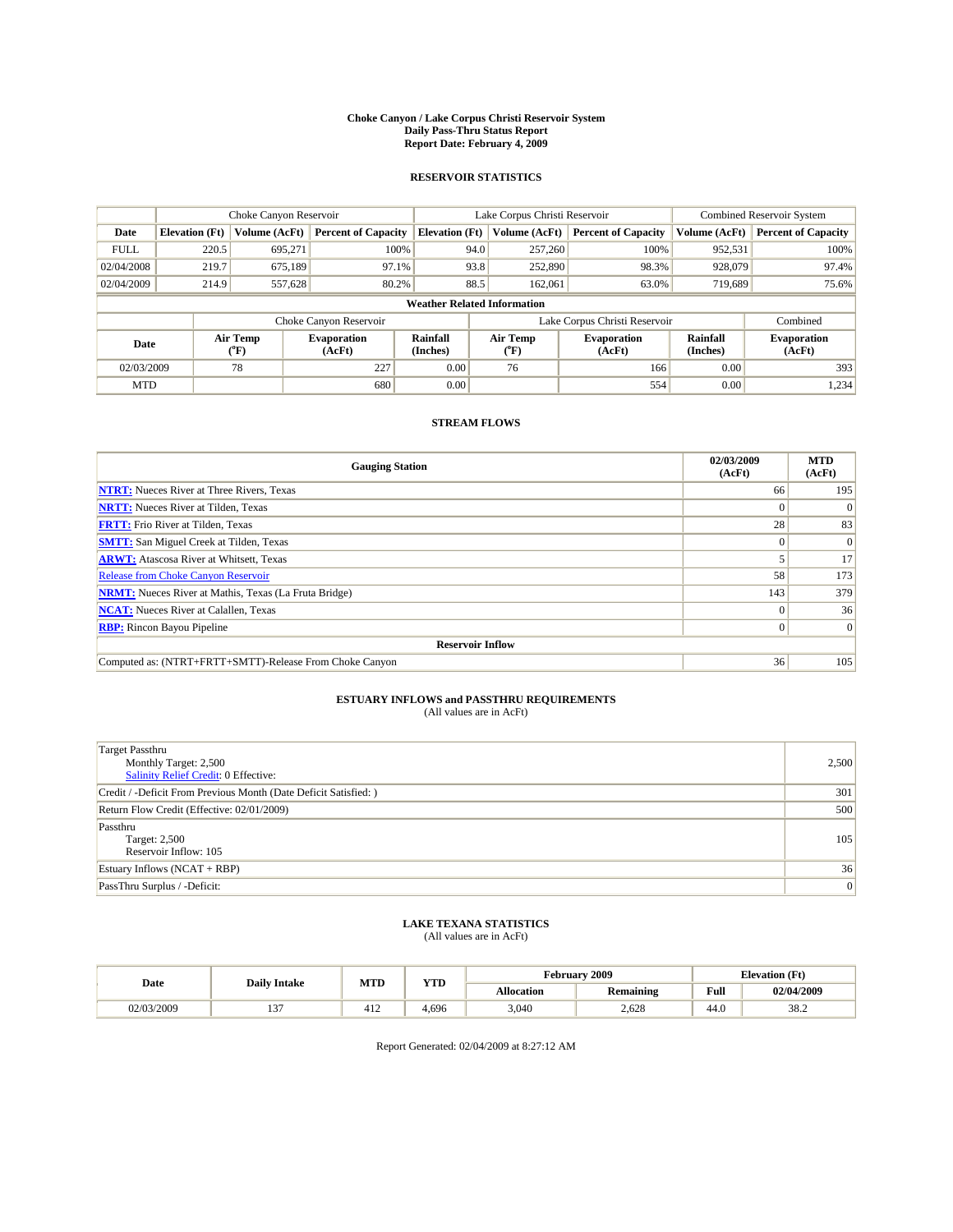#### **Choke Canyon / Lake Corpus Christi Reservoir System Daily Pass-Thru Status Report Report Date: February 5, 2009**

#### **RESERVOIR STATISTICS**

|                                    | Choke Canyon Reservoir |                  |                              |                             | Lake Corpus Christi Reservoir | <b>Combined Reservoir System</b> |                      |                              |  |
|------------------------------------|------------------------|------------------|------------------------------|-----------------------------|-------------------------------|----------------------------------|----------------------|------------------------------|--|
| Date                               | <b>Elevation</b> (Ft)  | Volume (AcFt)    | <b>Percent of Capacity</b>   | <b>Elevation</b> (Ft)       | Volume (AcFt)                 | <b>Percent of Capacity</b>       | Volume (AcFt)        | <b>Percent of Capacity</b>   |  |
| <b>FULL</b>                        | 220.5                  | 695,271          | 100%                         | 94.0                        | 257,260                       | 100%                             | 952,531              | 100%                         |  |
| 02/05/2008                         | 219.7                  | 674,934          | 97.1%                        | 93.8                        | 253,253                       | 98.4%                            | 928,187              | 97.4%                        |  |
| 02/05/2009                         | 214.9                  | 557,174          | 80.1%                        | 88.5                        | 162,695                       | 63.2%                            | 719,869              | 75.6%                        |  |
| <b>Weather Related Information</b> |                        |                  |                              |                             |                               |                                  |                      |                              |  |
|                                    |                        |                  | Choke Canyon Reservoir       |                             | Lake Corpus Christi Reservoir |                                  | Combined             |                              |  |
| Date                               |                        | Air Temp<br>(°F) | <b>Evaporation</b><br>(AcFt) | <b>Rainfall</b><br>(Inches) | Air Temp<br>(°F)              | <b>Evaporation</b><br>(AcFt)     | Rainfall<br>(Inches) | <b>Evaporation</b><br>(AcFt) |  |
| 02/04/2009                         |                        | 75               | 240                          | 0.00                        | 74                            | 157                              | 0.00                 | 397                          |  |
| <b>MTD</b>                         |                        |                  | 920                          | 0.00                        |                               | 711                              | 0.00                 | 1,631                        |  |

### **STREAM FLOWS**

| <b>Gauging Station</b>                                       | 02/04/2009<br>(AcFt) | <b>MTD</b><br>(AcFt) |  |  |  |  |  |
|--------------------------------------------------------------|----------------------|----------------------|--|--|--|--|--|
| <b>NTRT:</b> Nueces River at Three Rivers, Texas             | 66                   | 260                  |  |  |  |  |  |
| <b>NRTT:</b> Nueces River at Tilden, Texas                   | $\Omega$             |                      |  |  |  |  |  |
| <b>FRTT:</b> Frio River at Tilden, Texas                     | 26                   | 109                  |  |  |  |  |  |
| <b>SMTT:</b> San Miguel Creek at Tilden, Texas               |                      | $\Omega$             |  |  |  |  |  |
| <b>ARWT:</b> Atascosa River at Whitsett, Texas               |                      | 20                   |  |  |  |  |  |
| <b>Release from Choke Canyon Reservoir</b>                   | 58                   | 230                  |  |  |  |  |  |
| <b>NRMT:</b> Nueces River at Mathis, Texas (La Fruta Bridge) | 157                  | 536                  |  |  |  |  |  |
| <b>NCAT:</b> Nueces River at Calallen, Texas                 | $\Omega$             | 36                   |  |  |  |  |  |
| <b>RBP:</b> Rincon Bayou Pipeline                            | $\overline{0}$       | $\Omega$             |  |  |  |  |  |
| <b>Reservoir Inflow</b>                                      |                      |                      |  |  |  |  |  |
| Computed as: (NTRT+FRTT+SMTT)-Release From Choke Canyon      | 34                   | 139                  |  |  |  |  |  |

# **ESTUARY INFLOWS and PASSTHRU REQUIREMENTS**<br>(All values are in AcFt)

| <b>Target Passthru</b><br>Monthly Target: 2,500<br>Salinity Relief Credit: 0 Effective: | 2,500 |
|-----------------------------------------------------------------------------------------|-------|
| Credit / -Deficit From Previous Month (Date Deficit Satisfied: )                        | 301   |
| Return Flow Credit (Effective: 02/01/2009)                                              | 500   |
| Passthru<br>Target: 2,500<br>Reservoir Inflow: 139                                      | 139   |
| Estuary Inflows (NCAT + RBP)                                                            | 36    |
| PassThru Surplus / -Deficit:                                                            | 0     |

## **LAKE TEXANA STATISTICS** (All values are in AcFt)

|            | <b>Daily Intake</b> | <b>MTD</b> | <b>YTD</b>                | rebruary          | 12009            | <b>Elevation</b> (Ft) |            |
|------------|---------------------|------------|---------------------------|-------------------|------------------|-----------------------|------------|
| Date       |                     |            |                           | <b>Allocation</b> | <b>Remaining</b> | Full                  | 02/05/2009 |
| 02/04/2009 | $\sim$<br>. .       | 549        | $102^{\circ}$<br>$4.03 -$ | 3,040             | 2,491            | 44.0                  | 38.3       |

Report Generated: 02/05/2009 at 8:48:00 AM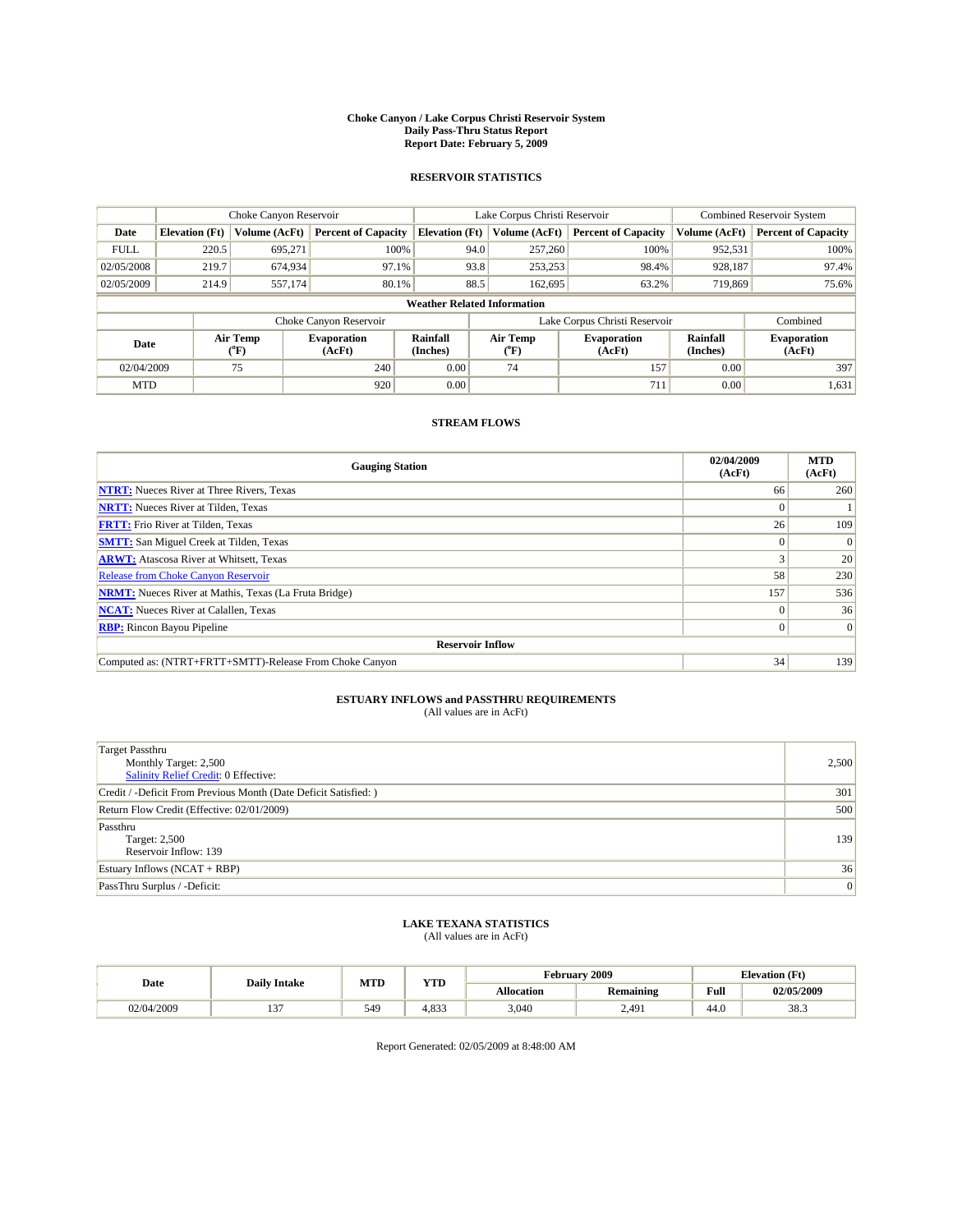#### **Choke Canyon / Lake Corpus Christi Reservoir System Daily Pass-Thru Status Report Report Date: February 6, 2009**

#### **RESERVOIR STATISTICS**

|                                    | Choke Canyon Reservoir |                  |                              |                             | Lake Corpus Christi Reservoir | <b>Combined Reservoir System</b> |                      |                              |  |
|------------------------------------|------------------------|------------------|------------------------------|-----------------------------|-------------------------------|----------------------------------|----------------------|------------------------------|--|
| Date                               | <b>Elevation</b> (Ft)  | Volume (AcFt)    | <b>Percent of Capacity</b>   | <b>Elevation</b> (Ft)       | Volume (AcFt)                 | <b>Percent of Capacity</b>       | Volume (AcFt)        | <b>Percent of Capacity</b>   |  |
| <b>FULL</b>                        | 220.5                  | 695,271          | 100%                         | 94.0                        | 257,260                       | 100%                             | 952,531              | 100%                         |  |
| 02/06/2008                         | 219.7                  | 675,443          | 97.1%                        | 93.9                        | 255,254                       | 99.2%                            | 930.697              | 97.7%                        |  |
| 02/06/2009                         | 214.8                  | 556,947          | 80.1%                        | 88.5                        | 162,219                       | 63.1%                            | 719,166              | 75.5%                        |  |
| <b>Weather Related Information</b> |                        |                  |                              |                             |                               |                                  |                      |                              |  |
|                                    |                        |                  | Choke Canyon Reservoir       |                             | Lake Corpus Christi Reservoir |                                  | Combined             |                              |  |
| Date                               |                        | Air Temp<br>(°F) | <b>Evaporation</b><br>(AcFt) | <b>Rainfall</b><br>(Inches) | Air Temp<br>(°F)              | <b>Evaporation</b><br>(AcFt)     | Rainfall<br>(Inches) | <b>Evaporation</b><br>(AcFt) |  |
| 02/05/2009                         |                        | 78               | 320                          | 0.00                        | 76                            | 138                              | 0.00                 | 458                          |  |
| <b>MTD</b>                         |                        |                  | 1.240                        | 0.00                        |                               | 849                              | 0.00                 | 2.089                        |  |

### **STREAM FLOWS**

| <b>Gauging Station</b>                                       | 02/05/2009<br>(AcFt) | <b>MTD</b><br>(AcFt) |  |  |  |  |  |
|--------------------------------------------------------------|----------------------|----------------------|--|--|--|--|--|
| <b>NTRT:</b> Nueces River at Three Rivers, Texas             | 66                   | 326                  |  |  |  |  |  |
| <b>NRTT:</b> Nueces River at Tilden, Texas                   | $\Omega$             |                      |  |  |  |  |  |
| <b>FRTT:</b> Frio River at Tilden, Texas                     | 26                   | 135                  |  |  |  |  |  |
| <b>SMTT:</b> San Miguel Creek at Tilden, Texas               | $\theta$             | $\Omega$             |  |  |  |  |  |
| <b>ARWT:</b> Atascosa River at Whitsett, Texas               |                      | 24                   |  |  |  |  |  |
| <b>Release from Choke Canyon Reservoir</b>                   | 58                   | 288                  |  |  |  |  |  |
| <b>NRMT:</b> Nueces River at Mathis, Texas (La Fruta Bridge) | 163                  | 699                  |  |  |  |  |  |
| <b>NCAT:</b> Nueces River at Calallen, Texas                 | $\Omega$             | 36                   |  |  |  |  |  |
| <b>RBP:</b> Rincon Bayou Pipeline                            |                      |                      |  |  |  |  |  |
| <b>Reservoir Inflow</b>                                      |                      |                      |  |  |  |  |  |
| Computed as: (NTRT+FRTT+SMTT)-Release From Choke Canyon      | 34                   | 173                  |  |  |  |  |  |

# **ESTUARY INFLOWS and PASSTHRU REQUIREMENTS**<br>(All values are in AcFt)

| <b>Target Passthru</b><br>Monthly Target: 2,500<br>Salinity Relief Credit: 0 Effective: | 2,500 |
|-----------------------------------------------------------------------------------------|-------|
| Credit / -Deficit From Previous Month (Date Deficit Satisfied: )                        | 301   |
| Return Flow Credit (Effective: 02/01/2009)                                              | 500   |
| Passthru<br>Target: 2,500<br>Reservoir Inflow: 173                                      | 173   |
| Estuary Inflows $(NCAT + RBP)$                                                          | 36    |
| PassThru Surplus / -Deficit:                                                            | 0     |

## **LAKE TEXANA STATISTICS** (All values are in AcFt)

|            | <b>Daily Intake</b> | <b>MTD</b> | <b>YTD</b> | rebruary "        | 2009             | <b>Elevation</b> (Ft) |            |
|------------|---------------------|------------|------------|-------------------|------------------|-----------------------|------------|
| Date       |                     |            |            | <b>Allocation</b> | <b>Remaining</b> | Full                  | 02/06/2009 |
| 02/05/2009 | $\sim$<br>. .       | 686        | 4.970      | 3,040             | 2,354            | 44.0                  | 38.2       |

Report Generated: 02/06/2009 at 8:15:36 AM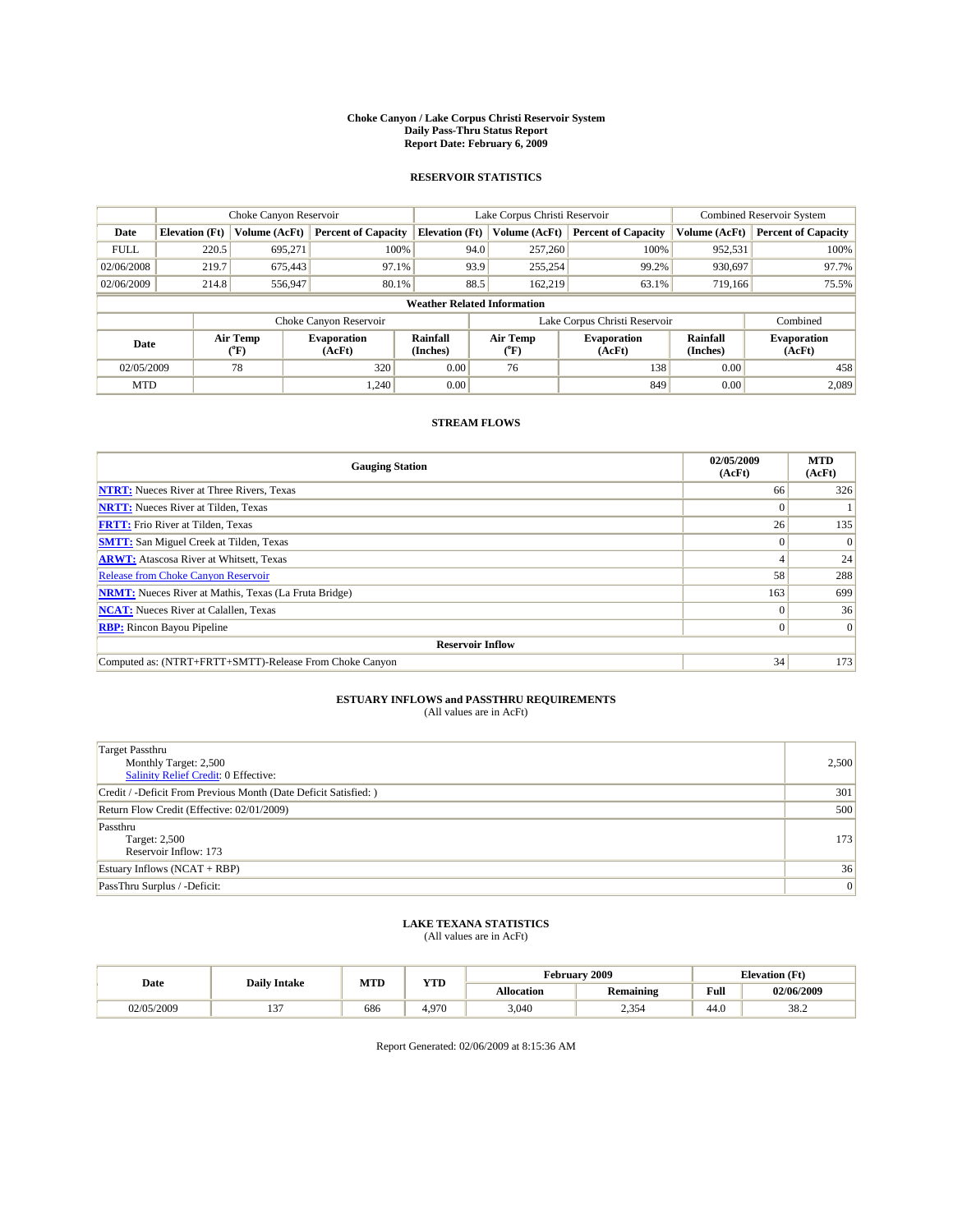#### **Choke Canyon / Lake Corpus Christi Reservoir System Daily Pass-Thru Status Report Report Date: February 7, 2009**

#### **RESERVOIR STATISTICS**

|                                    | Choke Canyon Reservoir |                  |                              |                             | Lake Corpus Christi Reservoir | <b>Combined Reservoir System</b> |                      |                              |  |
|------------------------------------|------------------------|------------------|------------------------------|-----------------------------|-------------------------------|----------------------------------|----------------------|------------------------------|--|
| Date                               | <b>Elevation</b> (Ft)  | Volume (AcFt)    | <b>Percent of Capacity</b>   | <b>Elevation</b> (Ft)       | Volume (AcFt)                 | <b>Percent of Capacity</b>       | Volume (AcFt)        | <b>Percent of Capacity</b>   |  |
| <b>FULL</b>                        | 220.5                  | 695,271          | 100%                         | 94.0                        | 257,260                       | 100%                             | 952,531              | 100%                         |  |
| 02/07/2008                         | 219.7                  | 675,189          | 97.1%                        | 93.8                        | 253,071                       | 98.4%                            | 928,260              | 97.5%                        |  |
| 02/07/2009                         | 214.8                  | 556,265          | 80.0%                        | 88.4                        | 160,798                       | 62.5%                            | 717,063              | 75.3%                        |  |
| <b>Weather Related Information</b> |                        |                  |                              |                             |                               |                                  |                      |                              |  |
|                                    |                        |                  | Choke Canyon Reservoir       |                             | Lake Corpus Christi Reservoir |                                  | Combined             |                              |  |
| Date                               |                        | Air Temp<br>(°F) | <b>Evaporation</b><br>(AcFt) | <b>Rainfall</b><br>(Inches) | Air Temp<br>(°F)              | <b>Evaporation</b><br>(AcFt)     | Rainfall<br>(Inches) | <b>Evaporation</b><br>(AcFt) |  |
| 02/06/2009                         |                        | 80               | 346                          | 0.00                        | 76                            | 129                              | 0.00                 | 475                          |  |
| <b>MTD</b>                         |                        |                  | 1,586                        | 0.00                        |                               | 978                              | 0.00                 | 2,564                        |  |

### **STREAM FLOWS**

| <b>Gauging Station</b>                                       | 02/06/2009<br>(AcFt) | <b>MTD</b><br>(AcFt) |  |  |  |  |  |
|--------------------------------------------------------------|----------------------|----------------------|--|--|--|--|--|
| <b>NTRT:</b> Nueces River at Three Rivers, Texas             | 64                   | 389                  |  |  |  |  |  |
| <b>NRTT:</b> Nueces River at Tilden, Texas                   | $\Omega$             |                      |  |  |  |  |  |
| <b>FRTT:</b> Frio River at Tilden, Texas                     | 26                   | 161                  |  |  |  |  |  |
| <b>SMTT:</b> San Miguel Creek at Tilden, Texas               |                      | $\Omega$             |  |  |  |  |  |
| <b>ARWT:</b> Atascosa River at Whitsett, Texas               |                      | 28                   |  |  |  |  |  |
| <b>Release from Choke Canyon Reservoir</b>                   | 58                   | 345                  |  |  |  |  |  |
| <b>NRMT:</b> Nueces River at Mathis, Texas (La Fruta Bridge) | 167                  | 865                  |  |  |  |  |  |
| <b>NCAT:</b> Nueces River at Calallen, Texas                 | 9                    | 45                   |  |  |  |  |  |
| <b>RBP:</b> Rincon Bayou Pipeline                            | $\overline{0}$       | $\Omega$             |  |  |  |  |  |
| <b>Reservoir Inflow</b>                                      |                      |                      |  |  |  |  |  |
| Computed as: (NTRT+FRTT+SMTT)-Release From Choke Canyon      | 32                   | 204                  |  |  |  |  |  |

# **ESTUARY INFLOWS and PASSTHRU REQUIREMENTS**<br>(All values are in AcFt)

| <b>Target Passthru</b><br>Monthly Target: 2,500<br>Salinity Relief Credit: 0 Effective: | 2,500 |
|-----------------------------------------------------------------------------------------|-------|
| Credit / -Deficit From Previous Month (Date Deficit Satisfied: )                        | 301   |
| Return Flow Credit (Effective: 02/01/2009)                                              | 500   |
| Passthru<br>Target: 2,500<br>Reservoir Inflow: 204                                      | 204   |
| Estuary Inflows $(NCAT + RBP)$                                                          | 45    |
| PassThru Surplus / -Deficit:                                                            | 0     |

## **LAKE TEXANA STATISTICS** (All values are in AcFt)

|            | <b>Daily Intake</b> | <b>MTD</b> | <b>YTD</b> |                   | <b>February 2009</b> | <b>Elevation</b> (Ft) |            |
|------------|---------------------|------------|------------|-------------------|----------------------|-----------------------|------------|
| Date       |                     |            |            | <b>Allocation</b> | <b>Remaining</b>     | Full                  | 02/07/2009 |
| 02/06/2009 | $\sim$<br>. .       | 022<br>04J | 5.106      | 3,040             | 2.217<br><u>_ _</u>  | 44.0                  | 38.1       |

Report Generated: 02/07/2009 at 8:16:05 AM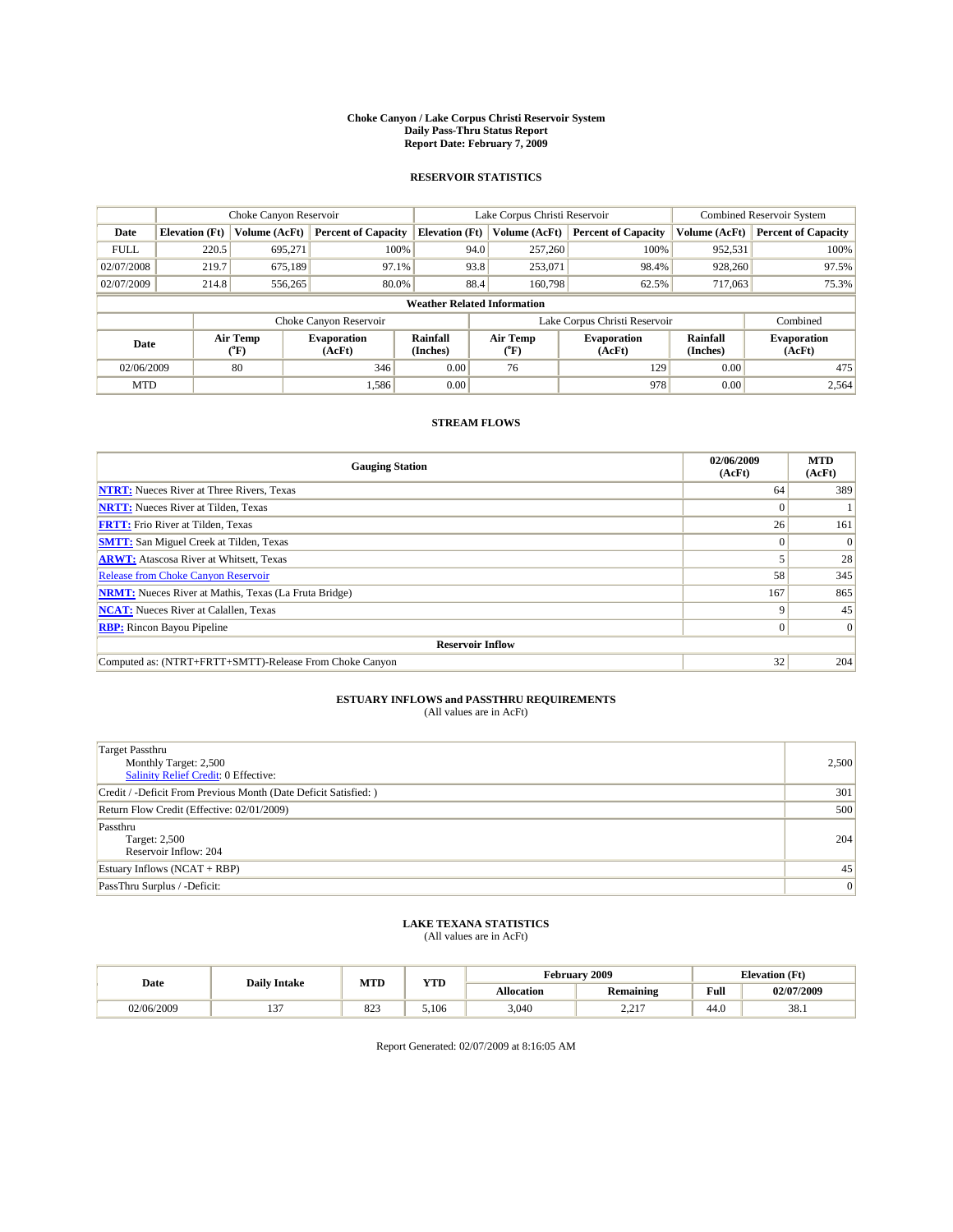#### **Choke Canyon / Lake Corpus Christi Reservoir System Daily Pass-Thru Status Report Report Date: February 8, 2009**

#### **RESERVOIR STATISTICS**

|                                    | Choke Canyon Reservoir |                                           |                              |                       | Lake Corpus Christi Reservoir | <b>Combined Reservoir System</b> |                      |                              |  |
|------------------------------------|------------------------|-------------------------------------------|------------------------------|-----------------------|-------------------------------|----------------------------------|----------------------|------------------------------|--|
| Date                               | <b>Elevation</b> (Ft)  | Volume (AcFt)                             | <b>Percent of Capacity</b>   | <b>Elevation</b> (Ft) | Volume (AcFt)                 | <b>Percent of Capacity</b>       | Volume (AcFt)        | <b>Percent of Capacity</b>   |  |
| <b>FULL</b>                        | 220.5                  | 695.271                                   | 100%                         | 94.0                  | 257,260                       | 100%                             | 952,531              | 100%                         |  |
| 02/08/2008                         | 219.7                  | 674,934                                   | 97.1%                        | 93.8                  | 253,071                       | 98.4%                            | 928,005              | 97.4%                        |  |
| 02/08/2009                         | 214.8                  | 555,808                                   | 79.9%                        | 88.4                  | 160,955                       | 62.6%                            | 716,763              | 75.2%                        |  |
| <b>Weather Related Information</b> |                        |                                           |                              |                       |                               |                                  |                      |                              |  |
|                                    |                        |                                           | Choke Canyon Reservoir       |                       | Lake Corpus Christi Reservoir |                                  | Combined             |                              |  |
| Date                               |                        | Air Temp<br>$({}^{\mathrm{o}}\mathrm{F})$ | <b>Evaporation</b><br>(AcFt) | Rainfall<br>(Inches)  | Air Temp<br>(°F)              | <b>Evaporation</b><br>(AcFt)     | Rainfall<br>(Inches) | <b>Evaporation</b><br>(AcFt) |  |
| 02/07/2009                         |                        | 80                                        | 253                          | 0.00                  | 77                            | 175                              | 0.00                 | 428                          |  |
| <b>MTD</b>                         |                        |                                           | 1,839                        | 0.00                  |                               | 1,153                            | 0.00                 | 2.992                        |  |

### **STREAM FLOWS**

| <b>Gauging Station</b>                                       | 02/07/2009<br>(AcFt) | <b>MTD</b><br>(AcFt) |  |  |  |  |  |
|--------------------------------------------------------------|----------------------|----------------------|--|--|--|--|--|
| <b>NTRT:</b> Nueces River at Three Rivers, Texas             | 64                   | 453                  |  |  |  |  |  |
| <b>NRTT:</b> Nueces River at Tilden, Texas                   | $\Omega$             |                      |  |  |  |  |  |
| <b>FRTT:</b> Frio River at Tilden, Texas                     | 22                   | 183                  |  |  |  |  |  |
| <b>SMTT:</b> San Miguel Creek at Tilden, Texas               |                      | $\Omega$             |  |  |  |  |  |
| <b>ARWT:</b> Atascosa River at Whitsett, Texas               |                      | 33                   |  |  |  |  |  |
| <b>Release from Choke Canyon Reservoir</b>                   | 58                   | 403                  |  |  |  |  |  |
| <b>NRMT:</b> Nueces River at Mathis, Texas (La Fruta Bridge) | 193                  | 1,058                |  |  |  |  |  |
| <b>NCAT:</b> Nueces River at Calallen, Texas                 | 24                   | 69                   |  |  |  |  |  |
| <b>RBP:</b> Rincon Bayou Pipeline                            | $\overline{0}$       | $\Omega$             |  |  |  |  |  |
| <b>Reservoir Inflow</b>                                      |                      |                      |  |  |  |  |  |
| Computed as: (NTRT+FRTT+SMTT)-Release From Choke Canyon      | 28                   | 232                  |  |  |  |  |  |

# **ESTUARY INFLOWS and PASSTHRU REQUIREMENTS**<br>(All values are in AcFt)

| <b>Target Passthru</b><br>Monthly Target: 2,500<br>Salinity Relief Credit: 0 Effective: | 2,500 |
|-----------------------------------------------------------------------------------------|-------|
| Credit / -Deficit From Previous Month (Date Deficit Satisfied: )                        | 301   |
| Return Flow Credit (Effective: 02/01/2009)                                              | 500   |
| Passthru<br>Target: 2,500<br>Reservoir Inflow: 232                                      | 232   |
| Estuary Inflows $(NCAT + RBP)$                                                          | 69    |
| PassThru Surplus / -Deficit:                                                            | 0     |

## **LAKE TEXANA STATISTICS** (All values are in AcFt)

|            | <b>Daily Intake</b> | MTD | <b>XZOD</b><br>. | √ebruarv          | 2009             | <b>Elevation</b> (Ft)                   |            |
|------------|---------------------|-----|------------------|-------------------|------------------|-----------------------------------------|------------|
| Date       |                     |     |                  | <b>Allocation</b> | <b>Remaining</b> | Full<br>the contract of the contract of | 02/08/2009 |
| J2/07/2009 | $-$                 | 960 | 5.212<br>J.Z4J   | 3.040             | 2,080            | 44.0                                    | 38.1       |

Report Generated: 02/08/2009 at 8:47:03 AM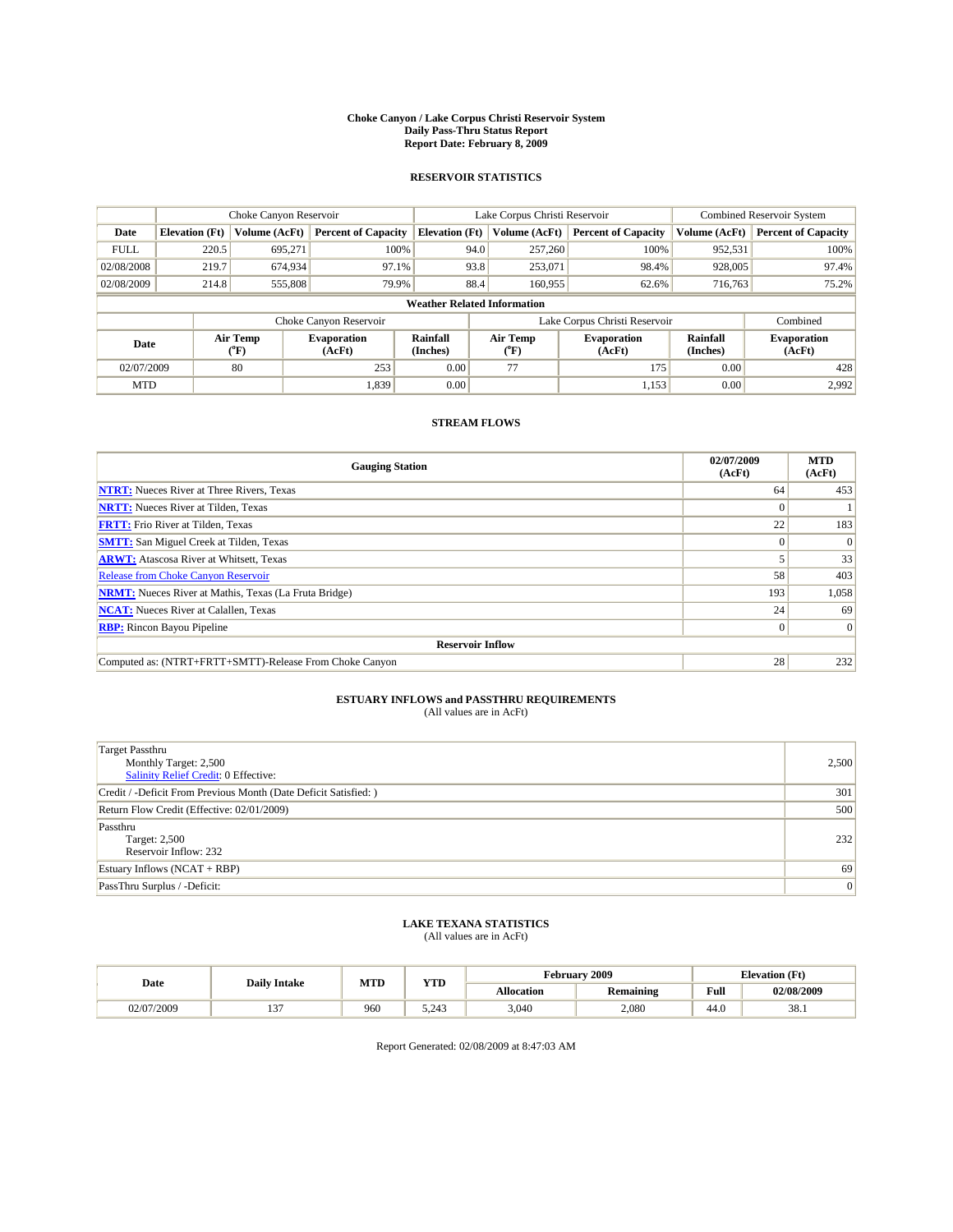#### **Choke Canyon / Lake Corpus Christi Reservoir System Daily Pass-Thru Status Report Report Date: February 9, 2009**

#### **RESERVOIR STATISTICS**

|                                    | Choke Canyon Reservoir |                  |                              |                             | Lake Corpus Christi Reservoir | <b>Combined Reservoir System</b> |                      |                              |  |
|------------------------------------|------------------------|------------------|------------------------------|-----------------------------|-------------------------------|----------------------------------|----------------------|------------------------------|--|
| Date                               | <b>Elevation</b> (Ft)  | Volume (AcFt)    | <b>Percent of Capacity</b>   | <b>Elevation</b> (Ft)       | Volume (AcFt)                 | <b>Percent of Capacity</b>       | Volume (AcFt)        | <b>Percent of Capacity</b>   |  |
| <b>FULL</b>                        | 220.5                  | 695,271          | 100%                         | 94.0                        | 257,260                       | 100%                             | 952,531              | 100%                         |  |
| 02/09/2008                         | 219.7                  | 674,934          | 97.1%                        | 93.8                        | 253,071                       | 98.4%                            | 928,005              | 97.4%                        |  |
| 02/09/2009                         | 214.8                  | 556,947          | 80.1%                        | 88.4                        | 160,955                       | 62.6%                            | 717,902              | 75.4%                        |  |
| <b>Weather Related Information</b> |                        |                  |                              |                             |                               |                                  |                      |                              |  |
|                                    |                        |                  | Choke Canyon Reservoir       |                             | Lake Corpus Christi Reservoir |                                  | Combined             |                              |  |
| Date                               |                        | Air Temp<br>(°F) | <b>Evaporation</b><br>(AcFt) | <b>Rainfall</b><br>(Inches) | Air Temp<br>(°F)              | <b>Evaporation</b><br>(AcFt)     | Rainfall<br>(Inches) | <b>Evaporation</b><br>(AcFt) |  |
| 02/08/2009                         |                        | 78               | 293                          | 0.07                        | 77                            | 312                              | 0.05                 | 605                          |  |
| <b>MTD</b>                         |                        |                  | 2,132                        | 0.07                        |                               | 1,465                            | 0.05                 | 3,597                        |  |

### **STREAM FLOWS**

| <b>Gauging Station</b>                                       | 02/08/2009<br>(AcFt) | <b>MTD</b><br>(AcFt) |  |  |  |  |  |
|--------------------------------------------------------------|----------------------|----------------------|--|--|--|--|--|
| <b>NTRT:</b> Nueces River at Three Rivers, Texas             | 62                   | 514                  |  |  |  |  |  |
| <b>NRTT:</b> Nueces River at Tilden, Texas                   |                      |                      |  |  |  |  |  |
| <b>FRTT:</b> Frio River at Tilden, Texas                     | 20                   | 202                  |  |  |  |  |  |
| <b>SMTT:</b> San Miguel Creek at Tilden, Texas               |                      | $\Omega$             |  |  |  |  |  |
| <b>ARWT:</b> Atascosa River at Whitsett, Texas               |                      | 38                   |  |  |  |  |  |
| <b>Release from Choke Canyon Reservoir</b>                   | 58                   | 461                  |  |  |  |  |  |
| <b>NRMT:</b> Nueces River at Mathis, Texas (La Fruta Bridge) | 268                  | 1,326                |  |  |  |  |  |
| <b>NCAT:</b> Nueces River at Calallen, Texas                 | 30                   | 99                   |  |  |  |  |  |
| <b>RBP:</b> Rincon Bayou Pipeline                            | $\overline{0}$       | $\Omega$             |  |  |  |  |  |
| <b>Reservoir Inflow</b>                                      |                      |                      |  |  |  |  |  |
| Computed as: (NTRT+FRTT+SMTT)-Release From Choke Canyon      | 24                   | 256                  |  |  |  |  |  |

# **ESTUARY INFLOWS and PASSTHRU REQUIREMENTS**<br>(All values are in AcFt)

| <b>Target Passthru</b><br>Monthly Target: 2,500<br>Salinity Relief Credit: 0 Effective: | 2,500 |
|-----------------------------------------------------------------------------------------|-------|
| Credit / -Deficit From Previous Month (Date Deficit Satisfied: )                        | 301   |
| Return Flow Credit (Effective: 02/01/2009)                                              | 500   |
| Passthru<br>Target: 2,500<br>Reservoir Inflow: 256                                      | 256   |
| Estuary Inflows $(NCAT + RBP)$                                                          | 99    |
| PassThru Surplus / -Deficit:                                                            | 0     |

## **LAKE TEXANA STATISTICS** (All values are in AcFt)

| Date       | <b>Daily Intake</b> | <b>MTD</b> | <b>VTPD</b><br>1 I D | rebruary *        | 2009             | <b>Elevation</b> (Ft) |            |
|------------|---------------------|------------|----------------------|-------------------|------------------|-----------------------|------------|
|            |                     |            |                      | <b>Allocation</b> | <b>Remaining</b> | Full                  | 02/09/2009 |
| 02/08/2009 | $\sim$<br>. .       | 1.096      | 5.380                | 3,040             | .944             | 44.0                  | 38.1       |

Report Generated: 02/09/2009 at 8:15:08 AM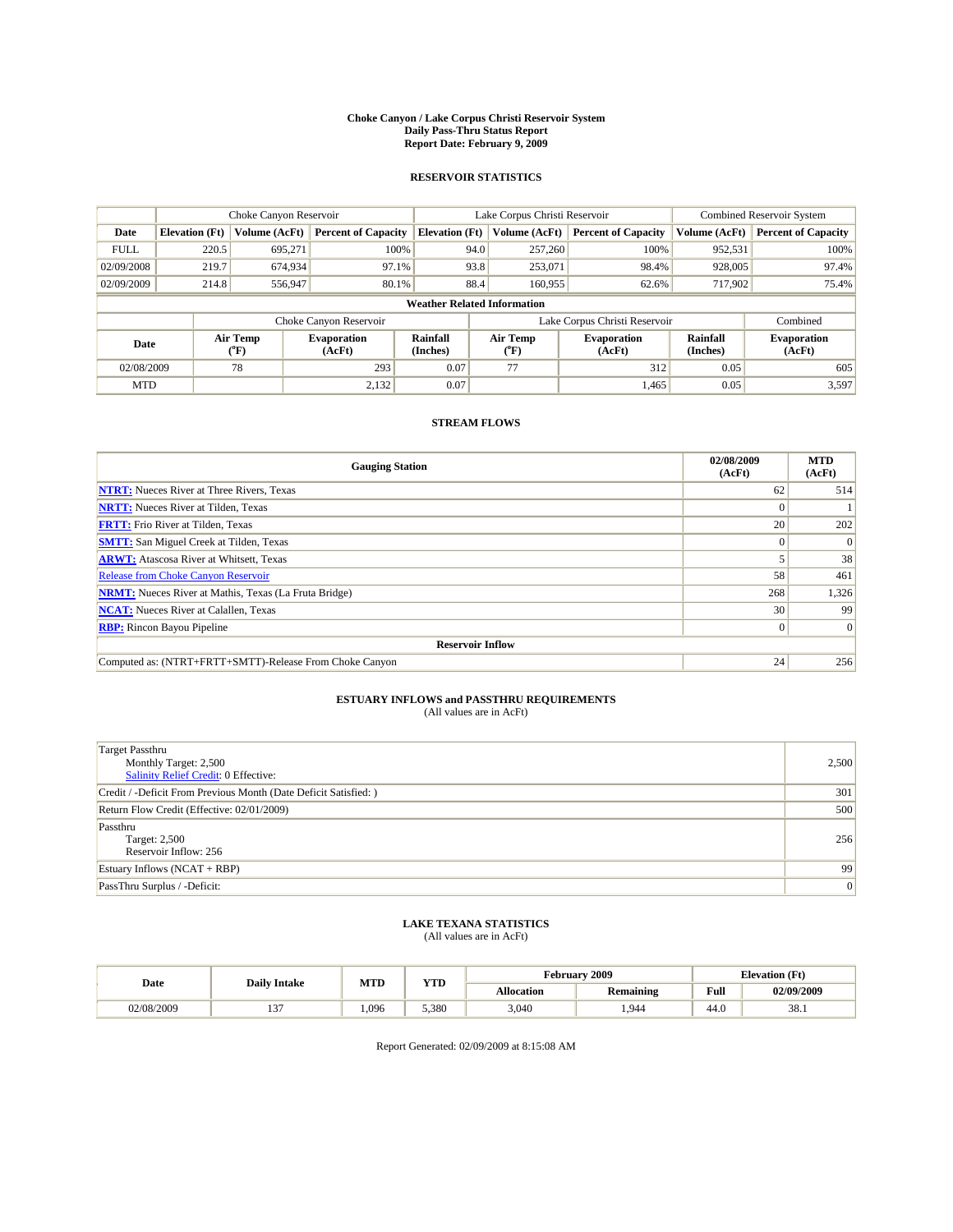#### **Choke Canyon / Lake Corpus Christi Reservoir System Daily Pass-Thru Status Report Report Date: February 10, 2009**

#### **RESERVOIR STATISTICS**

|             | Choke Canyon Reservoir             |                  |                              |                       | Lake Corpus Christi Reservoir | <b>Combined Reservoir System</b> |                      |                              |  |
|-------------|------------------------------------|------------------|------------------------------|-----------------------|-------------------------------|----------------------------------|----------------------|------------------------------|--|
| Date        | <b>Elevation</b> (Ft)              | Volume (AcFt)    | <b>Percent of Capacity</b>   | <b>Elevation</b> (Ft) | Volume (AcFt)                 | <b>Percent of Capacity</b>       | Volume (AcFt)        | <b>Percent of Capacity</b>   |  |
| <b>FULL</b> | 220.5                              | 695,271          | 100%                         | 94.0                  | 257,260                       | 100%                             | 952,531              | 100%                         |  |
| 02/10/2008  | 219.7                              | 694,934          | 100.0%                       | 93.8                  | 253,071                       | 98.4%                            | 948,005              | 99.5%                        |  |
| 02/10/2009  | 214.8                              | 556,038          | 80.0%                        | 88.4                  | 160,955                       | 62.6%                            | 716,993              | 75.3%                        |  |
|             | <b>Weather Related Information</b> |                  |                              |                       |                               |                                  |                      |                              |  |
|             |                                    |                  | Choke Canyon Reservoir       |                       | Lake Corpus Christi Reservoir |                                  | Combined             |                              |  |
| Date        |                                    | Air Temp<br>(°F) | <b>Evaporation</b><br>(AcFt) | Rainfall<br>(Inches)  | Air Temp<br>("F)              | <b>Evaporation</b><br>(AcFt)     | Rainfall<br>(Inches) | <b>Evaporation</b><br>(AcFt) |  |
| 02/09/2009  |                                    | 80               | 240                          | 0.00                  | 82                            | 248                              | 0.00                 | 488                          |  |
| <b>MTD</b>  |                                    |                  | 2,372                        | 0.07                  |                               | 1.713                            | 0.05                 | 4,085                        |  |

### **STREAM FLOWS**

| <b>Gauging Station</b>                                       | 02/09/2009<br>(AcFt) | <b>MTD</b><br>(AcFt) |  |  |  |  |  |
|--------------------------------------------------------------|----------------------|----------------------|--|--|--|--|--|
| <b>NTRT:</b> Nueces River at Three Rivers, Texas             | 64                   | 578                  |  |  |  |  |  |
| <b>NRTT:</b> Nueces River at Tilden, Texas                   | $\Omega$             |                      |  |  |  |  |  |
| <b>FRTT:</b> Frio River at Tilden, Texas                     | 20 <sub>1</sub>      | 222                  |  |  |  |  |  |
| <b>SMTT:</b> San Miguel Creek at Tilden, Texas               |                      | $\Omega$             |  |  |  |  |  |
| <b>ARWT:</b> Atascosa River at Whitsett, Texas               |                      | 43                   |  |  |  |  |  |
| <b>Release from Choke Canyon Reservoir</b>                   | 58                   | 518                  |  |  |  |  |  |
| <b>NRMT:</b> Nueces River at Mathis, Texas (La Fruta Bridge) | 268                  | 1,594                |  |  |  |  |  |
| <b>NCAT:</b> Nueces River at Calallen, Texas                 | 73                   | 172                  |  |  |  |  |  |
| <b>RBP:</b> Rincon Bayou Pipeline<br>$\overline{0}$          |                      |                      |  |  |  |  |  |
| <b>Reservoir Inflow</b>                                      |                      |                      |  |  |  |  |  |
| Computed as: (NTRT+FRTT+SMTT)-Release From Choke Canyon      | 26                   | 282                  |  |  |  |  |  |

# **ESTUARY INFLOWS and PASSTHRU REQUIREMENTS**<br>(All values are in AcFt)

| <b>Target Passthru</b><br>Monthly Target: 2,500<br>Salinity Relief Credit: 0 Effective: | 2,500 |
|-----------------------------------------------------------------------------------------|-------|
| Credit / -Deficit From Previous Month (Date Deficit Satisfied: )                        | 301   |
| Return Flow Credit (Effective: 02/01/2009)                                              | 500   |
| Passthru<br>Target: 2,500<br>Reservoir Inflow: 282                                      | 282   |
| Estuary Inflows (NCAT + RBP)                                                            | 172   |
| PassThru Surplus / -Deficit:                                                            | 0     |

## **LAKE TEXANA STATISTICS** (All values are in AcFt)

| Date       | <b>Daily Intake</b> | <b>MTD</b> | <b>VTD</b><br>1 I D | rebruary "        | 12009            | <b>Elevation</b> (Ft) |            |
|------------|---------------------|------------|---------------------|-------------------|------------------|-----------------------|------------|
|            |                     |            |                     | <b>Allocation</b> | <b>Remaining</b> | Full                  | 02/10/2009 |
| 02/09/2009 |                     | 1.149      | 5.428               | 3,040             | 1,895            | 44.0                  | 38.1       |

Report Generated: 02/10/2009 at 8:39:19 AM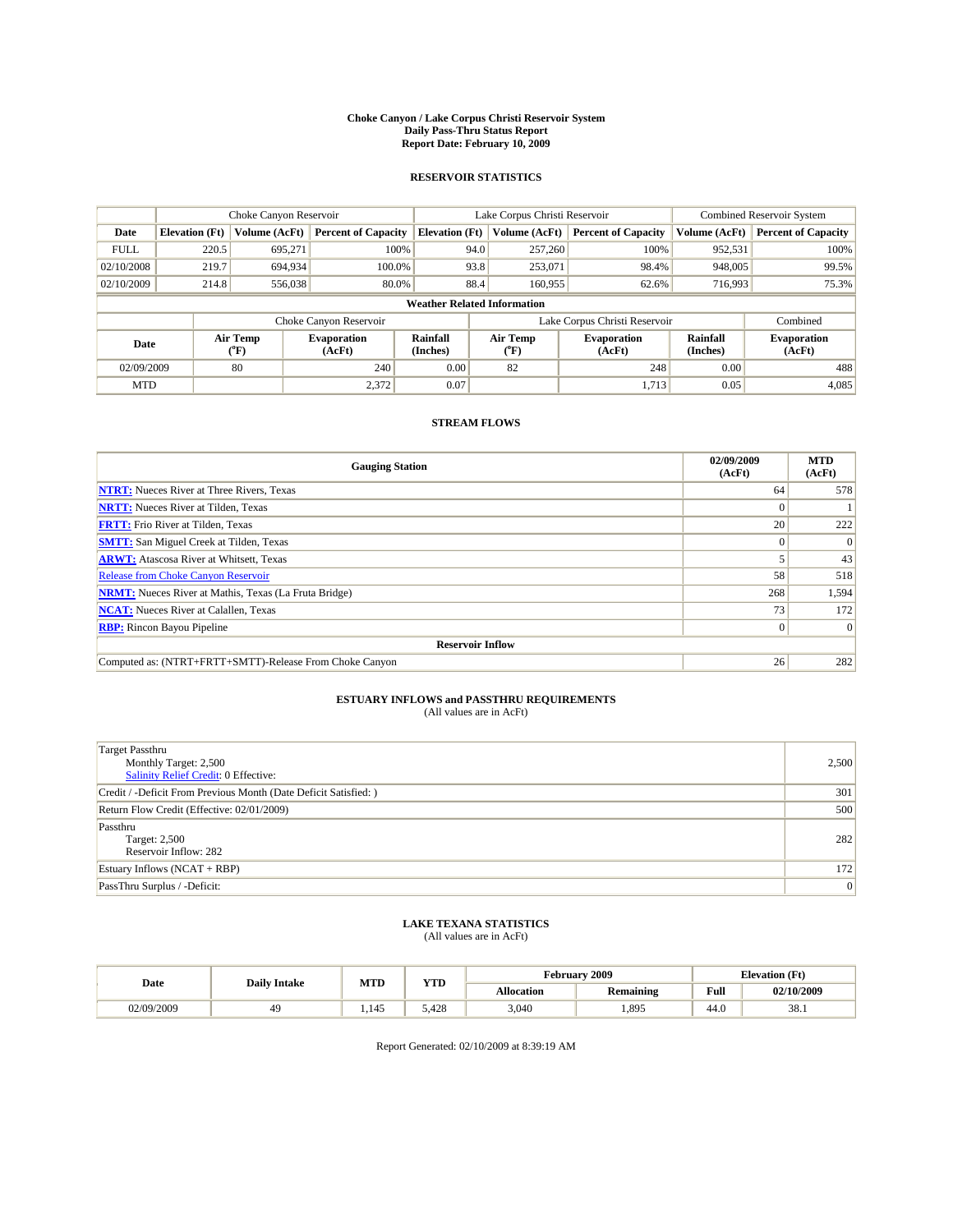#### **Choke Canyon / Lake Corpus Christi Reservoir System Daily Pass-Thru Status Report Report Date: February 11, 2009**

#### **RESERVOIR STATISTICS**

|                                    | Choke Canyon Reservoir |                  |                              |                             | Lake Corpus Christi Reservoir | <b>Combined Reservoir System</b> |                      |                              |
|------------------------------------|------------------------|------------------|------------------------------|-----------------------------|-------------------------------|----------------------------------|----------------------|------------------------------|
| Date                               | <b>Elevation</b> (Ft)  | Volume (AcFt)    | <b>Percent of Capacity</b>   | <b>Elevation</b> (Ft)       | Volume (AcFt)                 | <b>Percent of Capacity</b>       | Volume (AcFt)        | <b>Percent of Capacity</b>   |
| <b>FULL</b>                        | 220.5                  | 695,271          | 100%                         | 94.0                        | 257,260                       | 100%                             | 952,531              | 100%                         |
| 02/11/2008                         | 219.7                  | 694,934          | 100.0%                       | 93.8                        | 253,435                       | 98.5%                            | 948,369              | 99.6%                        |
| 02/11/2009                         | 214.8                  | 556,492          | 80.0%                        | 88.5                        | 162,536                       | 63.2%                            | 719,028              | 75.5%                        |
| <b>Weather Related Information</b> |                        |                  |                              |                             |                               |                                  |                      |                              |
|                                    |                        |                  | Choke Canyon Reservoir       |                             | Lake Corpus Christi Reservoir |                                  | Combined             |                              |
| Date                               |                        | Air Temp<br>(°F) | <b>Evaporation</b><br>(AcFt) | <b>Rainfall</b><br>(Inches) | Air Temp<br>(°F)              | <b>Evaporation</b><br>(AcFt)     | Rainfall<br>(Inches) | <b>Evaporation</b><br>(AcFt) |
| 02/10/2009                         |                        | 85               | 266                          | 0.00                        | 80                            | 249                              | 0.06                 | 515                          |
| <b>MTD</b>                         |                        |                  | 2,638                        | 0.07                        |                               | 1,962                            | 0.11                 | 4,600                        |

### **STREAM FLOWS**

| <b>Gauging Station</b>                                       | 02/10/2009<br>(AcFt) | <b>MTD</b><br>(AcFt) |  |  |  |  |  |
|--------------------------------------------------------------|----------------------|----------------------|--|--|--|--|--|
| <b>NTRT:</b> Nueces River at Three Rivers, Texas             | 64                   | 641                  |  |  |  |  |  |
| <b>NRTT:</b> Nueces River at Tilden, Texas                   |                      |                      |  |  |  |  |  |
| <b>FRTT:</b> Frio River at Tilden, Texas                     | 20                   | 242                  |  |  |  |  |  |
| <b>SMTT:</b> San Miguel Creek at Tilden, Texas               |                      | $\Omega$             |  |  |  |  |  |
| <b>ARWT:</b> Atascosa River at Whitsett, Texas               |                      | 48                   |  |  |  |  |  |
| <b>Release from Choke Canyon Reservoir</b>                   | 58                   | 576                  |  |  |  |  |  |
| <b>NRMT:</b> Nueces River at Mathis, Texas (La Fruta Bridge) | 268                  | 1,862                |  |  |  |  |  |
| <b>NCAT:</b> Nueces River at Calallen, Texas                 | 10 <sup>1</sup>      | 182                  |  |  |  |  |  |
| <b>RBP:</b> Rincon Bayou Pipeline<br>$\overline{0}$          |                      |                      |  |  |  |  |  |
| <b>Reservoir Inflow</b>                                      |                      |                      |  |  |  |  |  |
| Computed as: (NTRT+FRTT+SMTT)-Release From Choke Canyon      | 26                   | 308                  |  |  |  |  |  |

# **ESTUARY INFLOWS and PASSTHRU REQUIREMENTS**<br>(All values are in AcFt)

| <b>Target Passthru</b><br>Monthly Target: 2,500<br>Salinity Relief Credit: 0 Effective: | 2,500 |
|-----------------------------------------------------------------------------------------|-------|
| Credit / -Deficit From Previous Month (Date Deficit Satisfied: )                        | 301   |
| Return Flow Credit (Effective: 02/01/2009)                                              | 500   |
| Passthru<br>Target: 2,500<br>Reservoir Inflow: 308                                      | 308   |
| Estuary Inflows (NCAT + RBP)                                                            | 182   |
| PassThru Surplus / -Deficit:                                                            | 0     |

## **LAKE TEXANA STATISTICS** (All values are in AcFt)

|            | <b>Daily Intake</b> | <b>MTD</b> | <b>YTD</b> | <b>February 2009</b> |                  |                                         | <b>Elevation</b> (Ft) |
|------------|---------------------|------------|------------|----------------------|------------------|-----------------------------------------|-----------------------|
| Date       |                     |            |            | Allocation           | <b>Remaining</b> | Full<br>the contract of the contract of | 02/11/2009            |
| 02/10/2009 |                     | 1.148      | 5.432      | 3,040                | 1,892            | 44.0                                    | 38.1                  |

Report Generated: 02/11/2009 at 8:38:55 AM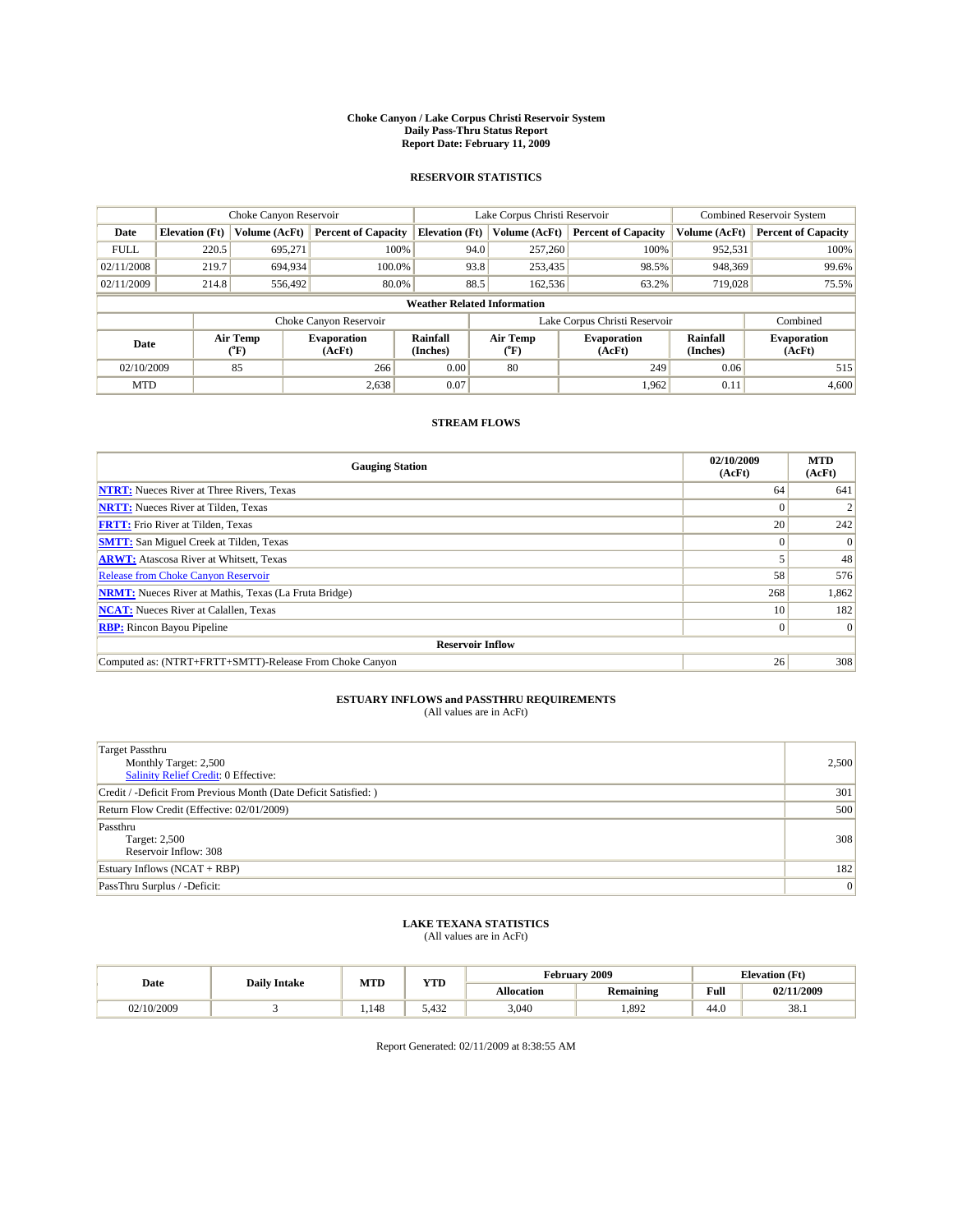#### **Choke Canyon / Lake Corpus Christi Reservoir System Daily Pass-Thru Status Report Report Date: February 12, 2009**

#### **RESERVOIR STATISTICS**

|             | Choke Canyon Reservoir             |                  |                              |                       | Lake Corpus Christi Reservoir | <b>Combined Reservoir System</b> |                      |                              |  |
|-------------|------------------------------------|------------------|------------------------------|-----------------------|-------------------------------|----------------------------------|----------------------|------------------------------|--|
| Date        | <b>Elevation</b> (Ft)              | Volume (AcFt)    | <b>Percent of Capacity</b>   | <b>Elevation</b> (Ft) | Volume (AcFt)                 | <b>Percent of Capacity</b>       | Volume (AcFt)        | <b>Percent of Capacity</b>   |  |
| <b>FULL</b> | 220.5                              | 695,271          | 100%                         | 94.0                  | 257,260                       | 100%                             | 952,531              | 100%                         |  |
| 02/12/2008  | 219.7                              | 675,689          | 97.2%                        | 93.8                  | 252,708                       | 98.2%                            | 928,397              | 97.5%                        |  |
| 02/12/2009  | 214.8                              | 556,038          | 80.0%                        | 88.4                  | 160,798                       | 62.5%                            | 716,836              | 75.3%                        |  |
|             | <b>Weather Related Information</b> |                  |                              |                       |                               |                                  |                      |                              |  |
|             |                                    |                  | Choke Canyon Reservoir       |                       | Lake Corpus Christi Reservoir |                                  | Combined             |                              |  |
| Date        |                                    | Air Temp<br>(°F) | <b>Evaporation</b><br>(AcFt) | Rainfall<br>(Inches)  | Air Temp<br>("F)              | <b>Evaporation</b><br>(AcFt)     | Rainfall<br>(Inches) | <b>Evaporation</b><br>(AcFt) |  |
| 02/11/2009  |                                    | 78               | 279                          | 0.00                  | 78                            | 220                              | 0.00                 | 499                          |  |
| <b>MTD</b>  |                                    |                  | 2.917                        | 0.07                  |                               | 2,182                            | 0.11                 | 5.099                        |  |

### **STREAM FLOWS**

| <b>Gauging Station</b>                                       | 02/11/2009<br>(AcFt) | <b>MTD</b><br>(AcFt) |  |  |  |  |  |
|--------------------------------------------------------------|----------------------|----------------------|--|--|--|--|--|
| <b>NTRT:</b> Nueces River at Three Rivers, Texas             | 64                   | 705                  |  |  |  |  |  |
| <b>NRTT:</b> Nueces River at Tilden, Texas                   | $\Omega$             |                      |  |  |  |  |  |
| <b>FRTT:</b> Frio River at Tilden, Texas                     | 20                   | 262                  |  |  |  |  |  |
| <b>SMTT:</b> San Miguel Creek at Tilden, Texas               |                      | $\Omega$             |  |  |  |  |  |
| <b>ARWT:</b> Atascosa River at Whitsett, Texas               |                      | 53                   |  |  |  |  |  |
| <b>Release from Choke Canyon Reservoir</b>                   | 58                   | 633                  |  |  |  |  |  |
| <b>NRMT:</b> Nueces River at Mathis, Texas (La Fruta Bridge) | 254                  | 2,116                |  |  |  |  |  |
| <b>NCAT:</b> Nueces River at Calallen, Texas                 | 40                   | 221                  |  |  |  |  |  |
| <b>RBP:</b> Rincon Bayou Pipeline<br>$\overline{0}$          |                      |                      |  |  |  |  |  |
| <b>Reservoir Inflow</b>                                      |                      |                      |  |  |  |  |  |
| Computed as: (NTRT+FRTT+SMTT)-Release From Choke Canyon      | 26                   | 333                  |  |  |  |  |  |

# **ESTUARY INFLOWS and PASSTHRU REQUIREMENTS**<br>(All values are in AcFt)

| <b>Target Passthru</b><br>Monthly Target: 2,500<br>Salinity Relief Credit: 0 Effective: | 2,500 |
|-----------------------------------------------------------------------------------------|-------|
| Credit / -Deficit From Previous Month (Date Deficit Satisfied: )                        | 301   |
| Return Flow Credit (Effective: 02/01/2009)                                              | 500   |
| Passthru<br>Target: 2,500<br>Reservoir Inflow: 333                                      | 333   |
| Estuary Inflows $(NCAT + RBP)$                                                          | 221   |
| PassThru Surplus / -Deficit:                                                            | 0     |

## **LAKE TEXANA STATISTICS** (All values are in AcFt)

|          | <b>Daily Intake</b> | <b>MTD</b> | <b>YTD</b> |            | <b>February 2009</b> | <b>Elevation</b> (Ft)                   |            |
|----------|---------------------|------------|------------|------------|----------------------|-----------------------------------------|------------|
| Date     |                     |            |            | Allocation | <b>Remaining</b>     | Full<br>the contract of the contract of | 02/12/2009 |
| /11/2009 |                     | 1.148      | 5.432      | 3,040      | 1,892                | 44.0                                    | 38.1       |

Report Generated: 02/12/2009 at 8:28:59 AM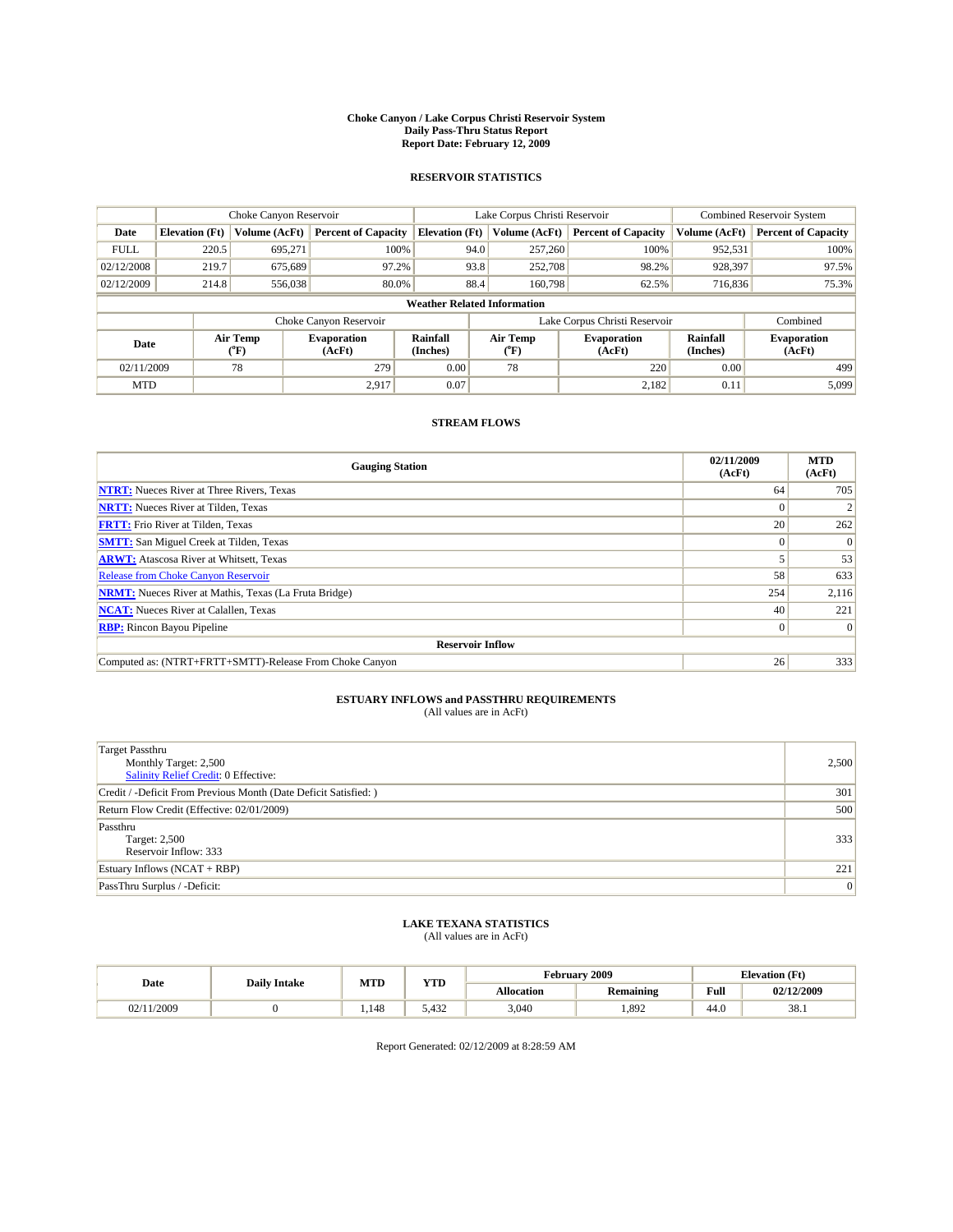#### **Choke Canyon / Lake Corpus Christi Reservoir System Daily Pass-Thru Status Report Report Date: February 13, 2009**

#### **RESERVOIR STATISTICS**

|             | Choke Canyon Reservoir             |                  |                              |                       | Lake Corpus Christi Reservoir | <b>Combined Reservoir System</b> |                      |                              |  |
|-------------|------------------------------------|------------------|------------------------------|-----------------------|-------------------------------|----------------------------------|----------------------|------------------------------|--|
| Date        | <b>Elevation</b> (Ft)              | Volume (AcFt)    | <b>Percent of Capacity</b>   | <b>Elevation</b> (Ft) | Volume (AcFt)                 | <b>Percent of Capacity</b>       | Volume (AcFt)        | <b>Percent of Capacity</b>   |  |
| <b>FULL</b> | 220.5                              | 695,271          | 100%                         | 94.0                  | 257,260                       | 100%                             | 952,531              | 100%                         |  |
| 02/13/2008  | 219.7                              | 675,443          | 97.1%                        | 93.8                  | 253,253                       | 98.4%                            | 928,696              | 97.5%                        |  |
| 02/13/2009  | 214.8                              | 556,492          | 80.0%                        | 88.3                  | 160,325                       | 62.3%                            | 716,817              | 75.3%                        |  |
|             | <b>Weather Related Information</b> |                  |                              |                       |                               |                                  |                      |                              |  |
|             |                                    |                  | Choke Canyon Reservoir       |                       | Lake Corpus Christi Reservoir |                                  | Combined             |                              |  |
| Date        |                                    | Air Temp<br>(°F) | <b>Evaporation</b><br>(AcFt) | Rainfall<br>(Inches)  | Air Temp<br>("F)              | <b>Evaporation</b><br>(AcFt)     | Rainfall<br>(Inches) | <b>Evaporation</b><br>(AcFt) |  |
| 02/12/2009  |                                    | 81               | 333                          | 0.00                  | 79                            | 183                              | 0.00                 | 516                          |  |
| <b>MTD</b>  |                                    |                  | 3.250                        | 0.07                  |                               | 2,365                            | 0.11                 | 5,615                        |  |

### **STREAM FLOWS**

| <b>Gauging Station</b>                                       | 02/12/2009<br>(AcFt) | <b>MTD</b><br>(AcFt) |  |  |  |  |  |
|--------------------------------------------------------------|----------------------|----------------------|--|--|--|--|--|
| <b>NTRT:</b> Nueces River at Three Rivers, Texas             | 64                   | 768                  |  |  |  |  |  |
| <b>NRTT:</b> Nueces River at Tilden, Texas                   | $\Omega$             |                      |  |  |  |  |  |
| <b>FRTT:</b> Frio River at Tilden, Texas                     | 19                   | 281                  |  |  |  |  |  |
| <b>SMTT:</b> San Miguel Creek at Tilden, Texas               | $\Omega$             | $\Omega$             |  |  |  |  |  |
| <b>ARWT:</b> Atascosa River at Whitsett, Texas               | <sub>0</sub>         | 59                   |  |  |  |  |  |
| <b>Release from Choke Canyon Reservoir</b>                   | 58                   | 691                  |  |  |  |  |  |
| <b>NRMT:</b> Nueces River at Mathis, Texas (La Fruta Bridge) | 177                  | 2,293                |  |  |  |  |  |
| <b>NCAT:</b> Nueces River at Calallen, Texas                 | 26                   | 247                  |  |  |  |  |  |
| <b>RBP:</b> Rincon Bayou Pipeline                            | $\overline{0}$       | $\Omega$             |  |  |  |  |  |
| <b>Reservoir Inflow</b>                                      |                      |                      |  |  |  |  |  |
| Computed as: (NTRT+FRTT+SMTT)-Release From Choke Canyon      | 25                   | 359                  |  |  |  |  |  |

# **ESTUARY INFLOWS and PASSTHRU REQUIREMENTS**<br>(All values are in AcFt)

| <b>Target Passthru</b><br>Monthly Target: 2,500<br>Salinity Relief Credit: 0 Effective: | 2,500 |
|-----------------------------------------------------------------------------------------|-------|
| Credit / -Deficit From Previous Month (Date Deficit Satisfied: )                        | 301   |
| Return Flow Credit (Effective: 02/01/2009)                                              | 500   |
| Passthru<br>Target: 2,500<br>Reservoir Inflow: 359                                      | 359   |
| Estuary Inflows $(NCAT + RBP)$                                                          | 247   |
| PassThru Surplus / -Deficit:                                                            | 0     |

## **LAKE TEXANA STATISTICS** (All values are in AcFt)

|            | <b>Daily Intake</b> | <b>MTD</b>      | <b>YTD</b> |            | <b>February 2009</b> | <b>Elevation</b> (Ft)                   |            |
|------------|---------------------|-----------------|------------|------------|----------------------|-----------------------------------------|------------|
| Date       |                     |                 |            | Allocation | <b>Remaining</b>     | Full<br>the contract of the contract of | 02/13/2009 |
| 02/12/2009 |                     | $\sim$<br>1.151 | 434ء ر     | 3,040      | 1,889                | 44.0                                    | 38.1       |

Report Generated: 02/13/2009 at 8:57:12 AM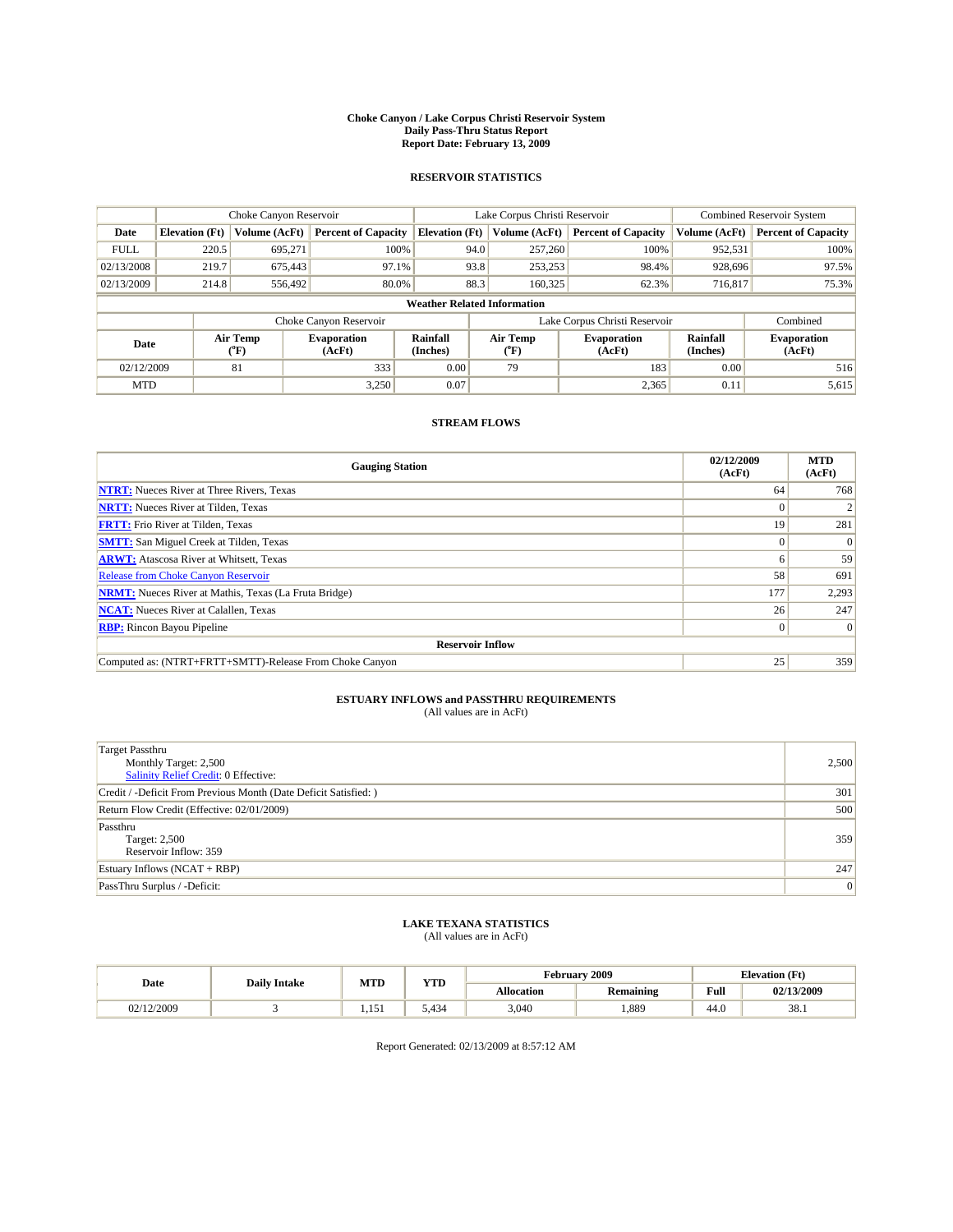#### **Choke Canyon / Lake Corpus Christi Reservoir System Daily Pass-Thru Status Report Report Date: February 14, 2009**

#### **RESERVOIR STATISTICS**

|                                    | Choke Canyon Reservoir |                  |                              |                             | Lake Corpus Christi Reservoir | <b>Combined Reservoir System</b> |                      |                              |
|------------------------------------|------------------------|------------------|------------------------------|-----------------------------|-------------------------------|----------------------------------|----------------------|------------------------------|
| Date                               | <b>Elevation</b> (Ft)  | Volume (AcFt)    | <b>Percent of Capacity</b>   | <b>Elevation</b> (Ft)       | Volume (AcFt)                 | <b>Percent of Capacity</b>       | Volume (AcFt)        | <b>Percent of Capacity</b>   |
| <b>FULL</b>                        | 220.5                  | 695,271          | 100%                         | 94.0                        | 257,260                       | 100%                             | 952,531              | 100%                         |
| 02/14/2008                         | 219.7                  | 674,679          | 97.0%                        | 93.7                        | 252,526                       | 98.2%                            | 927,205              | 97.3%                        |
| 02/14/2009                         | 214.8                  | 556,038          | 80.0%                        | 88.3                        | 160,325                       | 62.3%                            | 716,363              | 75.2%                        |
| <b>Weather Related Information</b> |                        |                  |                              |                             |                               |                                  |                      |                              |
|                                    |                        |                  | Choke Canyon Reservoir       |                             | Lake Corpus Christi Reservoir |                                  | Combined             |                              |
| Date                               |                        | Air Temp<br>(°F) | <b>Evaporation</b><br>(AcFt) | <b>Rainfall</b><br>(Inches) | Air Temp<br>(°F)              | <b>Evaporation</b><br>(AcFt)     | Rainfall<br>(Inches) | <b>Evaporation</b><br>(AcFt) |
| 02/13/2009                         |                        | 82               | 160                          | 0.00                        | 86                            | 165                              | 0.00                 | 325                          |
| <b>MTD</b>                         |                        |                  | 3.410                        | 0.07                        |                               | 2,530                            | 0.11                 | 5,940                        |

### **STREAM FLOWS**

| <b>Gauging Station</b>                                       | 02/13/2009<br>(AcFt) | <b>MTD</b><br>(AcFt) |  |  |  |  |  |
|--------------------------------------------------------------|----------------------|----------------------|--|--|--|--|--|
| <b>NTRT:</b> Nueces River at Three Rivers, Texas             | 64                   | 832                  |  |  |  |  |  |
| <b>NRTT:</b> Nueces River at Tilden, Texas                   |                      |                      |  |  |  |  |  |
| <b>FRTT:</b> Frio River at Tilden, Texas                     | 17                   | 299                  |  |  |  |  |  |
| <b>SMTT:</b> San Miguel Creek at Tilden, Texas               | $\theta$             | $\Omega$             |  |  |  |  |  |
| <b>ARWT:</b> Atascosa River at Whitsett, Texas               | <sub>0</sub>         | 65                   |  |  |  |  |  |
| <b>Release from Choke Canyon Reservoir</b>                   | 58                   | 748                  |  |  |  |  |  |
| <b>NRMT:</b> Nueces River at Mathis, Texas (La Fruta Bridge) | 151                  | 2,444                |  |  |  |  |  |
| <b>NCAT:</b> Nueces River at Calallen, Texas                 | $\Omega$             | 247                  |  |  |  |  |  |
| <b>RBP:</b> Rincon Bayou Pipeline                            | $\overline{0}$       | $\Omega$             |  |  |  |  |  |
| <b>Reservoir Inflow</b>                                      |                      |                      |  |  |  |  |  |
| Computed as: (NTRT+FRTT+SMTT)-Release From Choke Canyon      | 23                   | 382                  |  |  |  |  |  |

# **ESTUARY INFLOWS and PASSTHRU REQUIREMENTS**<br>(All values are in AcFt)

| <b>Target Passthru</b><br>Monthly Target: 2,500<br>Salinity Relief Credit: 0 Effective: | 2,500 |
|-----------------------------------------------------------------------------------------|-------|
| Credit / -Deficit From Previous Month (Date Deficit Satisfied: )                        | 301   |
| Return Flow Credit (Effective: 02/01/2009)                                              | 500   |
| Passthru<br>Target: 2,500<br>Reservoir Inflow: 382                                      | 382   |
| Estuary Inflows $(NCAT + RBP)$                                                          | 247   |
| PassThru Surplus / -Deficit:                                                            | 0     |

## **LAKE TEXANA STATISTICS** (All values are in AcFt)

|            | <b>Daily Intake</b> | <b>MTD</b> | <b>YTD</b> |            | <b>February 2009</b> | <b>Elevation</b> (Ft)                   |            |
|------------|---------------------|------------|------------|------------|----------------------|-----------------------------------------|------------|
| Date       |                     |            |            | Allocation | <b>Remaining</b>     | Full<br>the contract of the contract of | 02/14/2009 |
| 02/13/2009 | οU                  | .          | 494.ر      | 3,040      | 1,829                | 44.0                                    | 38.1       |

Report Generated: 02/14/2009 at 8:29:50 AM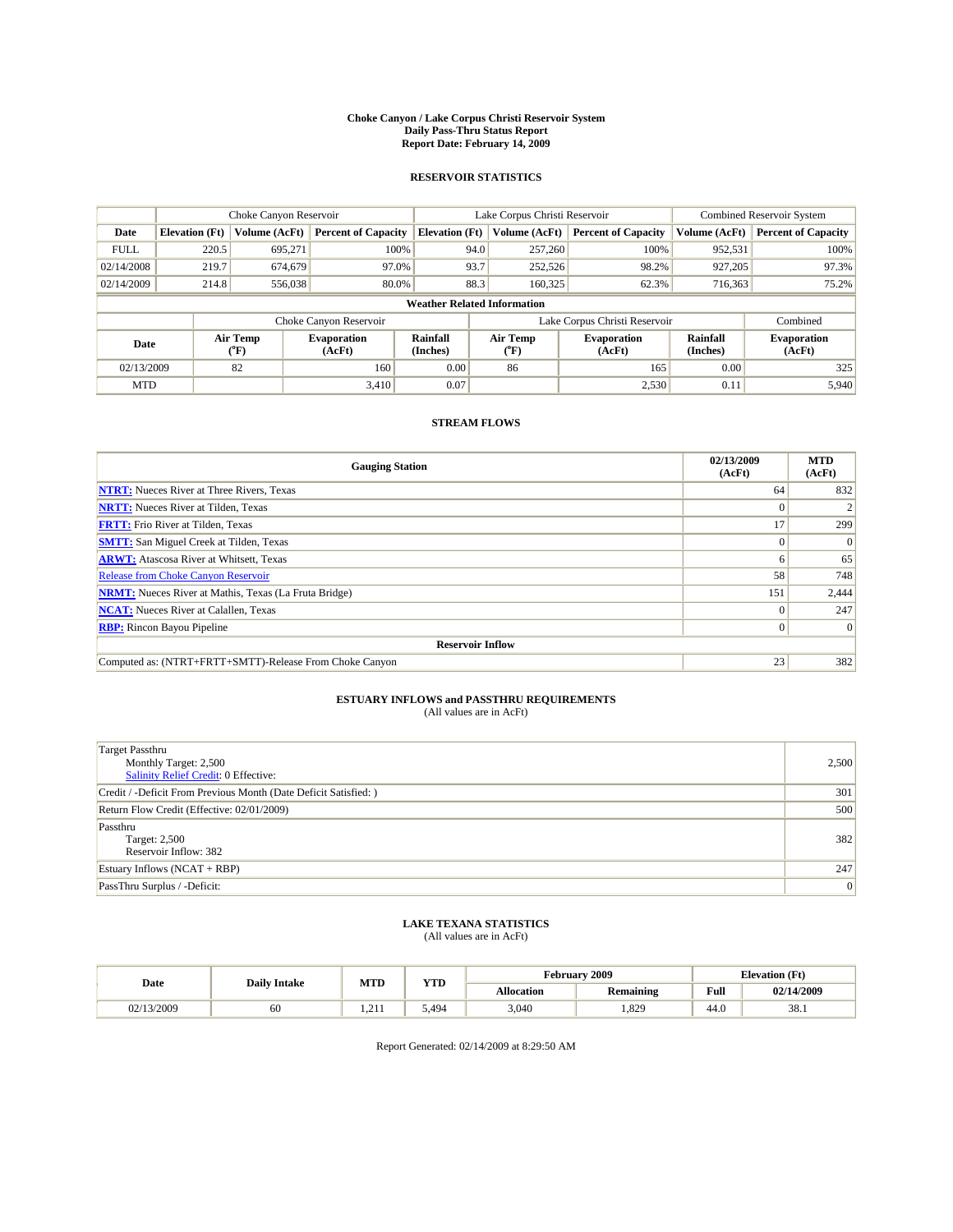#### **Choke Canyon / Lake Corpus Christi Reservoir System Daily Pass-Thru Status Report Report Date: February 15, 2009**

#### **RESERVOIR STATISTICS**

|             | Choke Canyon Reservoir             |                  |                              |                       | Lake Corpus Christi Reservoir | <b>Combined Reservoir System</b> |                      |                              |  |
|-------------|------------------------------------|------------------|------------------------------|-----------------------|-------------------------------|----------------------------------|----------------------|------------------------------|--|
| Date        | <b>Elevation</b> (Ft)              | Volume (AcFt)    | <b>Percent of Capacity</b>   | <b>Elevation</b> (Ft) | Volume (AcFt)                 | <b>Percent of Capacity</b>       | Volume (AcFt)        | <b>Percent of Capacity</b>   |  |
| <b>FULL</b> | 220.5                              | 695,271          | 100%                         | 94.0                  | 257,260                       | 100%                             | 952,531              | 100%                         |  |
| 02/15/2008  | 219.7                              | 674,934          | 97.1%                        | 93.7                  | 252,526                       | 98.2%                            | 927,460              | 97.4%                        |  |
| 02/15/2009  | 214.8                              | 555,579          | 79.9%                        | 88.4                  | 160,640                       | 62.4%                            | 716,219              | 75.2%                        |  |
|             | <b>Weather Related Information</b> |                  |                              |                       |                               |                                  |                      |                              |  |
|             |                                    |                  | Choke Canyon Reservoir       |                       | Lake Corpus Christi Reservoir |                                  | Combined             |                              |  |
| Date        |                                    | Air Temp<br>(°F) | <b>Evaporation</b><br>(AcFt) | Rainfall<br>(Inches)  | Air Temp<br>("F)              | <b>Evaporation</b><br>(AcFt)     | Rainfall<br>(Inches) | <b>Evaporation</b><br>(AcFt) |  |
| 02/14/2009  |                                    | 67               | 266                          | 0.00                  | 71                            | 193                              | 0.00                 | 459                          |  |
| <b>MTD</b>  |                                    |                  | 3.676                        | 0.07                  |                               | 2.723                            | 0.11                 | 6,399                        |  |

### **STREAM FLOWS**

| <b>Gauging Station</b>                                       | 02/14/2009<br>(AcFt) | <b>MTD</b><br>(AcFt) |  |  |  |  |  |
|--------------------------------------------------------------|----------------------|----------------------|--|--|--|--|--|
| <b>NTRT:</b> Nueces River at Three Rivers, Texas             | 64                   | 895                  |  |  |  |  |  |
| <b>NRTT:</b> Nueces River at Tilden, Texas                   |                      |                      |  |  |  |  |  |
| <b>FRTT:</b> Frio River at Tilden, Texas                     | 15 <sup>1</sup>      | 314                  |  |  |  |  |  |
| <b>SMTT:</b> San Miguel Creek at Tilden, Texas               | $\theta$             | $\Omega$             |  |  |  |  |  |
| <b>ARWT:</b> Atascosa River at Whitsett, Texas               | o                    | 70                   |  |  |  |  |  |
| <b>Release from Choke Canyon Reservoir</b>                   | 58                   | 806                  |  |  |  |  |  |
| <b>NRMT:</b> Nueces River at Mathis, Texas (La Fruta Bridge) | 153                  | 2,596                |  |  |  |  |  |
| <b>NCAT:</b> Nueces River at Calallen, Texas                 | $\theta$             | 247                  |  |  |  |  |  |
| <b>RBP:</b> Rincon Bayou Pipeline<br>$\overline{0}$          |                      |                      |  |  |  |  |  |
| <b>Reservoir Inflow</b>                                      |                      |                      |  |  |  |  |  |
| Computed as: (NTRT+FRTT+SMTT)-Release From Choke Canyon      | 21                   | 403                  |  |  |  |  |  |

# **ESTUARY INFLOWS and PASSTHRU REQUIREMENTS**<br>(All values are in AcFt)

| <b>Target Passthru</b><br>Monthly Target: 2,500<br>Salinity Relief Credit: 0 Effective: | 2,500 |
|-----------------------------------------------------------------------------------------|-------|
| Credit / -Deficit From Previous Month (Date Deficit Satisfied: )                        | 301   |
| Return Flow Credit (Effective: 02/01/2009)                                              | 500   |
| Passthru<br>Target: 2,500<br>Reservoir Inflow: 403                                      | 403   |
| Estuary Inflows (NCAT + RBP)                                                            | 247   |
| PassThru Surplus / -Deficit:                                                            | 0     |

## **LAKE TEXANA STATISTICS** (All values are in AcFt)

|            | <b>Daily Intake</b> | <b>MTD</b> | <b>YTD</b> |            | <b>February 2009</b> | <b>Elevation</b> (Ft)                   |            |
|------------|---------------------|------------|------------|------------|----------------------|-----------------------------------------|------------|
| Date       |                     |            |            | Allocation | <b>Remaining</b>     | Full<br>the contract of the contract of | 02/15/2009 |
| 02/14/2009 | $\sim$              | 4.347      | 5.631      | 3,040      | 1,693                | 44.0                                    | 38.1       |

Report Generated: 02/15/2009 at 8:20:54 AM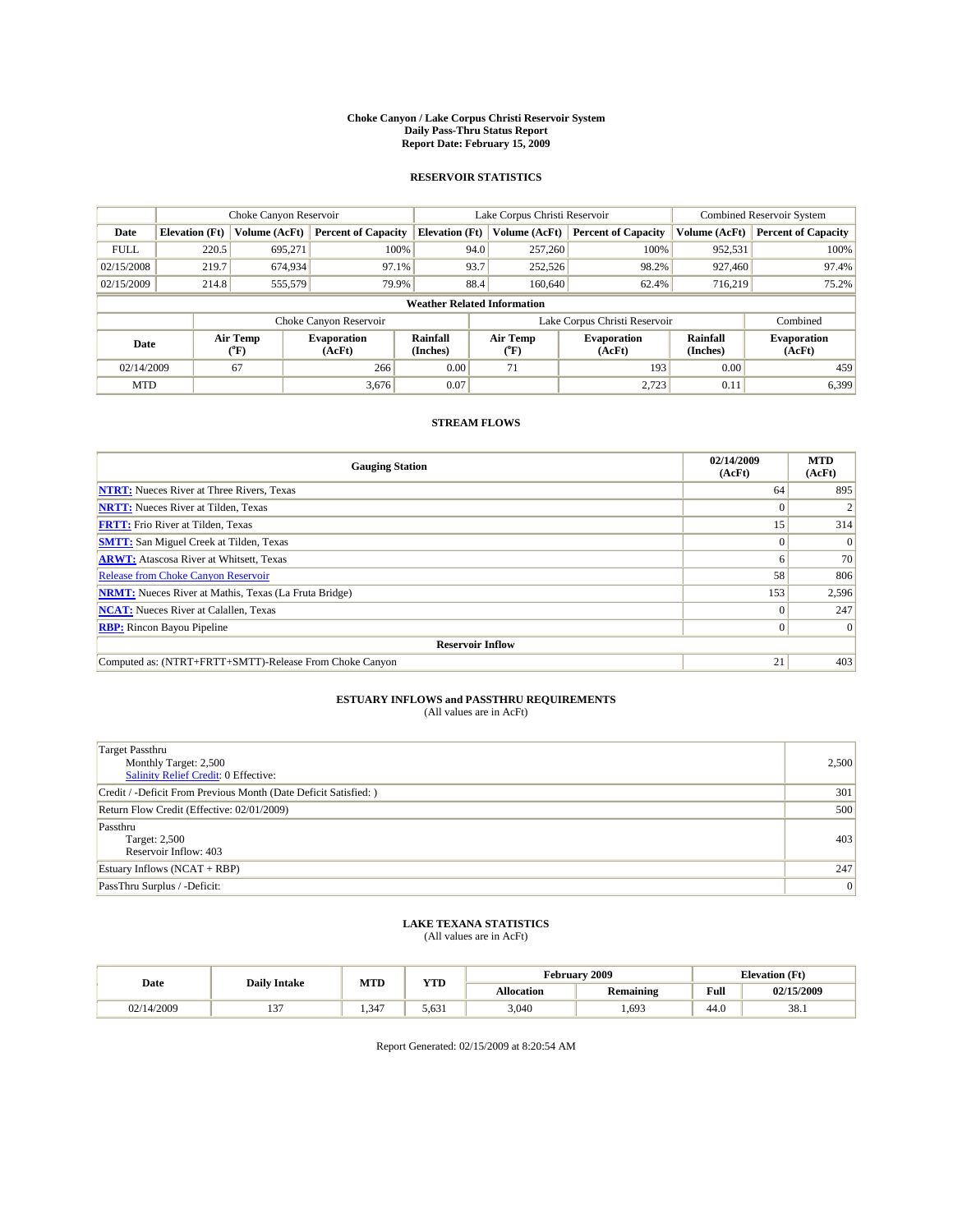#### **Choke Canyon / Lake Corpus Christi Reservoir System Daily Pass-Thru Status Report Report Date: February 16, 2009**

#### **RESERVOIR STATISTICS**

|             | Choke Canyon Reservoir             |                             |                              |                             | Lake Corpus Christi Reservoir | Combined Reservoir System     |                      |                              |  |
|-------------|------------------------------------|-----------------------------|------------------------------|-----------------------------|-------------------------------|-------------------------------|----------------------|------------------------------|--|
| Date        | <b>Elevation</b> (Ft)              | Volume (AcFt)               | <b>Percent of Capacity</b>   | <b>Elevation</b> (Ft)       | Volume (AcFt)                 | <b>Percent of Capacity</b>    | Volume (AcFt)        | <b>Percent of Capacity</b>   |  |
| <b>FULL</b> | 220.5                              | 695,271                     | 100%                         | 94.0                        | 257,260                       | 100%                          | 952,531              | 100%                         |  |
| 02/16/2008  | 219.7                              | 675.189                     | 97.1%                        | 93.8                        | 252,708                       | 98.2%                         | 927,897              | 97.4%                        |  |
| 02/16/2009  | 214.8                              | 555,349                     | 79.9%                        | 88.3                        | 160,167                       | 62.3%                         | 715,516              | 75.1%                        |  |
|             | <b>Weather Related Information</b> |                             |                              |                             |                               |                               |                      |                              |  |
|             |                                    |                             | Choke Canyon Reservoir       |                             |                               | Lake Corpus Christi Reservoir |                      | Combined                     |  |
| Date        |                                    | Air Temp<br>${}^{\circ}$ F) | <b>Evaporation</b><br>(AcFt) | <b>Rainfall</b><br>(Inches) | Air Temp<br>(°F)              | <b>Evaporation</b><br>(AcFt)  | Rainfall<br>(Inches) | <b>Evaporation</b><br>(AcFt) |  |
| 02/15/2009  |                                    | 69                          | 213                          | 0.00                        | 69                            | 83                            | 0.00                 | 296                          |  |
| <b>MTD</b>  |                                    |                             | 3,889                        | 0.07                        |                               | 2,806                         | 0.11                 | 6,695                        |  |

### **STREAM FLOWS**

| <b>Gauging Station</b>                                       | 02/15/2009<br>(AcFt) | <b>MTD</b><br>(AcFt) |  |  |  |  |  |
|--------------------------------------------------------------|----------------------|----------------------|--|--|--|--|--|
| <b>NTRT:</b> Nueces River at Three Rivers, Texas             | 66                   | 961                  |  |  |  |  |  |
| <b>NRTT:</b> Nueces River at Tilden, Texas                   |                      |                      |  |  |  |  |  |
| <b>FRTT:</b> Frio River at Tilden, Texas                     | 13                   | 327                  |  |  |  |  |  |
| <b>SMTT:</b> San Miguel Creek at Tilden, Texas               | $\theta$             | $\Omega$             |  |  |  |  |  |
| <b>ARWT:</b> Atascosa River at Whitsett, Texas               | <sub>0</sub>         | 76                   |  |  |  |  |  |
| <b>Release from Choke Canyon Reservoir</b>                   | 58                   | 863                  |  |  |  |  |  |
| <b>NRMT:</b> Nueces River at Mathis, Texas (La Fruta Bridge) | 153                  | 2,749                |  |  |  |  |  |
| <b>NCAT:</b> Nueces River at Calallen, Texas                 | $\Omega$             | 247                  |  |  |  |  |  |
| <b>RBP:</b> Rincon Bayou Pipeline                            |                      |                      |  |  |  |  |  |
| <b>Reservoir Inflow</b>                                      |                      |                      |  |  |  |  |  |
| Computed as: (NTRT+FRTT+SMTT)-Release From Choke Canyon      | 21                   | 424                  |  |  |  |  |  |

# **ESTUARY INFLOWS and PASSTHRU REQUIREMENTS**<br>(All values are in AcFt)

| <b>Target Passthru</b><br>Monthly Target: 2,500<br>Salinity Relief Credit: 0 Effective: | 2,500 |
|-----------------------------------------------------------------------------------------|-------|
| Credit / -Deficit From Previous Month (Date Deficit Satisfied: )                        | 301   |
| Return Flow Credit (Effective: 02/01/2009)                                              | 500   |
| Passthru<br>Target: 2,500<br>Reservoir Inflow: 424                                      | 424   |
| Estuary Inflows $(NCAT + RBP)$                                                          | 247   |
| PassThru Surplus / -Deficit:                                                            | 0     |

## **LAKE TEXANA STATISTICS** (All values are in AcFt)

|            | <b>Daily Intake</b> | <b>MTD</b> | <b>YTD</b> |                   | <b>February 2009</b> | <b>Elevation</b> (Ft) |            |
|------------|---------------------|------------|------------|-------------------|----------------------|-----------------------|------------|
| Date       |                     |            |            | <b>Allocation</b> | <b>Remaining</b>     | Full                  | 02/16/2009 |
| 02/15/2009 | $\sim$<br>. .       | . 484      | 5.768      | 3,040             | 1,556                | 44.0                  | 38.1       |

Report Generated: 02/16/2009 at 8:35:36 AM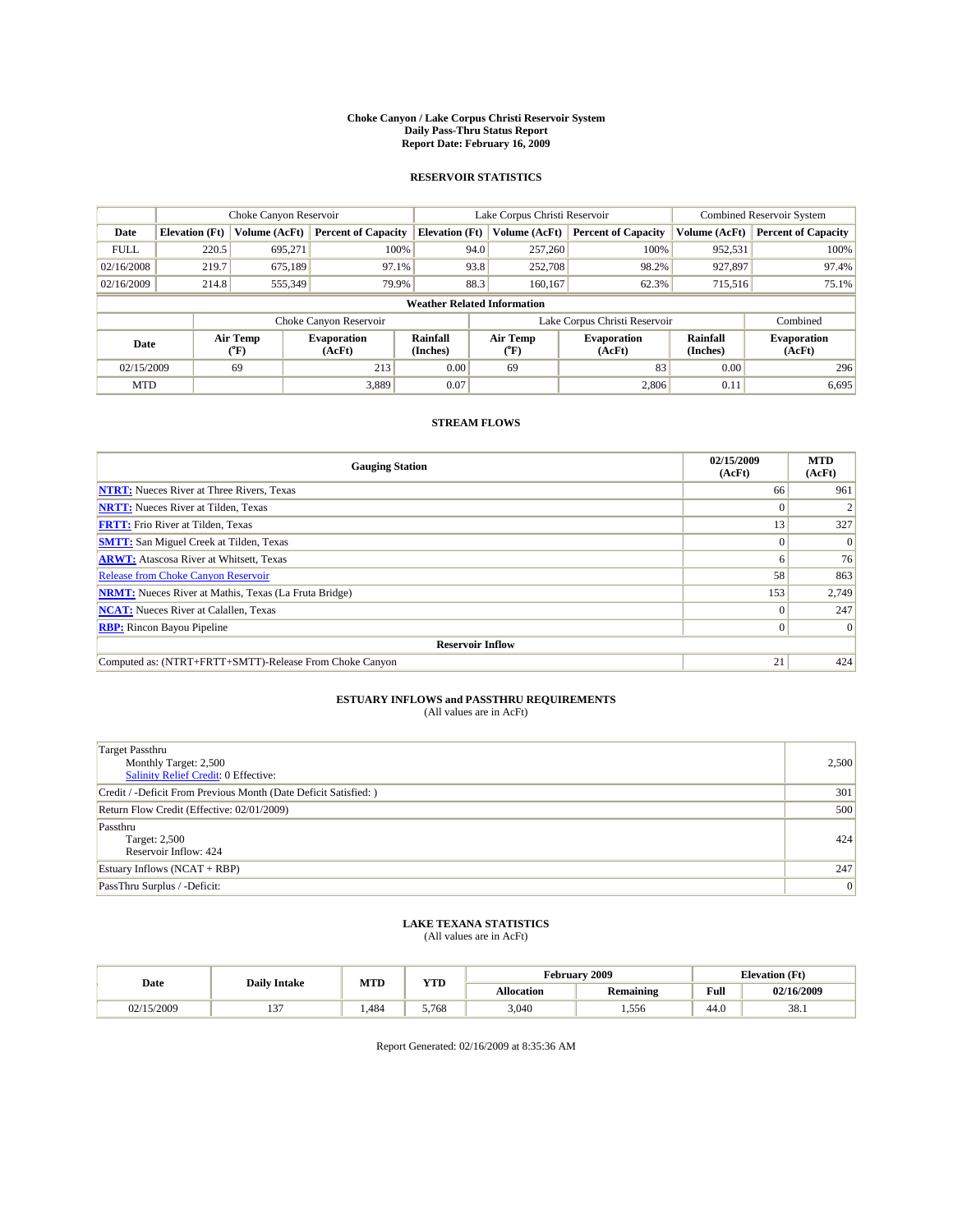#### **Choke Canyon / Lake Corpus Christi Reservoir System Daily Pass-Thru Status Report Report Date: February 17, 2009**

#### **RESERVOIR STATISTICS**

|             | Choke Canyon Reservoir             |                  |                              |                             | Lake Corpus Christi Reservoir | <b>Combined Reservoir System</b> |                      |                              |  |
|-------------|------------------------------------|------------------|------------------------------|-----------------------------|-------------------------------|----------------------------------|----------------------|------------------------------|--|
| Date        | <b>Elevation</b> (Ft)              | Volume (AcFt)    | <b>Percent of Capacity</b>   | <b>Elevation</b> (Ft)       | Volume (AcFt)                 | <b>Percent of Capacity</b>       | Volume (AcFt)        | <b>Percent of Capacity</b>   |  |
| <b>FULL</b> | 220.5                              | 695,271          | 100%                         | 94.0                        | 257,260                       | 100%                             | 952,531              | 100%                         |  |
| 02/17/2008  | 219.7                              | 675,443          | 97.1%                        | 93.8                        | 253,435                       | 98.5%                            | 928,878              | 97.5%                        |  |
| 02/17/2009  | 214.8                              | 555,349          | 79.9%                        | 88.3                        | 159,224                       | 61.9%                            | 714,573              | 75.0%                        |  |
|             | <b>Weather Related Information</b> |                  |                              |                             |                               |                                  |                      |                              |  |
|             |                                    |                  | Choke Canyon Reservoir       |                             |                               | Lake Corpus Christi Reservoir    |                      | Combined                     |  |
| Date        |                                    | Air Temp<br>(°F) | <b>Evaporation</b><br>(AcFt) | <b>Rainfall</b><br>(Inches) | Air Temp<br>(°F)              | <b>Evaporation</b><br>(AcFt)     | Rainfall<br>(Inches) | <b>Evaporation</b><br>(AcFt) |  |
| 02/16/2009  |                                    | 64               | 120                          | 0.02                        | 67                            | 46                               | 0.01                 | 166                          |  |
| <b>MTD</b>  |                                    |                  | 4.009                        | 0.09                        |                               | 2,852                            | 0.12                 | 6,861                        |  |

### **STREAM FLOWS**

| <b>Gauging Station</b>                                       | 02/16/2009<br>(AcFt) | <b>MTD</b><br>(AcFt) |  |  |  |  |  |
|--------------------------------------------------------------|----------------------|----------------------|--|--|--|--|--|
| <b>NTRT:</b> Nueces River at Three Rivers, Texas             | 64                   | 1,024                |  |  |  |  |  |
| <b>NRTT:</b> Nueces River at Tilden, Texas                   |                      |                      |  |  |  |  |  |
| <b>FRTT:</b> Frio River at Tilden, Texas                     | 13                   | 340                  |  |  |  |  |  |
| <b>SMTT:</b> San Miguel Creek at Tilden, Texas               |                      | $\Omega$             |  |  |  |  |  |
| <b>ARWT:</b> Atascosa River at Whitsett, Texas               |                      | 83                   |  |  |  |  |  |
| <b>Release from Choke Canyon Reservoir</b>                   | 58                   | 921                  |  |  |  |  |  |
| <b>NRMT:</b> Nueces River at Mathis, Texas (La Fruta Bridge) | 153                  | 2,902                |  |  |  |  |  |
| <b>NCAT:</b> Nueces River at Calallen, Texas                 | 18 <sup>1</sup>      | 266                  |  |  |  |  |  |
| <b>RBP:</b> Rincon Bayou Pipeline                            | $\overline{0}$       | $\Omega$             |  |  |  |  |  |
| <b>Reservoir Inflow</b>                                      |                      |                      |  |  |  |  |  |
| Computed as: (NTRT+FRTT+SMTT)-Release From Choke Canyon      | 18                   | 443                  |  |  |  |  |  |

# **ESTUARY INFLOWS and PASSTHRU REQUIREMENTS**<br>(All values are in AcFt)

| <b>Target Passthru</b><br>Monthly Target: 2,500<br>Salinity Relief Credit: 0 Effective: | 2,500 |
|-----------------------------------------------------------------------------------------|-------|
| Credit / -Deficit From Previous Month (Date Deficit Satisfied: )                        | 301   |
| Return Flow Credit (Effective: 02/01/2009)                                              | 500   |
| Passthru<br>Target: 2,500<br>Reservoir Inflow: 443                                      | 443   |
| Estuary Inflows $(NCAT + RBP)$                                                          | 266   |
| PassThru Surplus / -Deficit:                                                            | 0     |

## **LAKE TEXANA STATISTICS** (All values are in AcFt)

|            | <b>Daily Intake</b> | MTD   | <b>YTD</b> |            | <b>February 2009</b> | <b>Elevation</b> (Ft)                   |            |
|------------|---------------------|-------|------------|------------|----------------------|-----------------------------------------|------------|
| Date       |                     |       |            | Allocation | <b>Remaining</b>     | Full<br>the contract of the contract of | 02/17/2009 |
| 02/16/2009 | $\sim$              | 1.621 | 5.905      | 3,040      | 1,419                | 44.0                                    | 38.1       |

Report Generated: 02/17/2009 at 8:50:24 AM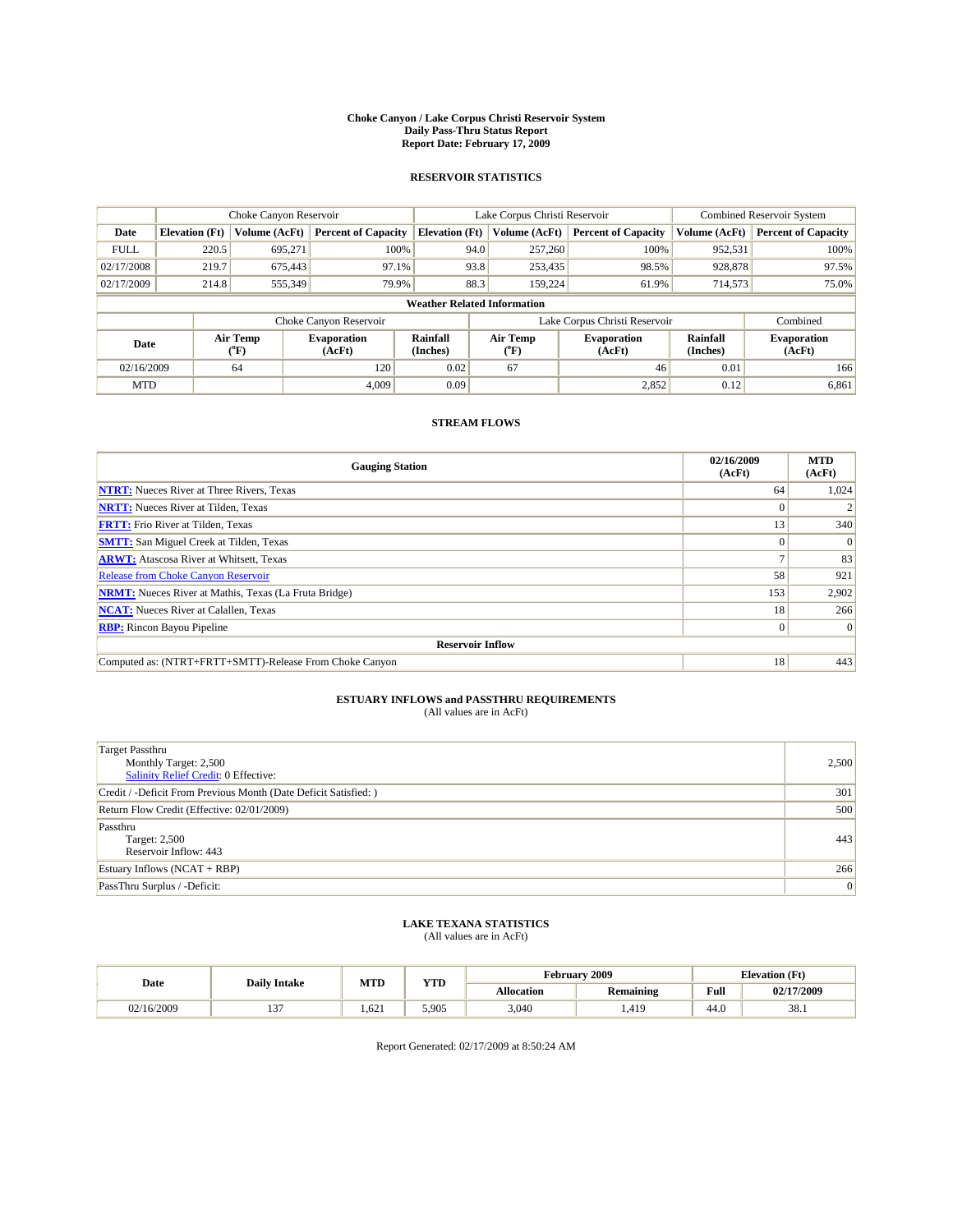#### **Choke Canyon / Lake Corpus Christi Reservoir System Daily Pass-Thru Status Report Report Date: February 18, 2009**

#### **RESERVOIR STATISTICS**

|             | Choke Canyon Reservoir             |                  |                              |                             | Lake Corpus Christi Reservoir | <b>Combined Reservoir System</b> |                      |                              |  |
|-------------|------------------------------------|------------------|------------------------------|-----------------------------|-------------------------------|----------------------------------|----------------------|------------------------------|--|
| Date        | <b>Elevation</b> (Ft)              | Volume (AcFt)    | <b>Percent of Capacity</b>   | <b>Elevation</b> (Ft)       | Volume (AcFt)                 | <b>Percent of Capacity</b>       | Volume (AcFt)        | <b>Percent of Capacity</b>   |  |
| <b>FULL</b> | 220.5                              | 695,271          | 100%                         | 94.0                        | 257,260                       | 100%                             | 952,531              | 100%                         |  |
| 02/18/2008  | 219.7                              | 675,443          | 97.1%                        | 93.8                        | 253,435                       | 98.5%                            | 928,878              | 97.5%                        |  |
| 02/18/2009  | 214.8                              | 555,120          | 79.8%                        | 88.3                        | 159,224                       | 61.9%                            | 714,344              | 75.0%                        |  |
|             | <b>Weather Related Information</b> |                  |                              |                             |                               |                                  |                      |                              |  |
|             |                                    |                  | Choke Canyon Reservoir       |                             |                               | Lake Corpus Christi Reservoir    |                      | Combined                     |  |
| Date        |                                    | Air Temp<br>(°F) | <b>Evaporation</b><br>(AcFt) | <b>Rainfall</b><br>(Inches) | Air Temp<br>(°F)              | <b>Evaporation</b><br>(AcFt)     | Rainfall<br>(Inches) | <b>Evaporation</b><br>(AcFt) |  |
| 02/17/2009  |                                    | 78               | 66                           | 0.00                        | 78                            | 101                              | 0.02                 | 167                          |  |
| <b>MTD</b>  |                                    |                  | 4,075                        | 0.09                        |                               | 2,953                            | 0.14                 | 7.028                        |  |

### **STREAM FLOWS**

| <b>Gauging Station</b>                                       | 02/17/2009<br>(AcFt) | <b>MTD</b><br>(AcFt) |  |  |  |  |  |
|--------------------------------------------------------------|----------------------|----------------------|--|--|--|--|--|
| <b>NTRT:</b> Nueces River at Three Rivers, Texas             | 66                   | 1,090                |  |  |  |  |  |
| <b>NRTT:</b> Nueces River at Tilden, Texas                   |                      |                      |  |  |  |  |  |
| <b>FRTT:</b> Frio River at Tilden, Texas                     | 13                   | 352                  |  |  |  |  |  |
| <b>SMTT:</b> San Miguel Creek at Tilden, Texas               | $\theta$             | $\Omega$             |  |  |  |  |  |
| <b>ARWT:</b> Atascosa River at Whitsett, Texas               | o                    | 89                   |  |  |  |  |  |
| <b>Release from Choke Canyon Reservoir</b>                   | 58                   | 979                  |  |  |  |  |  |
| <b>NRMT:</b> Nueces River at Mathis, Texas (La Fruta Bridge) | 153                  | 3,055                |  |  |  |  |  |
| <b>NCAT:</b> Nueces River at Calallen, Texas                 | 40                   | 306                  |  |  |  |  |  |
| <b>RBP:</b> Rincon Bayou Pipeline<br>$\vert 0 \vert$         |                      |                      |  |  |  |  |  |
| <b>Reservoir Inflow</b>                                      |                      |                      |  |  |  |  |  |
| Computed as: (NTRT+FRTT+SMTT)-Release From Choke Canyon      | 21                   | 463                  |  |  |  |  |  |

# **ESTUARY INFLOWS and PASSTHRU REQUIREMENTS**<br>(All values are in AcFt)

| <b>Target Passthru</b><br>Monthly Target: 2,500<br>Salinity Relief Credit: 0 Effective: | 2,500 |
|-----------------------------------------------------------------------------------------|-------|
| Credit / -Deficit From Previous Month (Date Deficit Satisfied: )                        | 301   |
| Return Flow Credit (Effective: 02/01/2009)                                              | 500   |
| Passthru<br>Target: 2,500<br>Reservoir Inflow: 463                                      | 463   |
| Estuary Inflows $(NCAT + RBP)$                                                          | 306   |
| PassThru Surplus / -Deficit:                                                            | 0     |

## **LAKE TEXANA STATISTICS** (All values are in AcFt)

|          | <b>Daily Intake</b> | MTD                   | <b>XZOTE</b><br>. | rebruarv          | 2009             | <b>Elevation</b> (Ft) |            |
|----------|---------------------|-----------------------|-------------------|-------------------|------------------|-----------------------|------------|
| Date     |                     |                       |                   | <b>Allocation</b> | <b>Remaining</b> | Full                  | 02/18/2009 |
| /17/2009 | 150                 | 757<br>. . <i>. .</i> | 6.041             | 3,040             | 1.283            | 44.U                  | 38.0       |

Report Generated: 02/18/2009 at 9:19:04 AM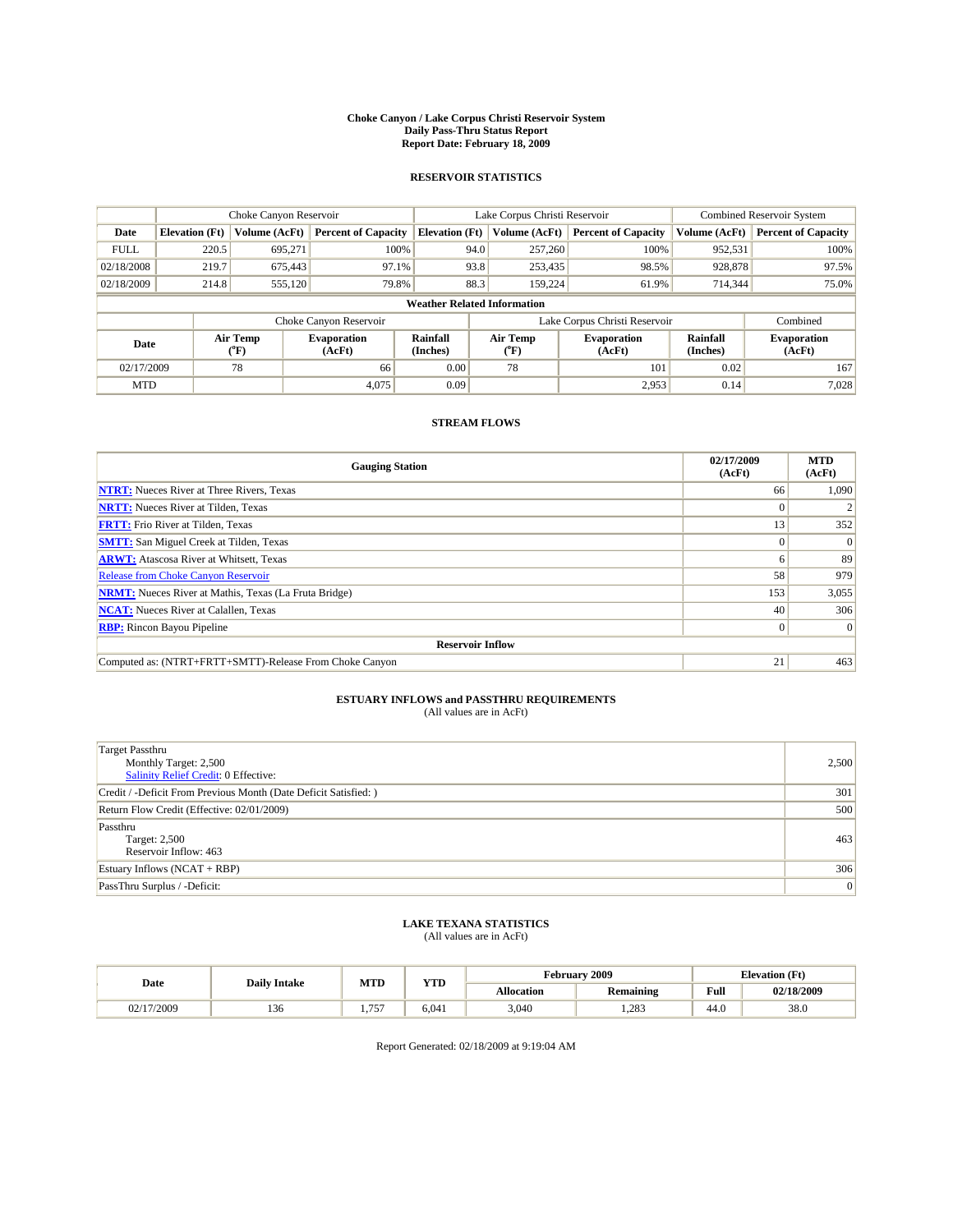#### **Choke Canyon / Lake Corpus Christi Reservoir System Daily Pass-Thru Status Report Report Date: February 19, 2009**

#### **RESERVOIR STATISTICS**

|                                    | Choke Canyon Reservoir |                  |                              |                             | Lake Corpus Christi Reservoir | <b>Combined Reservoir System</b> |                      |                              |
|------------------------------------|------------------------|------------------|------------------------------|-----------------------------|-------------------------------|----------------------------------|----------------------|------------------------------|
| Date                               | <b>Elevation</b> (Ft)  | Volume (AcFt)    | <b>Percent of Capacity</b>   | <b>Elevation</b> (Ft)       | Volume (AcFt)                 | <b>Percent of Capacity</b>       | Volume (AcFt)        | <b>Percent of Capacity</b>   |
| <b>FULL</b>                        | 220.5                  | 695,271          | 100%                         | 94.0                        | 257,260                       | 100%                             | 952,531              | 100%                         |
| 02/19/2008                         | 219.7                  | 675,689          | 97.2%                        | 93.8                        | 252,708                       | 98.2%                            | 928,397              | 97.5%                        |
| 02/19/2009                         | 214.8                  | 554,890          | 79.8%                        | 88.3                        | 159,695                       | 62.1%                            | 714,585              | 75.0%                        |
| <b>Weather Related Information</b> |                        |                  |                              |                             |                               |                                  |                      |                              |
|                                    |                        |                  | Choke Canyon Reservoir       |                             | Lake Corpus Christi Reservoir |                                  | Combined             |                              |
| Date                               |                        | Air Temp<br>(°F) | <b>Evaporation</b><br>(AcFt) | <b>Rainfall</b><br>(Inches) | Air Temp<br>(°F)              | <b>Evaporation</b><br>(AcFt)     | Rainfall<br>(Inches) | <b>Evaporation</b><br>(AcFt) |
| 02/18/2009                         |                        | 84               | 319                          | 0.00                        | 82                            | 137                              | 0.00                 | 456                          |
| <b>MTD</b>                         |                        |                  | 4,394                        | 0.09                        |                               | 3.090                            | 0.14                 | 7,484                        |

### **STREAM FLOWS**

| <b>Gauging Station</b>                                       | 02/18/2009<br>(AcFt) | <b>MTD</b><br>(AcFt) |  |  |  |  |  |
|--------------------------------------------------------------|----------------------|----------------------|--|--|--|--|--|
| <b>NTRT:</b> Nueces River at Three Rivers, Texas             | 62                   | 1,151                |  |  |  |  |  |
| <b>NRTT:</b> Nueces River at Tilden, Texas                   |                      |                      |  |  |  |  |  |
| <b>FRTT:</b> Frio River at Tilden, Texas                     | 14                   | 366                  |  |  |  |  |  |
| <b>SMTT:</b> San Miguel Creek at Tilden, Texas               | $\theta$             | $\Omega$             |  |  |  |  |  |
| <b>ARWT:</b> Atascosa River at Whitsett, Texas               | <sub>0</sub>         | 94                   |  |  |  |  |  |
| <b>Release from Choke Canyon Reservoir</b>                   | 58                   | 1,036                |  |  |  |  |  |
| <b>NRMT:</b> Nueces River at Mathis, Texas (La Fruta Bridge) | 151                  | 3,206                |  |  |  |  |  |
| <b>NCAT:</b> Nueces River at Calallen, Texas                 | 32                   | 337                  |  |  |  |  |  |
| <b>RBP:</b> Rincon Bayou Pipeline                            | $\overline{0}$       | $\Omega$             |  |  |  |  |  |
| <b>Reservoir Inflow</b>                                      |                      |                      |  |  |  |  |  |
| Computed as: (NTRT+FRTT+SMTT)-Release From Choke Canyon      | 18                   | 481                  |  |  |  |  |  |

# **ESTUARY INFLOWS and PASSTHRU REQUIREMENTS**<br>(All values are in AcFt)

| <b>Target Passthru</b><br>Monthly Target: 2,500<br>Salinity Relief Credit: 0 Effective: | 2,500 |
|-----------------------------------------------------------------------------------------|-------|
| Credit / -Deficit From Previous Month (Date Deficit Satisfied: )                        | 301   |
| Return Flow Credit (Effective: 02/01/2009)                                              | 500   |
| Passthru<br>Target: 2,500<br>Reservoir Inflow: 481                                      | 481   |
| Estuary Inflows $(NCAT + RBP)$                                                          | 337   |
| PassThru Surplus / -Deficit:                                                            | 0     |

## **LAKE TEXANA STATISTICS** (All values are in AcFt)

|            | <b>Daily Intake</b> | <b>MTD</b> | <b>YTD</b> |                   | <b>February 2009</b> | <b>Elevation</b> (Ft) |            |
|------------|---------------------|------------|------------|-------------------|----------------------|-----------------------|------------|
| Date       |                     |            |            | <b>Allocation</b> | <b>Remaining</b>     | Full                  | 02/19/2009 |
| 02/18/2009 | $\sim$<br>. .       | .894       | 6.178      | 3,040             | .146                 | 44.0                  | 37.9       |

Report Generated: 02/19/2009 at 8:41:32 AM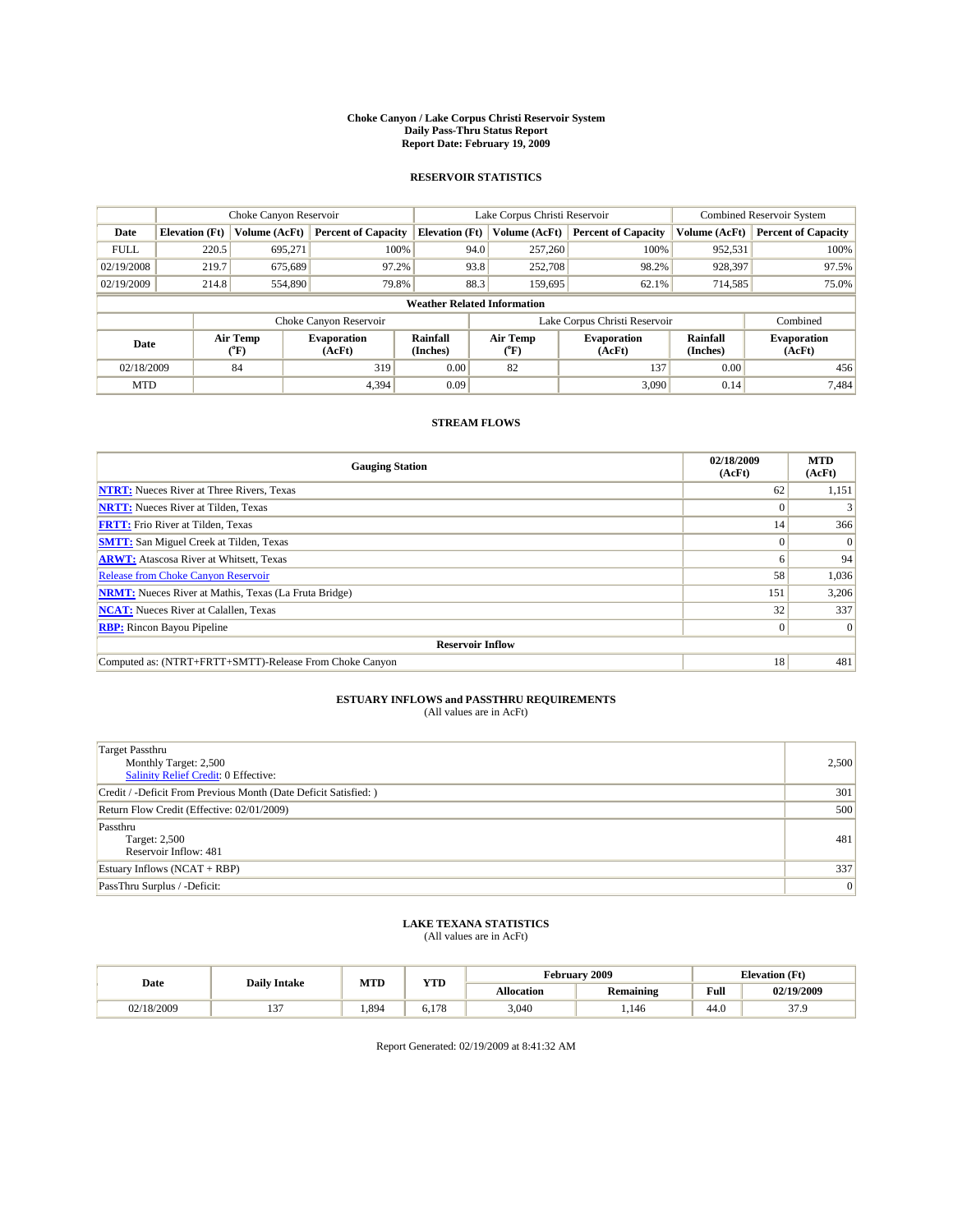#### **Choke Canyon / Lake Corpus Christi Reservoir System Daily Pass-Thru Status Report Report Date: February 20, 2009**

#### **RESERVOIR STATISTICS**

|                                    | Choke Canyon Reservoir |                  |                              |                             | Lake Corpus Christi Reservoir | <b>Combined Reservoir System</b> |                      |                              |
|------------------------------------|------------------------|------------------|------------------------------|-----------------------------|-------------------------------|----------------------------------|----------------------|------------------------------|
| Date                               | <b>Elevation</b> (Ft)  | Volume (AcFt)    | <b>Percent of Capacity</b>   | <b>Elevation</b> (Ft)       | Volume (AcFt)                 | <b>Percent of Capacity</b>       | Volume (AcFt)        | <b>Percent of Capacity</b>   |
| <b>FULL</b>                        | 220.5                  | 695,271          | 100%                         | 94.0                        | 257,260                       | 100%                             | 952,531              | 100%                         |
| 02/20/2008                         | 219.7                  | 675,443          | 97.1%                        | 93.7                        | 252,345                       | 98.1%                            | 927,788              | 97.4%                        |
| 02/20/2009                         | 214.7                  | 554,660          | 79.8%                        | 88.3                        | 159,224                       | 61.9%                            | 713,884              | 74.9%                        |
| <b>Weather Related Information</b> |                        |                  |                              |                             |                               |                                  |                      |                              |
|                                    |                        |                  | Choke Canyon Reservoir       |                             | Lake Corpus Christi Reservoir |                                  | Combined             |                              |
| Date                               |                        | Air Temp<br>(°F) | <b>Evaporation</b><br>(AcFt) | <b>Rainfall</b><br>(Inches) | Air Temp<br>(°F)              | <b>Evaporation</b><br>(AcFt)     | Rainfall<br>(Inches) | <b>Evaporation</b><br>(AcFt) |
| 02/19/2009                         |                        | 73               | 239                          | 0.00                        | 69                            | 192                              | 0.00                 | 431                          |
| <b>MTD</b>                         |                        |                  | 4,633                        | 0.09                        |                               | 3,282                            | 0.14                 | 7,915                        |

### **STREAM FLOWS**

| <b>Gauging Station</b>                                       | 02/19/2009<br>(AcFt) | <b>MTD</b><br>(AcFt) |  |  |  |  |  |
|--------------------------------------------------------------|----------------------|----------------------|--|--|--|--|--|
| <b>NTRT:</b> Nueces River at Three Rivers, Texas             | 62                   | 1,213                |  |  |  |  |  |
| <b>NRTT:</b> Nueces River at Tilden, Texas                   | $\Omega$             |                      |  |  |  |  |  |
| <b>FRTT:</b> Frio River at Tilden, Texas                     | 16                   | 382                  |  |  |  |  |  |
| <b>SMTT:</b> San Miguel Creek at Tilden, Texas               |                      | $\Omega$             |  |  |  |  |  |
| <b>ARWT:</b> Atascosa River at Whitsett, Texas               |                      | 100                  |  |  |  |  |  |
| <b>Release from Choke Canyon Reservoir</b>                   | 58                   | 1,094                |  |  |  |  |  |
| <b>NRMT:</b> Nueces River at Mathis, Texas (La Fruta Bridge) | 151                  | 3,357                |  |  |  |  |  |
| <b>NCAT:</b> Nueces River at Calallen, Texas                 | 38                   | 375                  |  |  |  |  |  |
| <b>RBP:</b> Rincon Bayou Pipeline                            | $\overline{0}$       | $\Omega$             |  |  |  |  |  |
| <b>Reservoir Inflow</b>                                      |                      |                      |  |  |  |  |  |
| Computed as: (NTRT+FRTT+SMTT)-Release From Choke Canyon      | 20                   | 501                  |  |  |  |  |  |

# **ESTUARY INFLOWS and PASSTHRU REQUIREMENTS**<br>(All values are in AcFt)

| <b>Target Passthru</b><br>Monthly Target: 2,500<br>Salinity Relief Credit: 0 Effective: | 2,500 |
|-----------------------------------------------------------------------------------------|-------|
| Credit / -Deficit From Previous Month (Date Deficit Satisfied: )                        | 301   |
| Return Flow Credit (Effective: 02/01/2009)                                              | 500   |
| Passthru<br>Target: 2,500<br>Reservoir Inflow: 501                                      | 501   |
| Estuary Inflows $(NCAT + RBP)$                                                          | 375   |
| PassThru Surplus / -Deficit:                                                            | 0     |

## **LAKE TEXANA STATISTICS** (All values are in AcFt)

|            | <b>Daily Intake</b> | <b>MTD</b> | <b>YTD</b>   | rebruary "        | 12009            | <b>Elevation</b> (Ft) |            |
|------------|---------------------|------------|--------------|-------------------|------------------|-----------------------|------------|
| Date       |                     |            |              | <b>Allocation</b> | <b>Remaining</b> | Full                  | 02/20/2009 |
| 02/19/2009 | $\sim$<br>. .       | 2.031      | 221<br>6.312 | 3,040             | .009             | 44.0                  | 38.0       |

Report Generated: 02/20/2009 at 8:56:28 AM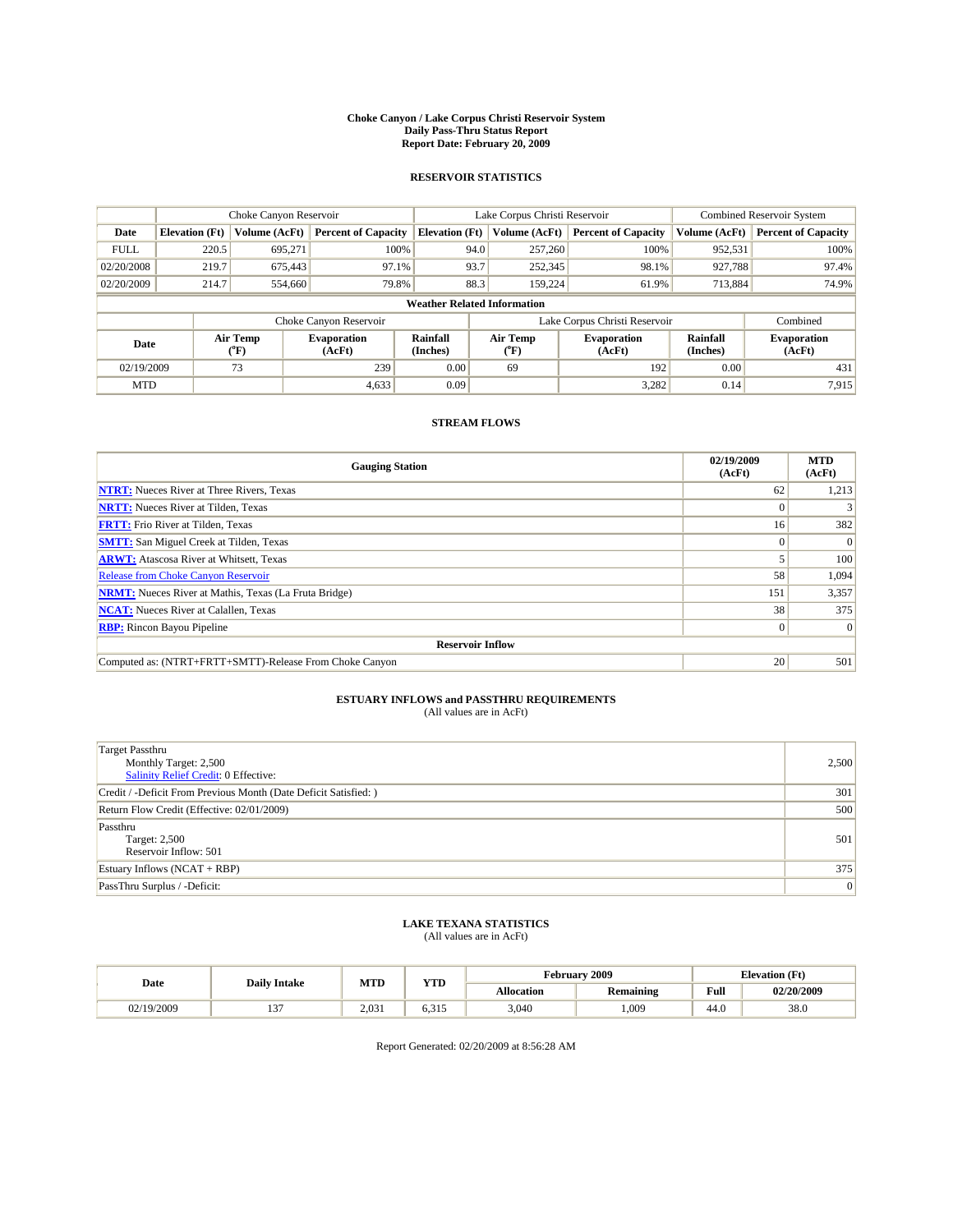#### **Choke Canyon / Lake Corpus Christi Reservoir System Daily Pass-Thru Status Report Report Date: February 21, 2009**

#### **RESERVOIR STATISTICS**

|                                    | Choke Canyon Reservoir |                             |                              |                             | Lake Corpus Christi Reservoir | <b>Combined Reservoir System</b> |                      |                              |
|------------------------------------|------------------------|-----------------------------|------------------------------|-----------------------------|-------------------------------|----------------------------------|----------------------|------------------------------|
| Date                               | <b>Elevation</b> (Ft)  | Volume (AcFt)               | <b>Percent of Capacity</b>   | <b>Elevation</b> (Ft)       | Volume (AcFt)                 | <b>Percent of Capacity</b>       | Volume (AcFt)        | <b>Percent of Capacity</b>   |
| <b>FULL</b>                        | 220.5                  | 695,271                     | 100%                         |                             | 257,260<br>94.0               | 100%                             | 952,531              | 100%                         |
| 02/21/2008                         | 219.7                  | 675.189                     | 97.1%                        |                             | 93.7<br>252,345               | 98.1%                            | 927,534              | 97.4%                        |
| 02/21/2009                         | 214.7                  | 554,431                     | 79.7%                        |                             | 88.2<br>158,596               | 61.6%                            | 713,027              | 74.9%                        |
| <b>Weather Related Information</b> |                        |                             |                              |                             |                               |                                  |                      |                              |
|                                    |                        |                             | Choke Canyon Reservoir       |                             | Lake Corpus Christi Reservoir |                                  | Combined             |                              |
| Date                               |                        | Air Temp<br>${}^{\circ}$ F) | <b>Evaporation</b><br>(AcFt) | <b>Rainfall</b><br>(Inches) | Air Temp<br>(°F)              | <b>Evaporation</b><br>(AcFt)     | Rainfall<br>(Inches) | <b>Evaporation</b><br>(AcFt) |
| 02/20/2009                         |                        | 75                          | 319                          | 0.00                        | 73                            | 192                              | 0.00                 | 511                          |
| <b>MTD</b>                         |                        |                             | 4,952                        | 0.09                        |                               | 3,474                            | 0.14                 | 8,426                        |

### **STREAM FLOWS**

| <b>Gauging Station</b>                                       | 02/20/2009<br>(AcFt) | <b>MTD</b><br>(AcFt) |  |  |  |  |  |
|--------------------------------------------------------------|----------------------|----------------------|--|--|--|--|--|
| <b>NTRT:</b> Nueces River at Three Rivers, Texas             | 71                   | 1,284                |  |  |  |  |  |
| <b>NRTT:</b> Nueces River at Tilden, Texas                   |                      |                      |  |  |  |  |  |
| <b>FRTT:</b> Frio River at Tilden, Texas                     |                      | 399                  |  |  |  |  |  |
| <b>SMTT:</b> San Miguel Creek at Tilden, Texas               | $\theta$             | $\Omega$             |  |  |  |  |  |
| <b>ARWT:</b> Atascosa River at Whitsett, Texas               |                      | 104                  |  |  |  |  |  |
| <b>Release from Choke Canyon Reservoir</b>                   | 58                   | 1,151                |  |  |  |  |  |
| <b>NRMT:</b> Nueces River at Mathis, Texas (La Fruta Bridge) | 149                  | 3,506                |  |  |  |  |  |
| <b>NCAT:</b> Nueces River at Calallen, Texas                 | 24 <sub>1</sub>      | 399                  |  |  |  |  |  |
| <b>RBP:</b> Rincon Bayou Pipeline                            | $\overline{0}$       | $\Omega$             |  |  |  |  |  |
| <b>Reservoir Inflow</b>                                      |                      |                      |  |  |  |  |  |
| Computed as: (NTRT+FRTT+SMTT)-Release From Choke Canyon      | 31                   | 532                  |  |  |  |  |  |

# **ESTUARY INFLOWS and PASSTHRU REQUIREMENTS**<br>(All values are in AcFt)

| <b>Target Passthru</b><br>Monthly Target: 2,500<br>Salinity Relief Credit: 0 Effective: | 2,500 |
|-----------------------------------------------------------------------------------------|-------|
| Credit / -Deficit From Previous Month (Date Deficit Satisfied: )                        | 301   |
| Return Flow Credit (Effective: 02/01/2009)                                              | 500   |
| Passthru<br>Target: 2,500<br>Reservoir Inflow: 532                                      | 532   |
| Estuary Inflows $(NCAT + RBP)$                                                          | 399   |
| PassThru Surplus / -Deficit:                                                            | 0     |

## **LAKE TEXANA STATISTICS** (All values are in AcFt)

|            | <b>Daily Intake</b> | MTD   | <b>XZOD</b><br>1 I.D | <i>F</i> ebruarv  | 12009                  | <b>Elevation</b> (Ft)                   |             |
|------------|---------------------|-------|----------------------|-------------------|------------------------|-----------------------------------------|-------------|
| Date       |                     |       |                      | <b>Allocation</b> | <b>Remaining</b>       | Full<br>the contract of the contract of | 02/21/2009  |
| 02/20/2009 | $-$                 | 2.168 | 6.452                | 3.040             | $\Omega$<br>$\delta/2$ | 44.0                                    | 270<br>JI.J |

Report Generated: 02/21/2009 at 8:22:00 AM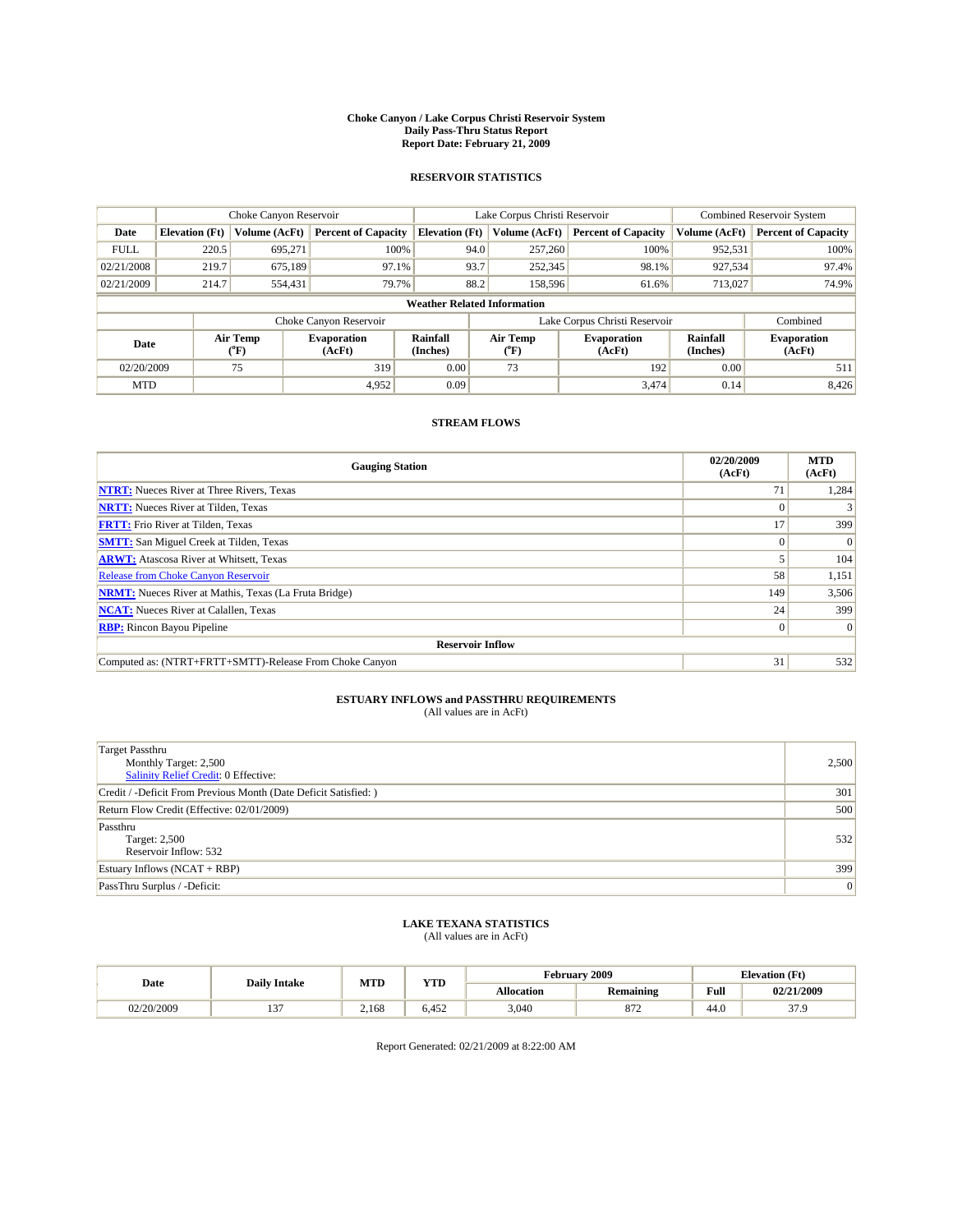#### **Choke Canyon / Lake Corpus Christi Reservoir System Daily Pass-Thru Status Report Report Date: February 22, 2009**

#### **RESERVOIR STATISTICS**

|             | Choke Canyon Reservoir             |                             |                              |                             | Lake Corpus Christi Reservoir | Combined Reservoir System     |                      |                              |  |
|-------------|------------------------------------|-----------------------------|------------------------------|-----------------------------|-------------------------------|-------------------------------|----------------------|------------------------------|--|
| Date        | <b>Elevation</b> (Ft)              | Volume (AcFt)               | <b>Percent of Capacity</b>   | <b>Elevation</b> (Ft)       | Volume (AcFt)                 | <b>Percent of Capacity</b>    | Volume (AcFt)        | <b>Percent of Capacity</b>   |  |
| <b>FULL</b> | 220.5                              | 695,271                     | 100%                         | 94.0                        | 257,260                       | 100%                          | 952,531              | 100%                         |  |
| 02/22/2008  | 219.7                              | 675.189                     | 97.1%                        | 93.8                        | 253,617                       | 98.6%                         | 928,806              | 97.5%                        |  |
| 02/22/2009  | 214.7                              | 554,201                     | 79.7%                        | 88.2                        | 158.283                       | 61.5%                         | 712.484              | 74.8%                        |  |
|             | <b>Weather Related Information</b> |                             |                              |                             |                               |                               |                      |                              |  |
|             |                                    |                             | Choke Canyon Reservoir       |                             |                               | Lake Corpus Christi Reservoir |                      | Combined                     |  |
| Date        |                                    | Air Temp<br>${}^{\circ}$ F) | <b>Evaporation</b><br>(AcFt) | <b>Rainfall</b><br>(Inches) | Air Temp<br>(°F)              | <b>Evaporation</b><br>(AcFt)  | Rainfall<br>(Inches) | <b>Evaporation</b><br>(AcFt) |  |
| 02/21/2009  |                                    | 74                          | 319                          | 0.00                        | 71                            | 137                           | 0.12                 | 456                          |  |
| <b>MTD</b>  |                                    |                             | 5,271                        | 0.09                        |                               | 3,611                         | 0.26                 | 8,882                        |  |

### **STREAM FLOWS**

| <b>Gauging Station</b>                                       | 02/21/2009<br>(AcFt) | <b>MTD</b><br>(AcFt) |  |  |  |  |
|--------------------------------------------------------------|----------------------|----------------------|--|--|--|--|
| <b>NTRT:</b> Nueces River at Three Rivers, Texas             | 75                   | 1,360                |  |  |  |  |
| <b>NRTT:</b> Nueces River at Tilden, Texas                   |                      |                      |  |  |  |  |
| <b>FRTT:</b> Frio River at Tilden, Texas                     | 17                   | 415                  |  |  |  |  |
| <b>SMTT:</b> San Miguel Creek at Tilden, Texas               |                      | $\Omega$             |  |  |  |  |
| <b>ARWT:</b> Atascosa River at Whitsett, Texas               |                      | 109                  |  |  |  |  |
| <b>Release from Choke Canyon Reservoir</b>                   | 58                   | 1,209                |  |  |  |  |
| <b>NRMT:</b> Nueces River at Mathis, Texas (La Fruta Bridge) | 143                  | 3,648                |  |  |  |  |
| <b>NCAT:</b> Nueces River at Calallen, Texas                 | 32                   | 431                  |  |  |  |  |
| <b>RBP:</b> Rincon Bayou Pipeline                            | $\overline{0}$       | $\Omega$             |  |  |  |  |
| <b>Reservoir Inflow</b>                                      |                      |                      |  |  |  |  |
| Computed as: (NTRT+FRTT+SMTT)-Release From Choke Canyon      | 35                   | 566                  |  |  |  |  |

# **ESTUARY INFLOWS and PASSTHRU REQUIREMENTS**<br>(All values are in AcFt)

| <b>Target Passthru</b><br>Monthly Target: 2,500<br>Salinity Relief Credit: 0 Effective: | 2,500 |
|-----------------------------------------------------------------------------------------|-------|
| Credit / -Deficit From Previous Month (Date Deficit Satisfied: )                        | 301   |
| Return Flow Credit (Effective: 02/01/2009)                                              | 500   |
| Passthru<br>Target: 2,500<br>Reservoir Inflow: 566                                      | 566   |
| Estuary Inflows $(NCAT + RBP)$                                                          | 431   |
| PassThru Surplus / -Deficit:                                                            | 0     |

## **LAKE TEXANA STATISTICS** (All values are in AcFt)

|         | <b>Daily Intake</b> | MTD   | <b>XZOD</b><br>1 I.D |                   | <b>February 2009</b> | <b>Elevation</b> (Ft)                   |             |
|---------|---------------------|-------|----------------------|-------------------|----------------------|-----------------------------------------|-------------|
| Date    |                     |       |                      | <b>Allocation</b> | <b>Remaining</b>     | Full<br>the contract of the contract of | 02/22/2009  |
| !1/2009 | $-$                 | 2.305 | 5.588                | 3.040             | $\sim$<br>ں ر        | 44.0                                    | 270<br>JI.J |

Report Generated: 02/22/2009 at 8:23:31 AM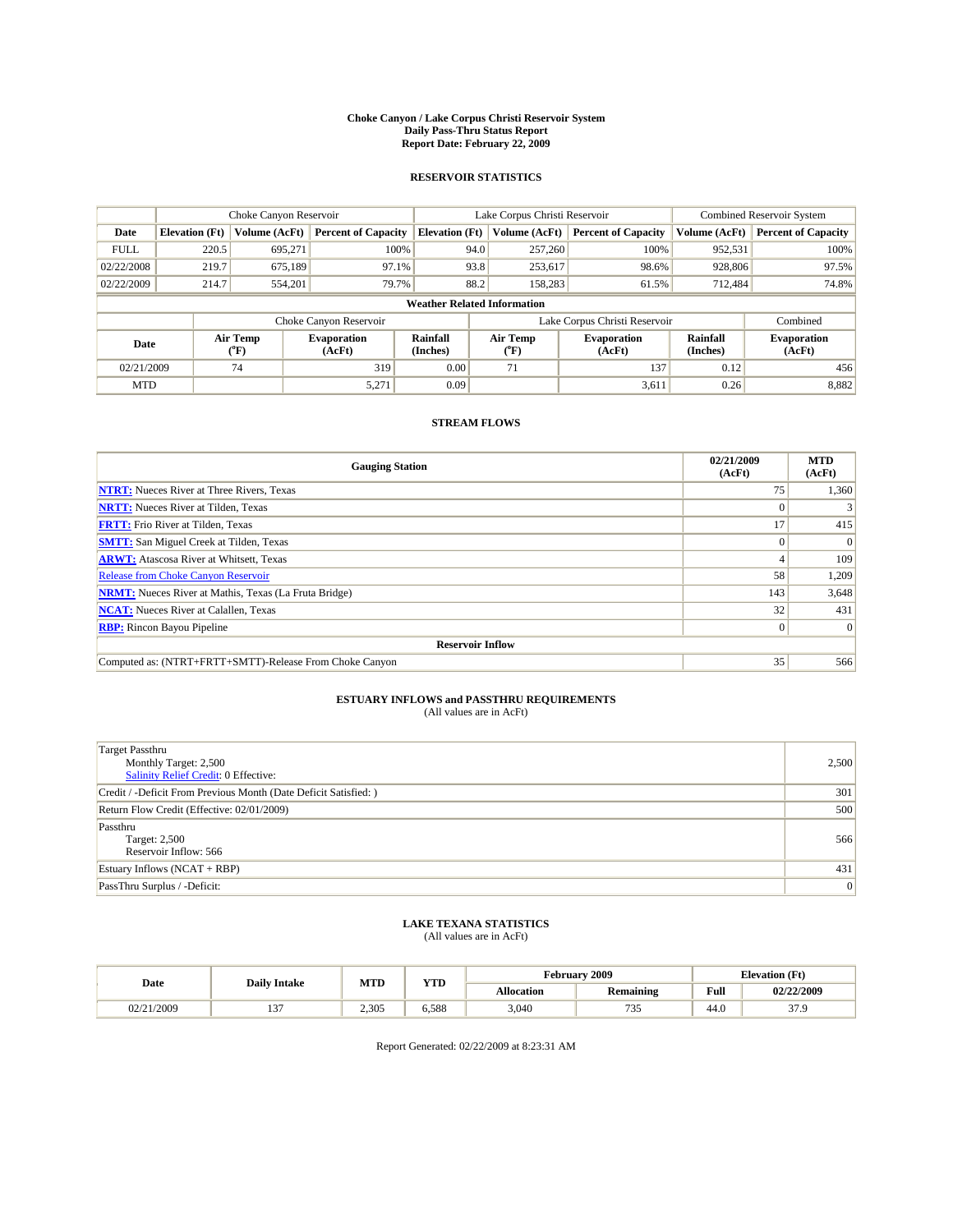#### **Choke Canyon / Lake Corpus Christi Reservoir System Daily Pass-Thru Status Report Report Date: February 23, 2009**

#### **RESERVOIR STATISTICS**

|             | Choke Canyon Reservoir             |                          |                              |                       | Lake Corpus Christi Reservoir |                  |                               |                      | <b>Combined Reservoir System</b> |  |
|-------------|------------------------------------|--------------------------|------------------------------|-----------------------|-------------------------------|------------------|-------------------------------|----------------------|----------------------------------|--|
| Date        | <b>Elevation</b> (Ft)              | Volume (AcFt)            | <b>Percent of Capacity</b>   | <b>Elevation (Ft)</b> |                               | Volume (AcFt)    | <b>Percent of Capacity</b>    | Volume (AcFt)        | <b>Percent of Capacity</b>       |  |
| <b>FULL</b> | 220.5                              | 695,271                  | 100%                         |                       | 94.0                          | 257,260          | 100%                          | 952,531              | 100%                             |  |
| 02/23/2008  | 219.7                              | 675.189                  | 97.1%                        |                       | 93.7                          | 251,982          | 97.9%                         | 927,171              | 97.3%                            |  |
| 02/23/2009  | 214.7                              | 553,972                  | 79.7%                        |                       | 88.2                          | 158.126          | 61.5%                         | 712,098              | 74.8%                            |  |
|             | <b>Weather Related Information</b> |                          |                              |                       |                               |                  |                               |                      |                                  |  |
|             |                                    |                          | Choke Canyon Reservoir       |                       |                               |                  | Lake Corpus Christi Reservoir |                      | Combined                         |  |
| Date        |                                    | Air Temp<br>$\rm ^{o}F)$ | <b>Evaporation</b><br>(AcFt) | Rainfall<br>(Inches)  |                               | Air Temp<br>("F) | <b>Evaporation</b><br>(AcFt)  | Rainfall<br>(Inches) | <b>Evaporation</b><br>(AcFt)     |  |
| 02/22/2009  |                                    | 65                       | 199                          | 0.00                  |                               | 64               | 182                           | 0.00                 | 381                              |  |
| <b>MTD</b>  |                                    |                          | 5,470                        | 0.09                  |                               |                  | 3,793                         | 0.26                 | 9,263                            |  |

### **STREAM FLOWS**

| <b>Gauging Station</b>                                       | 02/22/2009<br>(AcFt) | <b>MTD</b><br>(AcFt) |  |  |  |  |
|--------------------------------------------------------------|----------------------|----------------------|--|--|--|--|
| <b>NTRT:</b> Nueces River at Three Rivers, Texas             | 73                   | 1,433                |  |  |  |  |
| <b>NRTT:</b> Nueces River at Tilden, Texas                   |                      |                      |  |  |  |  |
| <b>FRTT:</b> Frio River at Tilden, Texas                     | 16 <sup>1</sup>      | 431                  |  |  |  |  |
| <b>SMTT:</b> San Miguel Creek at Tilden, Texas               | $\theta$             | $\Omega$             |  |  |  |  |
| <b>ARWT:</b> Atascosa River at Whitsett, Texas               |                      | 113                  |  |  |  |  |
| <b>Release from Choke Canyon Reservoir</b>                   | 58                   | 1,266                |  |  |  |  |
| <b>NRMT:</b> Nueces River at Mathis, Texas (La Fruta Bridge) | 143                  | 3,791                |  |  |  |  |
| <b>NCAT:</b> Nueces River at Calallen, Texas                 | 36                   | 466                  |  |  |  |  |
| <b>RBP:</b> Rincon Bayou Pipeline                            | $\vert 0 \vert$      | $\Omega$             |  |  |  |  |
| <b>Reservoir Inflow</b>                                      |                      |                      |  |  |  |  |
| Computed as: (NTRT+FRTT+SMTT)-Release From Choke Canyon      | 32                   | 598                  |  |  |  |  |

# **ESTUARY INFLOWS and PASSTHRU REQUIREMENTS**<br>(All values are in AcFt)

| <b>Target Passthru</b><br>Monthly Target: 2,500<br>Salinity Relief Credit: 0 Effective: | 2,500 |
|-----------------------------------------------------------------------------------------|-------|
| Credit / -Deficit From Previous Month (Date Deficit Satisfied: )                        | 301   |
| Return Flow Credit (Effective: 02/01/2009)                                              | 500   |
| Passthru<br>Target: 2,500<br>Reservoir Inflow: 598                                      | 598   |
| Estuary Inflows (NCAT + RBP)                                                            | 466   |
| PassThru Surplus / -Deficit:                                                            | 0     |

## **LAKE TEXANA STATISTICS** (All values are in AcFt)

| Date       | <b>Daily Intake</b> | MTD   | <b>YTD</b>              |                   | <b>February 2009</b> | <b>Elevation</b> (Ft) |               |
|------------|---------------------|-------|-------------------------|-------------------|----------------------|-----------------------|---------------|
|            |                     |       |                         | <b>Allocation</b> | <b>Remaining</b>     | Full                  | 02/23/2009    |
| 02/22/2009 | $\sim$<br>1.30      | 2.441 | $\pi$<br>∪. <i>⊥ ∠.</i> | 3,040             | 599                  | 44.0                  | 270<br>J I .J |

Report Generated: 02/23/2009 at 8:36:57 AM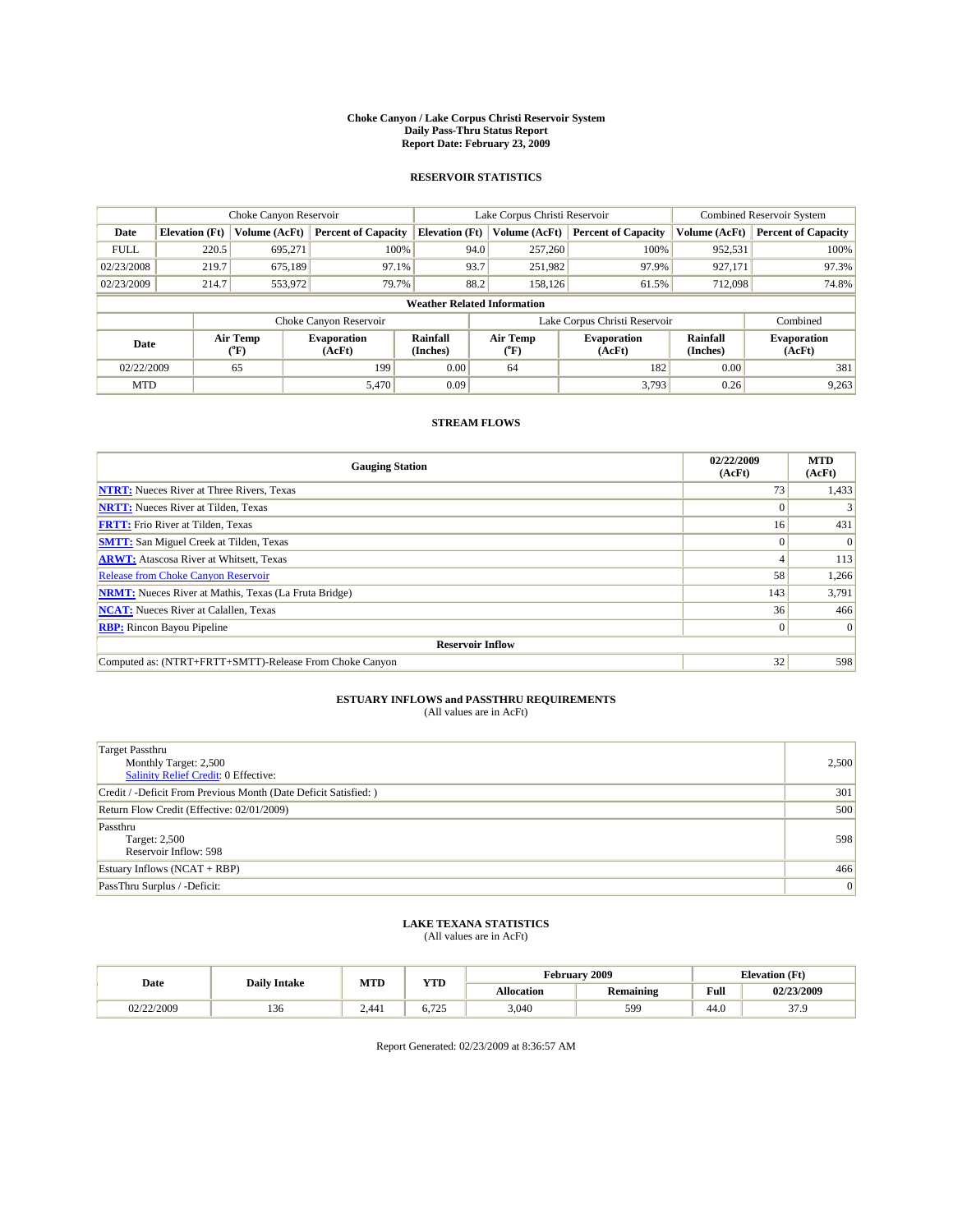#### **Choke Canyon / Lake Corpus Christi Reservoir System Daily Pass-Thru Status Report Report Date: February 24, 2009**

#### **RESERVOIR STATISTICS**

|             | Choke Canyon Reservoir             |                  |                              |                       | Lake Corpus Christi Reservoir | <b>Combined Reservoir System</b> |                      |                              |  |  |
|-------------|------------------------------------|------------------|------------------------------|-----------------------|-------------------------------|----------------------------------|----------------------|------------------------------|--|--|
| Date        | <b>Elevation</b> (Ft)              | Volume (AcFt)    | <b>Percent of Capacity</b>   | <b>Elevation</b> (Ft) | Volume (AcFt)                 | <b>Percent of Capacity</b>       | Volume (AcFt)        | <b>Percent of Capacity</b>   |  |  |
| <b>FULL</b> | 220.5                              | 695,271          | 100%                         | 94.0                  | 257,260                       | 100%                             | 952,531              | 100%                         |  |  |
| 02/24/2008  | 219.7                              | 675,189          | 97.1%                        | 93.7                  | 252,526                       | 98.2%                            | 927,715              | 97.4%                        |  |  |
| 02/24/2009  | 214.7                              | 553,742          | 79.6%                        | 88.2                  | 157,344                       | 61.2%                            | 711,086              | 74.7%                        |  |  |
|             | <b>Weather Related Information</b> |                  |                              |                       |                               |                                  |                      |                              |  |  |
|             |                                    |                  | Choke Canyon Reservoir       |                       |                               | Lake Corpus Christi Reservoir    |                      | Combined                     |  |  |
| Date        |                                    | Air Temp<br>(°F) | <b>Evaporation</b><br>(AcFt) | Rainfall<br>(Inches)  | Air Temp<br>("F)              | <b>Evaporation</b><br>(AcFt)     | Rainfall<br>(Inches) | <b>Evaporation</b><br>(AcFt) |  |  |
| 02/23/2009  |                                    | 74               | 252                          | 0.00                  | 74                            | 164                              | 0.00                 | 416                          |  |  |
| <b>MTD</b>  |                                    |                  | 5,722                        | 0.09                  |                               | 3,957                            | 0.26                 | 9,679                        |  |  |

### **STREAM FLOWS**

| <b>Gauging Station</b>                                       | 02/23/2009<br>(AcFt) | <b>MTD</b><br>(AcFt) |  |  |  |  |
|--------------------------------------------------------------|----------------------|----------------------|--|--|--|--|
| <b>NTRT:</b> Nueces River at Three Rivers, Texas             | 73                   | 1,507                |  |  |  |  |
| <b>NRTT:</b> Nueces River at Tilden, Texas                   |                      |                      |  |  |  |  |
| <b>FRTT:</b> Frio River at Tilden, Texas                     | 15'                  | 446                  |  |  |  |  |
| <b>SMTT:</b> San Miguel Creek at Tilden, Texas               | $\Omega$             | $\Omega$             |  |  |  |  |
| <b>ARWT:</b> Atascosa River at Whitsett, Texas               |                      | 116                  |  |  |  |  |
| <b>Release from Choke Canyon Reservoir</b>                   | 58                   | 1,324                |  |  |  |  |
| <b>NRMT:</b> Nueces River at Mathis, Texas (La Fruta Bridge) | 143                  | 3,934                |  |  |  |  |
| <b>NCAT:</b> Nueces River at Calallen, Texas                 | 42                   | 508                  |  |  |  |  |
| <b>RBP:</b> Rincon Bayou Pipeline                            | $\overline{0}$       | $\Omega$             |  |  |  |  |
| <b>Reservoir Inflow</b>                                      |                      |                      |  |  |  |  |
| Computed as: (NTRT+FRTT+SMTT)-Release From Choke Canyon      | 31                   | 628                  |  |  |  |  |

# **ESTUARY INFLOWS and PASSTHRU REQUIREMENTS**<br>(All values are in AcFt)

| <b>Target Passthru</b><br>Monthly Target: 2,500<br>Salinity Relief Credit: 0 Effective: | 2,500 |
|-----------------------------------------------------------------------------------------|-------|
| Credit / -Deficit From Previous Month (Date Deficit Satisfied: )                        | 301   |
| Return Flow Credit (Effective: 02/01/2009)                                              | 500   |
| Passthru<br>Target: 2,500<br>Reservoir Inflow: 628                                      | 628   |
| Estuary Inflows $(NCAT + RBP)$                                                          | 508   |
| PassThru Surplus / -Deficit:                                                            | 0     |

## **LAKE TEXANA STATISTICS** (All values are in AcFt)

| Date       | <b>Daily Intake</b> | <b>MTD</b>   | Y/TT<br>1 I.D | <b>February 2009</b><br><b>Elevation</b> (Ft) |           |      |                  |
|------------|---------------------|--------------|---------------|-----------------------------------------------|-----------|------|------------------|
|            |                     |              |               | <b>Allocation</b>                             | Remaining | Full | 02/24/2009       |
| 02/23/2009 | -<br>150            | 570<br>2.518 | 6.861         | 3.040                                         | 462       | 44.0 | $\sim$<br>ن. ر ر |

Report Generated: 02/24/2009 at 9:26:08 AM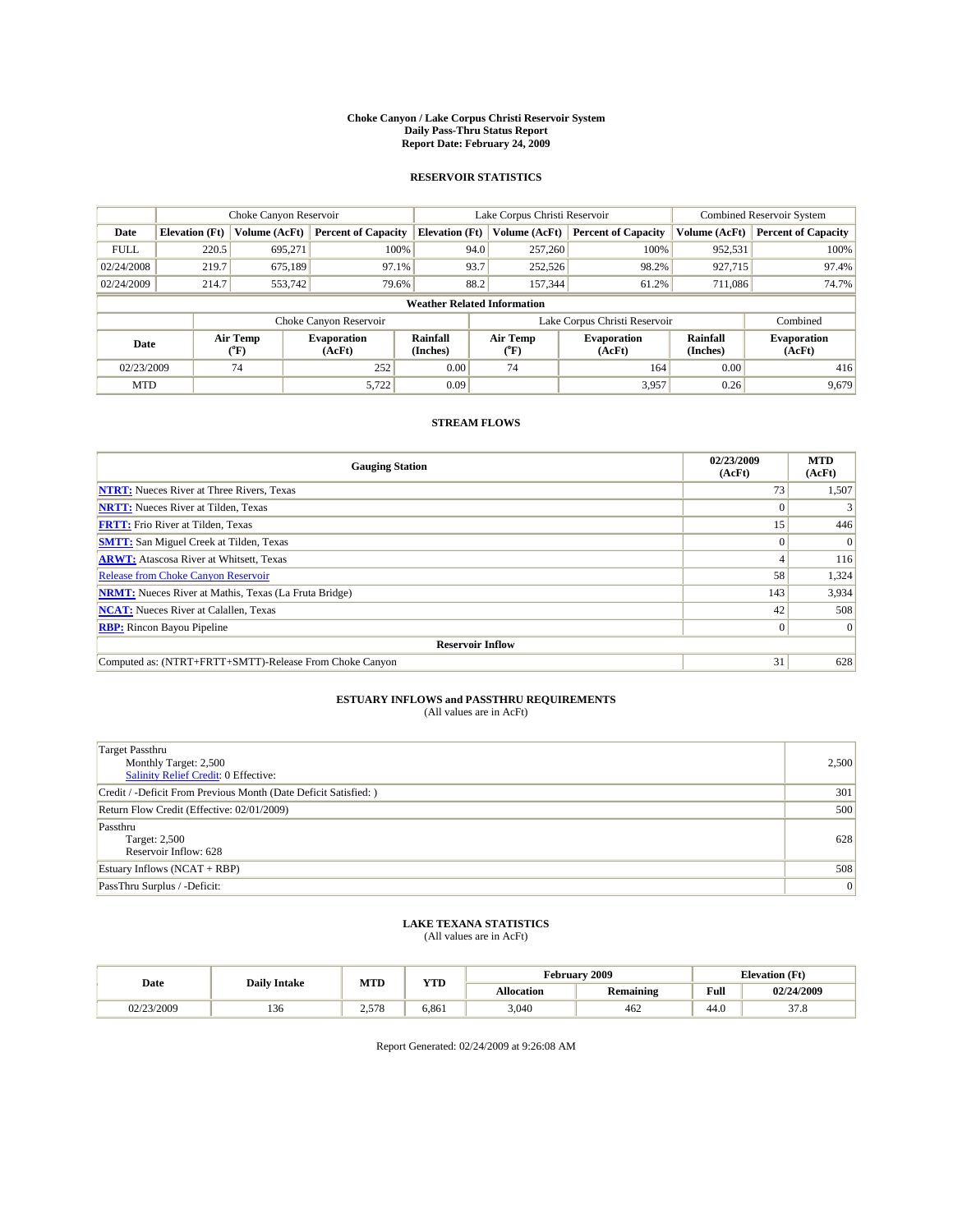#### **Choke Canyon / Lake Corpus Christi Reservoir System Daily Pass-Thru Status Report Report Date: February 25, 2009**

#### **RESERVOIR STATISTICS**

|                                    | Choke Canyon Reservoir |                  |                              |                             | Lake Corpus Christi Reservoir | <b>Combined Reservoir System</b> |                      |                              |  |
|------------------------------------|------------------------|------------------|------------------------------|-----------------------------|-------------------------------|----------------------------------|----------------------|------------------------------|--|
| Date                               | <b>Elevation</b> (Ft)  | Volume (AcFt)    | <b>Percent of Capacity</b>   | <b>Elevation</b> (Ft)       | Volume (AcFt)                 | <b>Percent of Capacity</b>       | Volume (AcFt)        | <b>Percent of Capacity</b>   |  |
| <b>FULL</b>                        | 220.5                  | 695,271          | 100%                         |                             | 94.0<br>257,260               | 100%                             | 952,531              | 100%                         |  |
| 02/25/2008                         | 219.7                  | 674,934          | 97.1%                        |                             | 93.7<br>251,619               | 97.8%                            | 926,553              | 97.3%                        |  |
| 02/25/2009                         | 214.7                  | 553,287          | 79.6%                        | 88.1                        | 157,188                       | 61.1%                            | 710,475              | 74.6%                        |  |
| <b>Weather Related Information</b> |                        |                  |                              |                             |                               |                                  |                      |                              |  |
|                                    |                        |                  | Choke Canyon Reservoir       |                             | Lake Corpus Christi Reservoir |                                  |                      | Combined                     |  |
| Date                               |                        | Air Temp<br>(°F) | <b>Evaporation</b><br>(AcFt) | <b>Rainfall</b><br>(Inches) | Air Temp<br>("F)              | <b>Evaporation</b><br>(AcFt)     | Rainfall<br>(Inches) | <b>Evaporation</b><br>(AcFt) |  |
| 02/24/2009                         |                        | 86               | 318                          | 0.00                        | 85                            | 218                              | 0.00                 | 536                          |  |
| <b>MTD</b>                         |                        |                  | 6.040                        | 0.09                        |                               | 4.175                            | 0.26                 | 10,215                       |  |

### **STREAM FLOWS**

| <b>Gauging Station</b>                                       | 02/24/2009<br>(AcFt) | <b>MTD</b><br>(AcFt) |  |  |  |  |
|--------------------------------------------------------------|----------------------|----------------------|--|--|--|--|
| <b>NTRT:</b> Nueces River at Three Rivers, Texas             | 62                   | 1,568                |  |  |  |  |
| <b>NRTT:</b> Nueces River at Tilden, Texas                   |                      |                      |  |  |  |  |
| <b>FRTT:</b> Frio River at Tilden, Texas                     | 13                   | 459                  |  |  |  |  |
| <b>SMTT:</b> San Miguel Creek at Tilden, Texas               |                      | $\Omega$             |  |  |  |  |
| <b>ARWT:</b> Atascosa River at Whitsett, Texas               |                      | 120                  |  |  |  |  |
| Release from Choke Canyon Reservoir                          | 58                   | 1,382                |  |  |  |  |
| <b>NRMT:</b> Nueces River at Mathis, Texas (La Fruta Bridge) | 143                  | 4,077                |  |  |  |  |
| <b>NCAT:</b> Nueces River at Calallen, Texas                 | 17                   | 525                  |  |  |  |  |
| <b>RBP:</b> Rincon Bayou Pipeline                            | $\overline{0}$       | $\Omega$             |  |  |  |  |
| <b>Reservoir Inflow</b>                                      |                      |                      |  |  |  |  |
| Computed as: (NTRT+FRTT+SMTT)-Release From Choke Canyon      | 17                   | 646                  |  |  |  |  |

# **ESTUARY INFLOWS and PASSTHRU REQUIREMENTS**<br>(All values are in AcFt)

| <b>Target Passthru</b><br>Monthly Target: 2,500<br><b>Salinity Relief Credit: 0 Effective:</b> | 2,500 |
|------------------------------------------------------------------------------------------------|-------|
| Credit / -Deficit From Previous Month (Date Deficit Satisfied: )                               | 301   |
| Return Flow Credit (Effective: 02/01/2009)                                                     | 500   |
| Passthru<br>Target: 2,500<br>Reservoir Inflow: 646                                             | 646   |
| Estuary Inflows $(NCAT + RBP)$                                                                 | 525   |
| PassThru Surplus / -Deficit:                                                                   | 0     |

## **LAKE TEXANA STATISTICS** (All values are in AcFt)

|            | <b>Daily Intake</b> | MTD                      | <b>XZOD</b><br>1 I.D |                   | <b>February 2009</b> | <b>Elevation</b> (Ft)                   |                  |
|------------|---------------------|--------------------------|----------------------|-------------------|----------------------|-----------------------------------------|------------------|
| Date       |                     |                          |                      | <b>Allocation</b> | <b>Remaining</b>     | Full<br>the contract of the contract of | 02/25/2009       |
| 02/24/2009 | 150                 | $\mathbf{A}$<br><u>.</u> | 6.997                | 3.040             | 326                  | 44.0                                    | $\sim$<br>-<br>. |

Report Generated: 02/25/2009 at 8:53:29 AM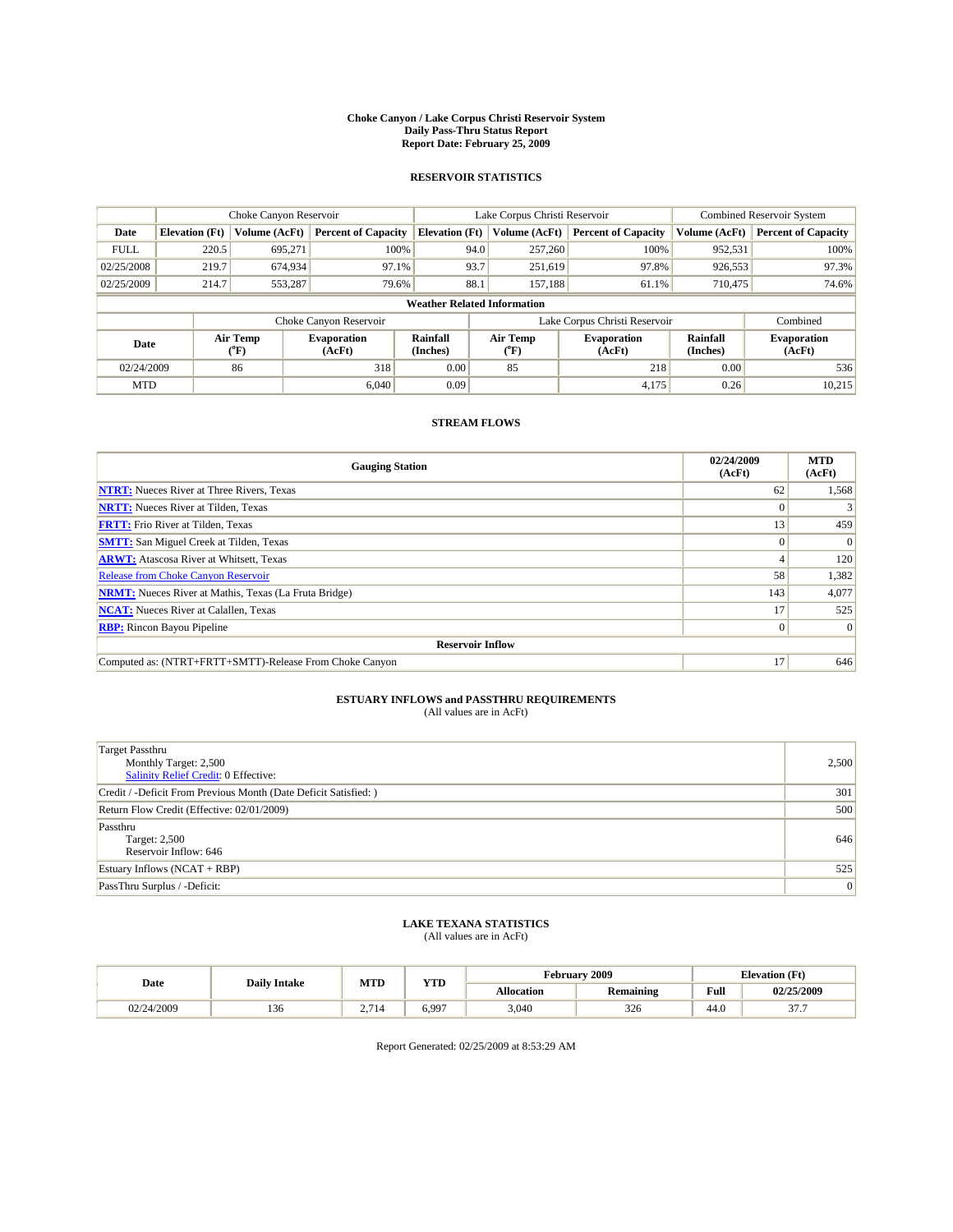#### **Choke Canyon / Lake Corpus Christi Reservoir System Daily Pass-Thru Status Report Report Date: February 26, 2009**

#### **RESERVOIR STATISTICS**

|                                    | Choke Canyon Reservoir |                  |                              |                       | Lake Corpus Christi Reservoir |         |                              |                      | <b>Combined Reservoir System</b> |  |
|------------------------------------|------------------------|------------------|------------------------------|-----------------------|-------------------------------|---------|------------------------------|----------------------|----------------------------------|--|
| Date                               | <b>Elevation</b> (Ft)  | Volume (AcFt)    | <b>Percent of Capacity</b>   | <b>Elevation</b> (Ft) | Volume (AcFt)                 |         | <b>Percent of Capacity</b>   | Volume (AcFt)        | <b>Percent of Capacity</b>       |  |
| <b>FULL</b>                        | 220.5                  | 695,271          | 100%                         |                       | 94.0                          | 257,260 | 100%                         | 952,531              | 100%                             |  |
| 02/26/2008                         | 219.7                  | 675,189          | 97.1%                        |                       | 93.8                          | 253,798 | 98.7%                        | 928,987              | 97.5%                            |  |
| 02/26/2009                         | 214.7                  | 552,833          | 79.5%                        | 88.1                  |                               | 156,409 | 60.8%                        | 709,242              | 74.5%                            |  |
| <b>Weather Related Information</b> |                        |                  |                              |                       |                               |         |                              |                      |                                  |  |
|                                    |                        |                  | Choke Canyon Reservoir       |                       | Lake Corpus Christi Reservoir |         |                              |                      | Combined                         |  |
| Date                               |                        | Air Temp<br>(°F) | <b>Evaporation</b><br>(AcFt) | Rainfall<br>(Inches)  | Air Temp<br>("F)              |         | <b>Evaporation</b><br>(AcFt) | Rainfall<br>(Inches) | <b>Evaporation</b><br>(AcFt)     |  |
| 02/25/2009                         |                        | 93               | 345                          | 0.00                  | 90                            |         | 317                          | 0.00                 | 662                              |  |
| <b>MTD</b>                         |                        |                  | 6,385                        | 0.09                  |                               |         | 4.492                        | 0.26                 | 10.877                           |  |

### **STREAM FLOWS**

| <b>Gauging Station</b>                                       | 02/25/2009<br>(AcFt) | <b>MTD</b><br>(AcFt) |  |  |  |  |
|--------------------------------------------------------------|----------------------|----------------------|--|--|--|--|
| <b>NTRT:</b> Nueces River at Three Rivers, Texas             | 66                   | 1,634                |  |  |  |  |
| <b>NRTT:</b> Nueces River at Tilden, Texas                   |                      |                      |  |  |  |  |
| <b>FRTT:</b> Frio River at Tilden, Texas                     | 13                   | 472                  |  |  |  |  |
| <b>SMTT:</b> San Miguel Creek at Tilden, Texas               | $\theta$             | $\Omega$             |  |  |  |  |
| <b>ARWT:</b> Atascosa River at Whitsett, Texas               |                      | 124                  |  |  |  |  |
| <b>Release from Choke Canyon Reservoir</b>                   | 58                   | 1,439                |  |  |  |  |
| <b>NRMT:</b> Nueces River at Mathis, Texas (La Fruta Bridge) | 165                  | 4,242                |  |  |  |  |
| <b>NCAT:</b> Nueces River at Calallen, Texas                 | $\theta$             | 525                  |  |  |  |  |
| <b>RBP:</b> Rincon Bayou Pipeline                            | $\overline{0}$       | $\Omega$             |  |  |  |  |
| <b>Reservoir Inflow</b>                                      |                      |                      |  |  |  |  |
| Computed as: (NTRT+FRTT+SMTT)-Release From Choke Canyon      | 21                   | 667                  |  |  |  |  |

# **ESTUARY INFLOWS and PASSTHRU REQUIREMENTS**<br>(All values are in AcFt)

| <b>Target Passthru</b><br>Monthly Target: 2,500<br>Salinity Relief Credit: 0 Effective: | 2,500 |
|-----------------------------------------------------------------------------------------|-------|
| Credit / -Deficit From Previous Month (Date Deficit Satisfied: )                        | 301   |
| Return Flow Credit (Effective: 02/01/2009)                                              | 500   |
| Passthru<br>Target: 2,500<br>Reservoir Inflow: 667                                      | 667   |
| Estuary Inflows (NCAT + RBP)                                                            | 525   |
| PassThru Surplus / -Deficit:                                                            | 0     |

## **LAKE TEXANA STATISTICS** (All values are in AcFt)

|            | <b>Daily Intake</b> | <b>MTD</b> | <b>YTD</b>    | .2009<br><b>Elevation</b> (Ft)<br>rebruary " |                  |      |                |
|------------|---------------------|------------|---------------|----------------------------------------------|------------------|------|----------------|
| Date       |                     |            |               | <b>Allocation</b>                            | <b>Remaining</b> | Full | 02/26/2009     |
| 02/25/2009 | 150                 | 2.850      | $\Delta$<br>. | 3,040                                        | 190              | 44.0 | $\sim$<br>37.0 |

Report Generated: 02/26/2009 at 8:45:15 AM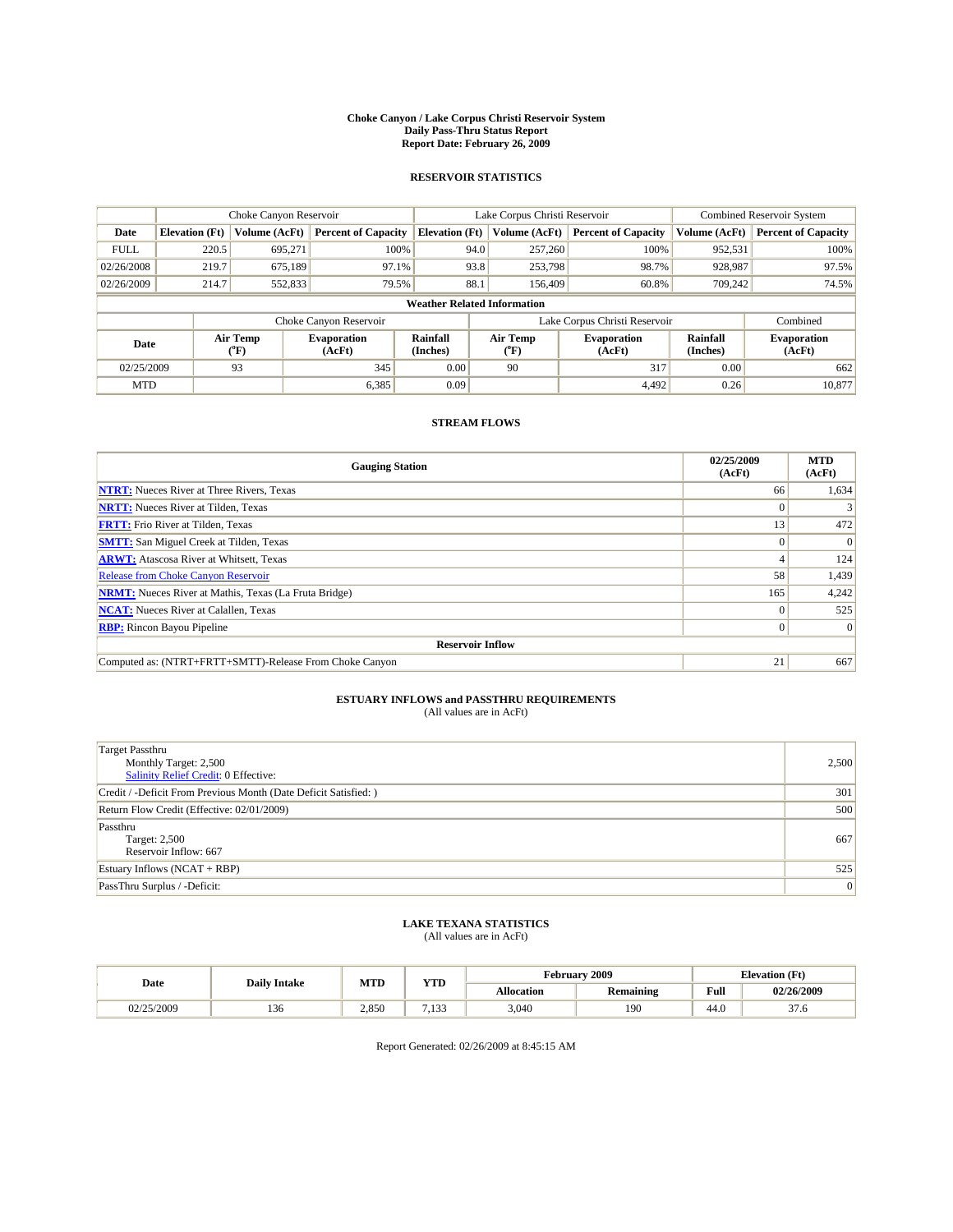#### **Choke Canyon / Lake Corpus Christi Reservoir System Daily Pass-Thru Status Report Report Date: February 27, 2009**

#### **RESERVOIR STATISTICS**

|             | Choke Canyon Reservoir             |                  |                              |                       | Lake Corpus Christi Reservoir | <b>Combined Reservoir System</b> |                      |                              |  |  |
|-------------|------------------------------------|------------------|------------------------------|-----------------------|-------------------------------|----------------------------------|----------------------|------------------------------|--|--|
| Date        | <b>Elevation</b> (Ft)              | Volume (AcFt)    | <b>Percent of Capacity</b>   | <b>Elevation</b> (Ft) | Volume (AcFt)                 | <b>Percent of Capacity</b>       | Volume (AcFt)        | <b>Percent of Capacity</b>   |  |  |
| <b>FULL</b> | 220.5                              | 695,271          | 100%                         | 94.0                  | 257,260                       | 100%                             | 952,531              | 100%                         |  |  |
| 02/27/2008  | 219.7                              | 674,679          | 97.0%                        | 93.7                  | 251,619                       | 97.8%                            | 926,298              | 97.2%                        |  |  |
| 02/27/2009  | 214.7                              | 552,606          | 79.5%                        | 88.1                  | 157,188                       | 61.1%                            | 709,794              | 74.5%                        |  |  |
|             | <b>Weather Related Information</b> |                  |                              |                       |                               |                                  |                      |                              |  |  |
|             |                                    |                  | Choke Canyon Reservoir       |                       |                               | Lake Corpus Christi Reservoir    |                      | Combined                     |  |  |
| Date        |                                    | Air Temp<br>(°F) | <b>Evaporation</b><br>(AcFt) | Rainfall<br>(Inches)  | Air Temp<br>("F)              | <b>Evaporation</b><br>(AcFt)     | Rainfall<br>(Inches) | <b>Evaporation</b><br>(AcFt) |  |  |
| 02/26/2009  |                                    | 92               | 490                          | 0.00                  | 86                            | 227                              | 0.00                 | 717                          |  |  |
| <b>MTD</b>  |                                    |                  | 6,875                        | 0.09                  |                               | 4.719                            | 0.26                 | 11.594                       |  |  |

### **STREAM FLOWS**

| <b>Gauging Station</b>                                       | 02/26/2009<br>(AcFt) | <b>MTD</b><br>(AcFt) |  |  |  |  |
|--------------------------------------------------------------|----------------------|----------------------|--|--|--|--|
| <b>NTRT:</b> Nueces River at Three Rivers, Texas             | 67                   | 1,701                |  |  |  |  |
| <b>NRTT:</b> Nueces River at Tilden, Texas                   |                      |                      |  |  |  |  |
| <b>FRTT:</b> Frio River at Tilden, Texas                     | 13                   | 485                  |  |  |  |  |
| <b>SMTT:</b> San Miguel Creek at Tilden, Texas               |                      | $\Omega$             |  |  |  |  |
| <b>ARWT:</b> Atascosa River at Whitsett, Texas               |                      | 128                  |  |  |  |  |
| Release from Choke Canyon Reservoir                          | 58                   | 1,497                |  |  |  |  |
| <b>NRMT:</b> Nueces River at Mathis, Texas (La Fruta Bridge) | 187                  | 4,429                |  |  |  |  |
| <b>NCAT:</b> Nueces River at Calallen, Texas                 | $\Omega$             | 525                  |  |  |  |  |
| <b>RBP:</b> Rincon Bayou Pipeline                            | $\Omega$             | $\Omega$             |  |  |  |  |
| <b>Reservoir Inflow</b>                                      |                      |                      |  |  |  |  |
| Computed as: (NTRT+FRTT+SMTT)-Release From Choke Canyon      | 23                   | 690                  |  |  |  |  |

# **ESTUARY INFLOWS and PASSTHRU REQUIREMENTS**<br>(All values are in AcFt)

| <b>Target Passthru</b><br>Monthly Target: 2,500<br>Salinity Relief Credit: 0 Effective: | 2,500 |
|-----------------------------------------------------------------------------------------|-------|
| Credit / -Deficit From Previous Month (Date Deficit Satisfied: )                        | 301   |
| Return Flow Credit (Effective: 02/01/2009)                                              | 500   |
| Passthru<br>Target: 2,500<br>Reservoir Inflow: 690                                      | 690   |
| Estuary Inflows (NCAT + RBP)                                                            | 525   |
| PassThru Surplus / -Deficit:                                                            | 0     |

## **LAKE TEXANA STATISTICS** (All values are in AcFt)

|            | <b>Daily Intake</b> |       | <b>YTD</b><br><b>MTD</b> |                   | <b>February 2009</b> | <b>Elevation</b> (Ft) |                |
|------------|---------------------|-------|--------------------------|-------------------|----------------------|-----------------------|----------------|
| Date       |                     |       |                          | <b>Allocation</b> | <b>Remaining</b>     | Full                  | 02/27/2009     |
| 02/26/2009 | 150                 | 2.986 | 7.269                    | 3,040             | $\sim$ 1             | 44.0                  | $\sim$<br>57.0 |

Report Generated: 02/27/2009 at 8:50:36 AM